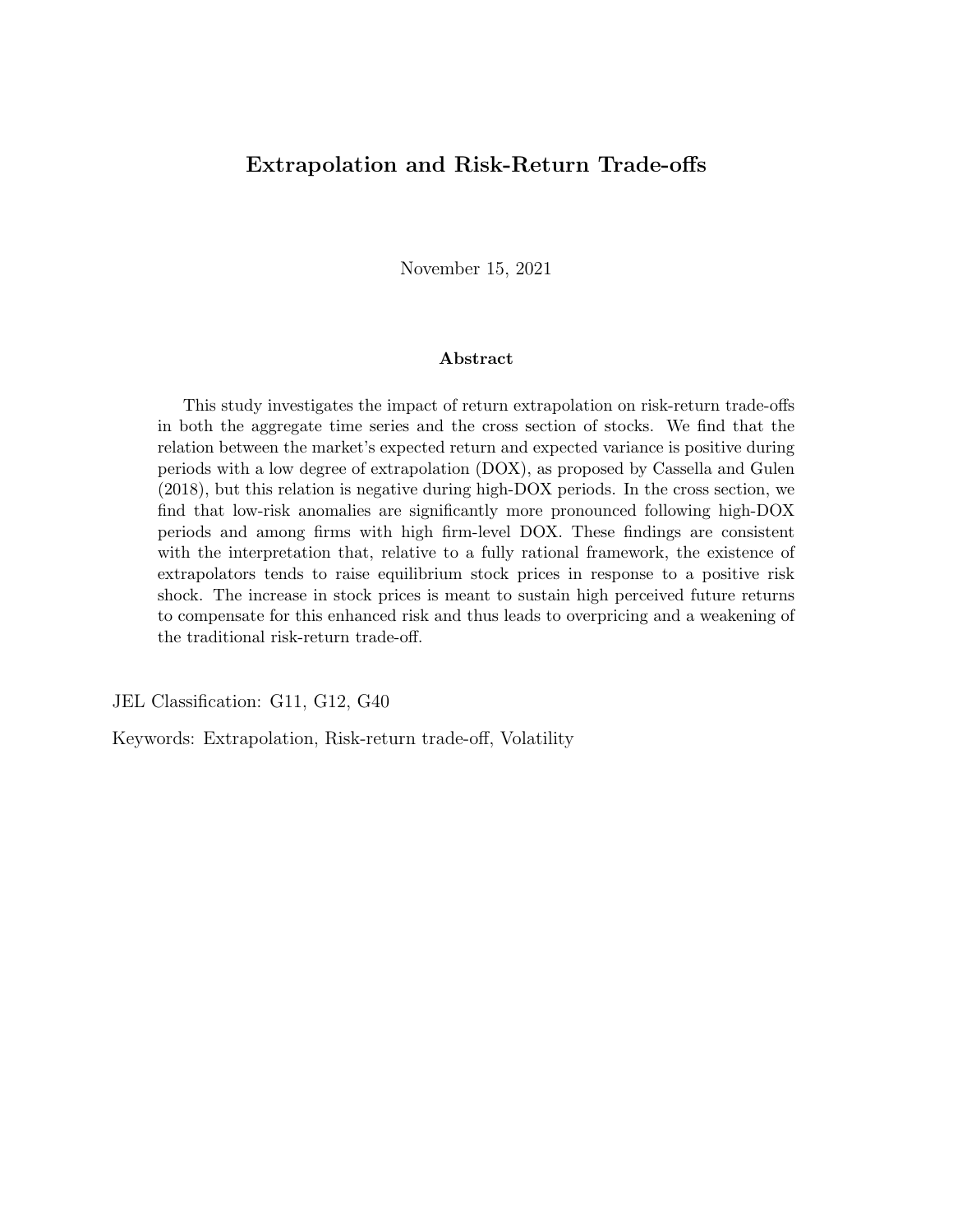## **1 Introduction**

One fundamental tenet in finance is the risk-return trade-off. Classic asset pricing theory typically implies a positive relationship between expected risk and expected returns in both the aggregate time series and the cross section. However, the existing empirical evidence is quite mixed. Some find a positive risk-return relation, while others suggest that the risk-return trade-off is weak or even negative.<sup>[1](#page-1-0)</sup> This paper investigates how return extrapolation affects the traditional risk-return trade-off in both the aggregate time series and the firm-level cross section.

The intuition that return extrapolation influences the risk-return trade-off can be summarized as follows. The classic ICAPM model [\(Merton,](#page-30-0) [1973](#page-30-0)) predicts that when investors expect higher risk (e.g., higher expected volatility), they require a higher risk premium (i.e., expect higher returns). In particular, all else equal, in response to an increase in risk, the current stock price should be depressed to reflect the higher required rate of return in the future such that investors are compensated for bearing higher risk. However, in models with extrapolative investors (see, e.g., [Barberis et al.](#page-27-0) [\(2015](#page-27-0)) and [Barberis et al.](#page-27-1) ([2018\)](#page-27-1)), extrapolators' expected stock return is modeled as an exponentially decaying average of past realized stock returns. Thus, a high current stock price implies higher perceived future stock returns. As a result, when facing enhanced risk, extrapolators demand high expected returns in their perception, which tends to push up current equilibrium prices relative to the fully rational benchmark since a higher current return implies higher perceived future returns for extrapolators.<sup>[2](#page-1-1)</sup> Thus, in a model featuring extrapolative investors, after an increase in risk, the current equilibrium stock price is not depressed as much as it is in the fully rational benchmark, in compensation for enhanced risk. As a result, during periods with enhanced risk, the current equilibrium price could be too high; when the price corrects to the fundamental in the subsequent period, a smaller and potentially negative return is realized in the subsequent period, weakening the standard positive risk-return trade-off.

We formalize the above economic intuition with a simple two-period model in Appendix

<span id="page-1-0"></span><sup>&</sup>lt;sup>1</sup>For a positive relation, see [French, Schwert, and Stambaugh](#page-28-1) [\(1987](#page-28-1)), [Guo and Whitelaw](#page-29-0) [\(2006](#page-29-0)), Pástor, [Sinha, and Swaminathan](#page-30-1) ([2008\)](#page-30-1), and [Brandt and Wang](#page-27-2) ([2010\)](#page-27-2). For a weak or negative relation, see [Black](#page-27-3) ([1972\)](#page-27-3), [Black, Jensen, and Scholes](#page-27-4) ([1972\)](#page-27-4), [Haugen and Heins](#page-29-1) [\(1975](#page-29-1)), [Glosten, Jagannathan, and Runkle](#page-29-2) ([1993\)](#page-29-2), [Ang et al.](#page-27-5) ([2006\)](#page-27-5), [Baker, Bradley, and Wurgler](#page-27-6) ([2011\)](#page-27-6), [Frazzini and Pedersen](#page-28-2) ([2014\)](#page-28-2), [Moreira and](#page-30-2) [Muir](#page-30-2) ([2017](#page-30-2)), [Shen, Yu, and Zhao](#page-30-3) ([2017\)](#page-30-3), and [Lochstoer and Muir](#page-29-3) ([2020\)](#page-29-3).

<span id="page-1-1"></span><sup>2</sup>For example, in the recent GameStop episode, retail investors flooded the market to buy the stock despite its volatility spikes and a stock price well above the company's fundamental. This might have occurred because of retail investors' extrapolative belief.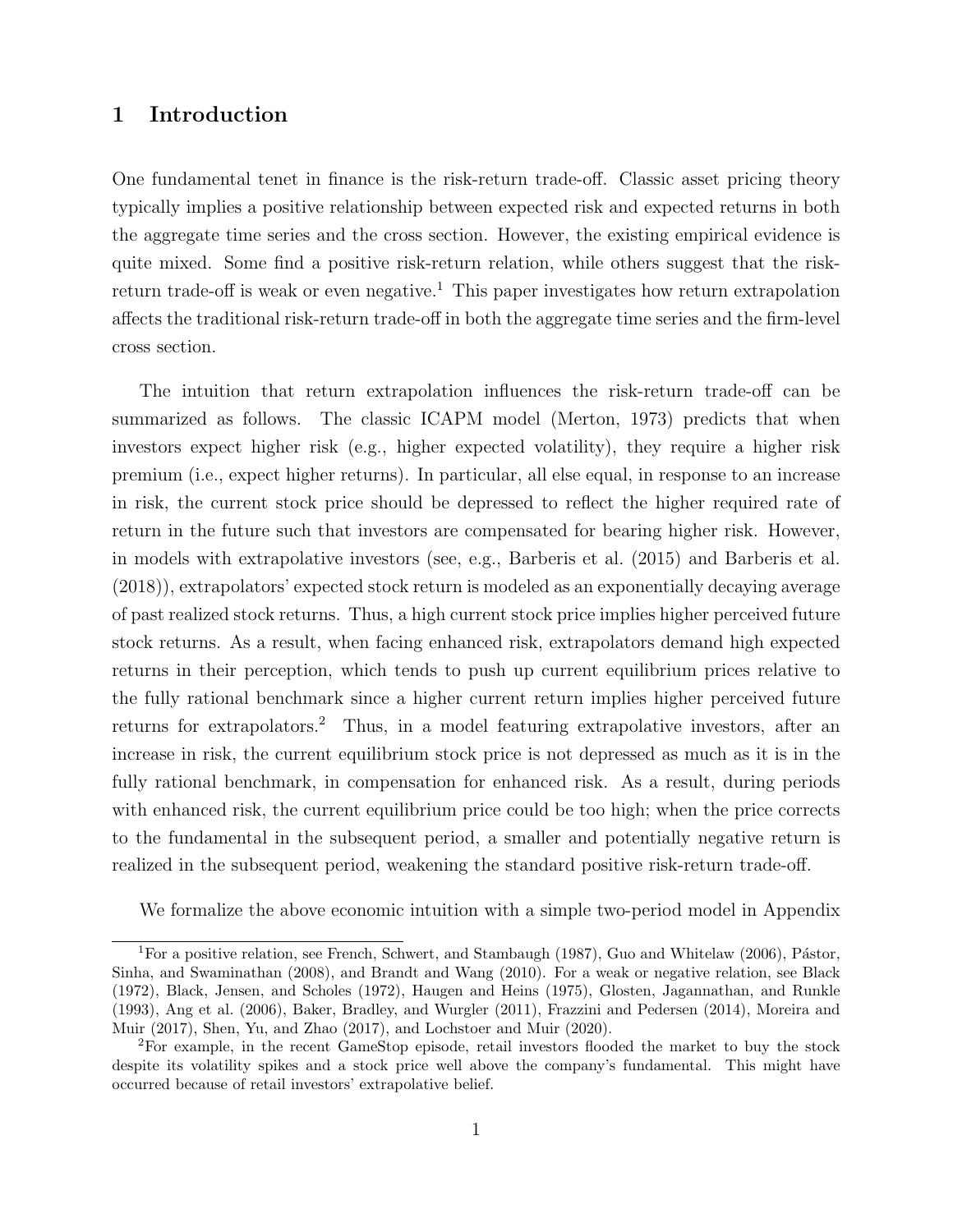A. In particular, the above argument has a few direct testable implications. First, during periods with a low degree of extrapolation (DOX), the market is relatively more rational, and the risk-return relation should be significantly positive. Second, during high-DOX periods, on the other hand, the risk-return relation should be significantly weakened by extrapolators. Third, the contemporaneous negative relation between innovations in expected variance and stock returns should also be weakened by extrapolators during high-DOX periods. Fourth, in response to enhanced risk, stocks might be relatively more overvalued following high-DOX periods relative to low-DOX periods. Thus, the interaction between volatility and DOX should predict subsequent earnings announcement returns, subsequent forecast errors, or both.

Using the DOX measure in [Greenwood and Shleifer](#page-29-4) ([2014](#page-29-4)) and [Cassella and Gulen](#page-28-0) ([2018\)](#page-28-0), we first conduct an empirical investigation of the impact of extrapolation on the aggregate market's risk-return trade-off. In particular, we first dynamically estimate the degree of extrapolation in investors' beliefs using survey data. The recursively estimated DOX quantifies the degree to which investors extrapolate past returns. Using this DOX measure and various measures on expected market volatility, we find supportive evidence for all of the above four implications for the aggregate stock market. More specifically, we find that a one-standard-deviation increase in variance is associated with a 2.17% increase in monthly expected excess returns during low-DOX periods, whereas a one-standard-deviation increase in variance is associated with a 0.60% decrease in monthly expected excess returns during high-DOX periods. Similarly, we confirm that following high-DOX periods, the contemporaneous negative relationship between innovations in expected variance and stock returns is significantly weakened. For example, a one-standard-deviation increase in expected variance is associated with a 4.81% decrease in contemporaneous monthly excess returns during low-DOX periods, whereas a one-standard-deviation increase in expected variance is associated with only a 1.50% decrease in contemporaneous monthly excess returns during high-DOX periods. Lastly, we find that the interaction between expected volatility and DOX can significantly and negatively predict aggregate earnings announcement returns and aggregate earnings forecast errors.

In addition, we verify that our main finding remains valid under a battery of robustness checks. First, we show that our result is robust to using alternative volatility models. In particular, we conduct our empirical tests using the rolling window model (RW), GARCH, asymmetric GARCH, GRJ-GARCH models, and the mixed data sampling approach (MIDAS). Earlier studies find that these models typically produce different patterns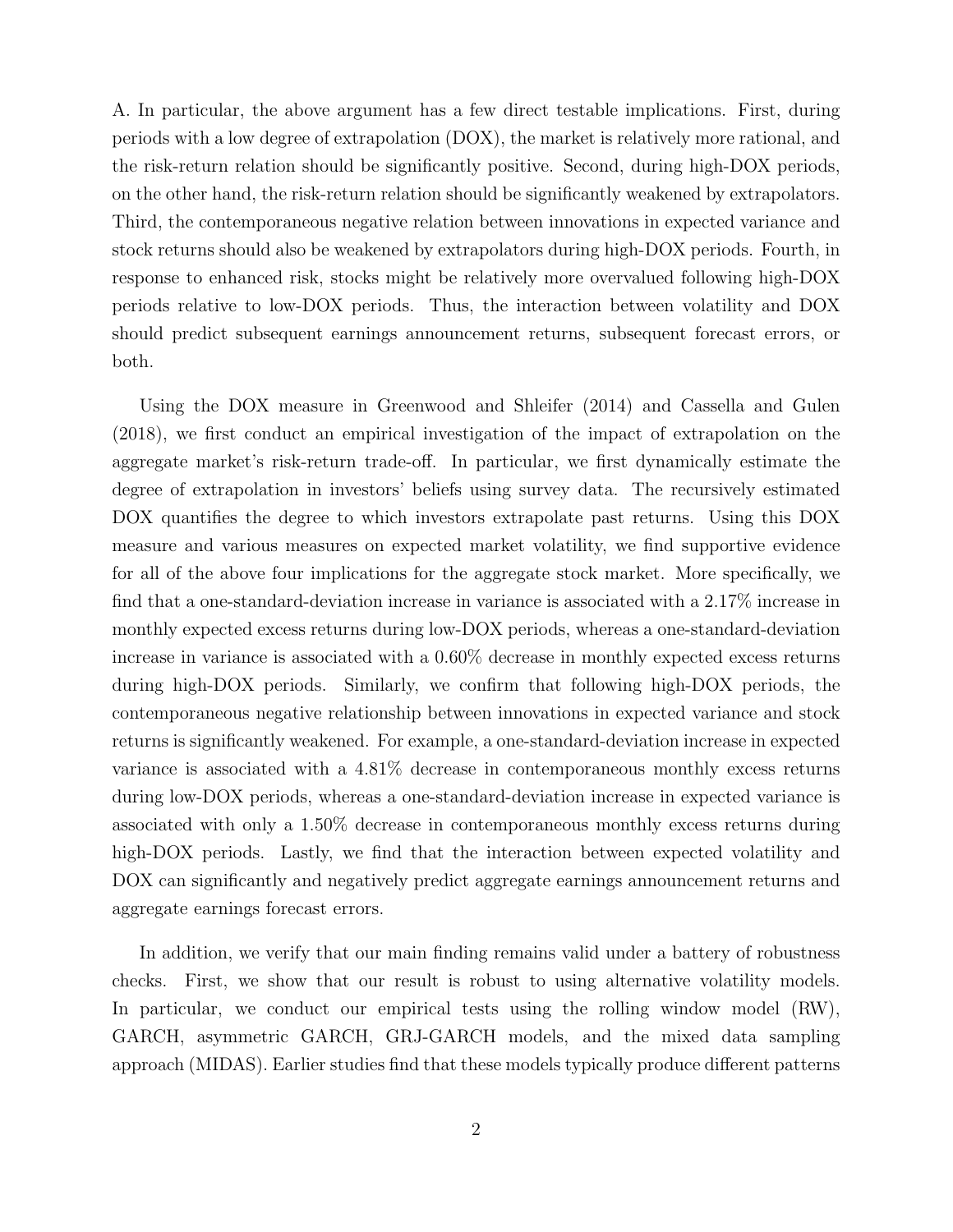regarding the aggregate market's risk-return trade-off. However, our results are remarkably consistent across all of these widely used volatility models, highlighting the robust role of DOX in the mean-variance relation. Second, our results are also robust using alternative regression specifications including treating DOX as a continuous variable and after controlling for many other economic forces such as investor sentiment, business cycle variables, and time variation in effective risk aversion. Third, additional tests suggest that other behavioral biases such as misguided risk perception appear unable to fully account for our documented weakened mean-variance relation during high-DOX periods. Finally, using survey data for stock market indices in other G7 countries, we find that DOX largely retains its significant role in affecting the aggregate mean-variance relation outside of the United States.

More important, we also provide consistent evidence based on the cross section of stocks. For example, a one-standard-deviation increase in DOX leads to a 0.41% increase in the monthly returns of the average low-risk anomaly, which is a long-short strategy based on total volatility, beta, and idiosyncratic volatility. Thus, the low-risk anomalies are much more pronounced during high-DOX periods. In addition, using analyst return forecasts, we can construct firm-level DOX. We then explore the effect of firm-level DOX on the low-risk anomalies. We find that low-risk anomalies in the cross section of stocks are significantly more pronounced among firms with high DOX than among firms with low DOX. More specifically, among firms with high DOX, the low-risk anomalies based on total volatility, beta, and idiosyncratic volatility earn a monthly Fama-French five-factor alpha of 0.82%, 0.62%, and 0.55%, respectively. On the other hand, among firms with low DOX, these corresponding values are only  $-0.14\%$ , 0.25%, and  $-0.13\%$ , respectively.

In terms of related studies, previous studies have found that empirical conclusions on the aggregate market's mean-variance relation tend to rely heavily on the conditional variance models selected, which leads to inconclusive overall evidence. For example, [French, Schwert,](#page-28-1) [and Stambaugh](#page-28-1) ([1987](#page-28-1)), [Baillie and Ramon](#page-27-7) ([1990\)](#page-27-7), [Campbell and Hentschel](#page-28-3) ([1992](#page-28-3)), [Ghysels,](#page-29-5) [Santa-Clara, and Valkanov](#page-29-5) [\(2005\)](#page-29-5), [Lundblad](#page-29-6) ([2007](#page-29-6)), [Guo and Whitelaw](#page-29-0) ([2006](#page-29-0)), [Brandt and](#page-27-2) [Wang](#page-27-2) ([2010](#page-27-2)), and Pástor, Sinha, and Swaminathan ([2008](#page-30-1)) find a positive mean-variance relation. [Campbell](#page-28-4) ([1987\)](#page-28-4), [Nelson](#page-30-4) [\(1991\)](#page-30-4), [Whitelaw](#page-30-5) [\(1994\)](#page-30-5), [Lettau and Ludvigson](#page-29-7) ([2010](#page-29-7)), and [Brandt and Kang](#page-27-8) [\(2004\)](#page-27-8) find a negative relation. [Turner, Startz, and Nelson](#page-30-6) ([1989](#page-30-6)), [Glosten, Jagannathan, and Runkle](#page-29-2) ([1993](#page-29-2)), [Harvey](#page-29-8) [\(2001](#page-29-8)), and [MacKinlay and Park](#page-30-7) [\(2004](#page-30-7)) find both a positive and a negative relation. Distinct from these studies, our empirical results are remarkably consistent across different conditional volatility models.

More recently, [Yu and Yuan](#page-30-8) ([2011](#page-30-8)) suggest that investor sentiment plays a significant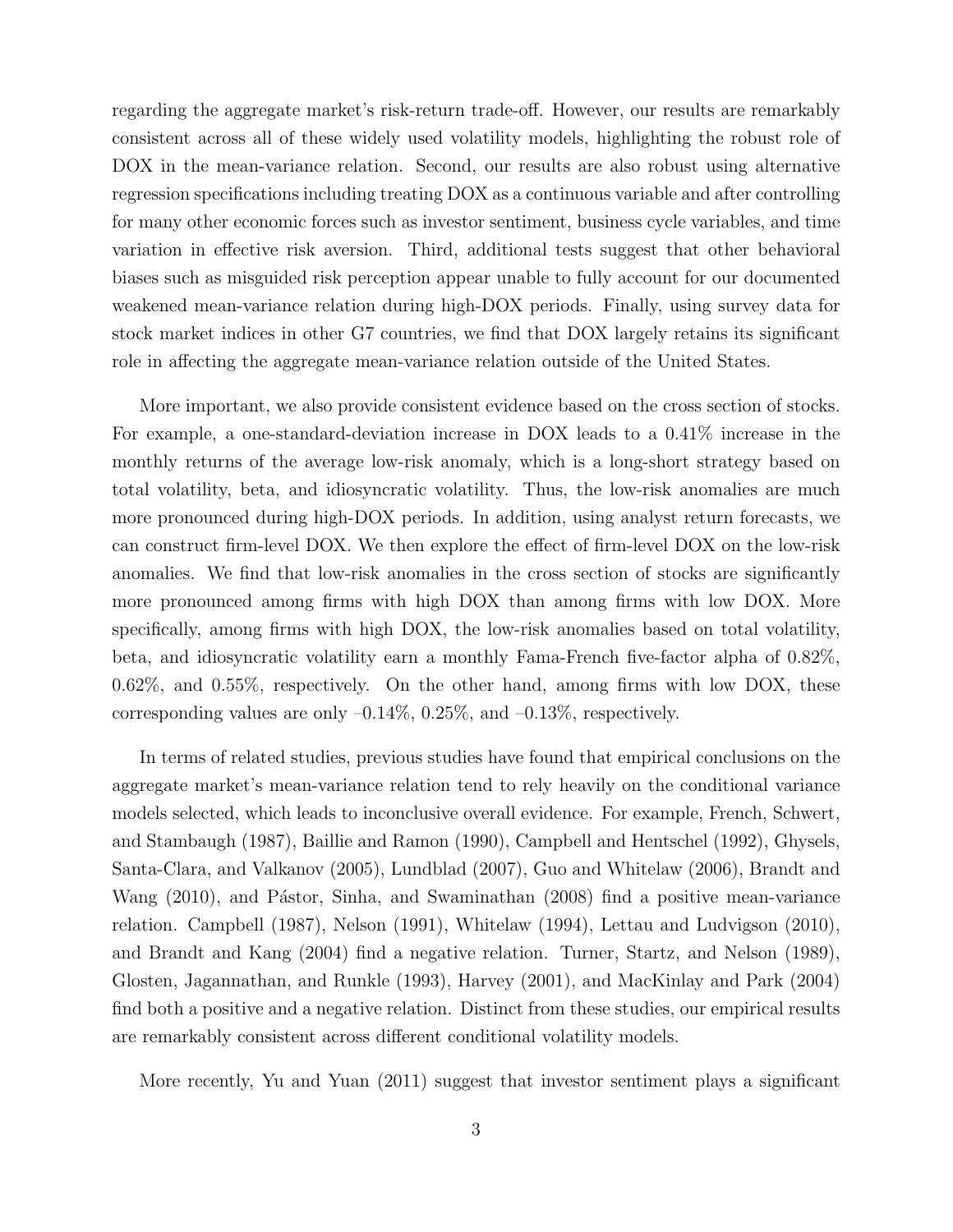role in weakening the aggregate market's mean-variance trade-off and the firm-level riskreturn trade-off. However, sentiment is a broad concept, and the underlying mechanism remains unsettled. Motivated by evidence of return extrapolation prevalence, we aim to investigate whether this specific bias—return extrapolation—attenuates the mean-variance relation. More important, we show that the effect of DOX in the aggregate mean-variance relation remains robust after controlling for investor sentiment, and other economic forces. In another related study, [Lochstoer and Muir](#page-29-3) [\(2020\)](#page-29-3) suggest that investors have slow-moving beliefs about stock market volatility that lead to an initial underreaction to volatility shocks followed by a delayed overreaction, which helps explain a weak, or even negative, riskreturn trade-off. Instead of relying on extrapolation on market volatility, we use return extrapolation, which has been widely confirmed in the data (see, e.g., [Greenwood and](#page-29-4) [Shleifer](#page-29-4), [2014;](#page-29-4) [Cassella and Gulen,](#page-28-0) [2018](#page-28-0)). In addition, we explicitly control for variance misperception, and the effect of return extrapolation on the mean-variance relation remains robust.

For the cross-sectional risk-return trade-off, prior studies tend to find a weak or even negative relation (i.e., the low-risk anomaly; see, e.g., [Ang et al.](#page-27-5) ([2006](#page-27-5))). This paper adds to the literature that attempts to explain the cross-sectional low-risk anomalies. Previous studies have suggested that several forces are responsible for the low-risk anomalies, such as leverage aversion ([Black](#page-27-3), [1972;](#page-27-3) [Asness, Frazzini, and Pedersen,](#page-27-9) [2012](#page-27-9); [Frazzini and Pedersen,](#page-28-2) [2014](#page-28-2)), benchmarked institutional investors ([Brennan](#page-28-5), [1993;](#page-28-5) [Baker, Bradley, and Wurgler,](#page-27-6) [2011](#page-27-6)), money illusion ([Cohen, Polk, and Vuolteenaho,](#page-28-6) [2005\)](#page-28-6), disagreement ([Hong and Sraer,](#page-29-9) [2016](#page-29-9)), investor sentiment [\(Shen, Yu, and Zhao](#page-30-3), [2017](#page-30-3)), risk seeking in loss domain [\(Wang,](#page-30-9) [Yan, and Yu,](#page-30-9) [2017\)](#page-30-9), and arbitrage asymmetry [\(Stambaugh, Yu, and Yuan,](#page-30-10) [2015\)](#page-30-10). This paper shows that the DOX effect on low-risk anomalies remains robust after controlling for these important economic forces such as inflation, aggregate analyst dispersion, TED spread, and sentiment. Moreover, our study contributes to the empirical literature on the weakened risk-return trade-off in the time series and the cross section within a unified framework.

Lastly, our study is also related to the huge emerging literature on the effect of extrapolation on asset prices. Early studies find that extrapolation plays a significant role in many asset pricing phenomena, including stock bubbles ([Barberis et al.,](#page-27-0) [2015](#page-27-0), [2018](#page-27-1)), long-term return reversion [\(Barberis et al.,](#page-27-0) [2015](#page-27-0); [Cassella and Gulen,](#page-28-0) [2018](#page-28-0)), short-term momentum [\(Pan, Su, and Yu,](#page-30-11) [2021](#page-30-11)), credit cycles ([Bordalo et al.](#page-27-10), [2018](#page-27-10)), and the equity premium puzzle [\(Hirshleifer, Li, and Yu](#page-29-10), [2015](#page-29-10); [Jin and Sui](#page-29-11), [2022\)](#page-29-11). We add to this literature by showing that extrapolation also plays a critical role in a fundamental principle in finance,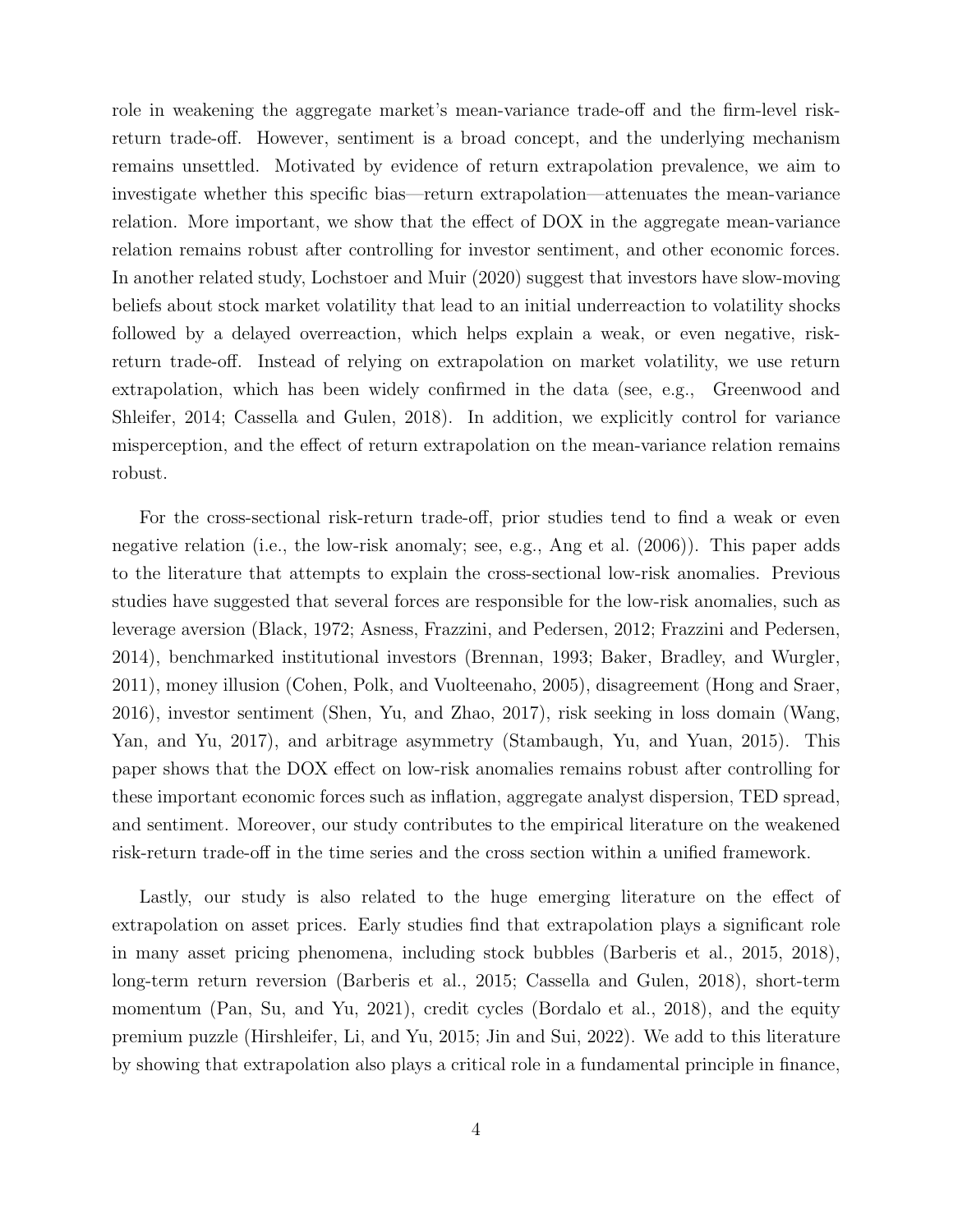the risk-return trade-off. Thus, this simple behavioral bias can account for a large set of stylized facts in asset markets.

The remainder of this paper is organized as follows. Section [2](#page-5-0) develops the hypothesis with a two-period model. Section [3](#page-7-0) presents the empirical findings. Section [4](#page-13-0) provides extensions and robustness checks. Section [5](#page-20-0) provides, cross sectional evidence. Section [6](#page-26-0) concludes. The appendices contain detailed descriptions of the data and additional results.

## <span id="page-5-0"></span>**2 Hypothesis Development**

In this paper, we argue that investor extrapolation attenuates the mean-variance relation, especially during high-DOX periods. This argument is based on the following logic.

First, the classic fully rational ICAPM model (e.g., [Merton](#page-30-0), [1973\)](#page-30-0) predicts that when investors expect higher risk, they require a higher risk premium. That is, there should be a positive mean-variance relation for the aggregate stock market. Thus, in response to an increase in risk (e.g., expected variance) and all else equal, the current stock price should be depressed to reflect a higher required rate of return in the future such that investors are compensated for bearing higher risk. That is, the contemporaneous relation between innovation in expected variance and stock returns should be negative.

Now consider models with both rational investors and extrapolative investors (e.g., [Barberis et al.,](#page-27-0) [2015,](#page-27-0) [2018\)](#page-27-1), in which extrapolators' expected stock returns are typically modeled as an exponentially decaying average of past realized stock returns. Thus, for extrapolators, a higher current stock price implies higher perceived future stock returns. Hence, when facing enhanced risk (e.g., expected market variance), extrapolators demand a high expected return in their perception since they are risk-averse agents. This effect tends to push up current equilibrium prices relative to their fully rational benchmark since a higher current return implies higher perceived future returns for extrapolators. As a result, in a model featuring a significant fraction of extrapolative investors, after an increase in expected risk, the current equilibrium stock price is not depressed as much as it is in the fully rational benchmark.<sup>[3](#page-5-1)</sup> Consequently, during periods with enhanced risk, the current equilibrium price is too high relative to its rational benchmark. When the price corrects

<span id="page-5-1"></span><sup>&</sup>lt;sup>3</sup>In the extreme case in which the market is populated mostly by extrapolators, an increase in the expected variance could potentially lead to an increase in the current equilibrium price, since a higher current equilibrium price implies a higher perceived risk premium, as demanded by these extrapolators.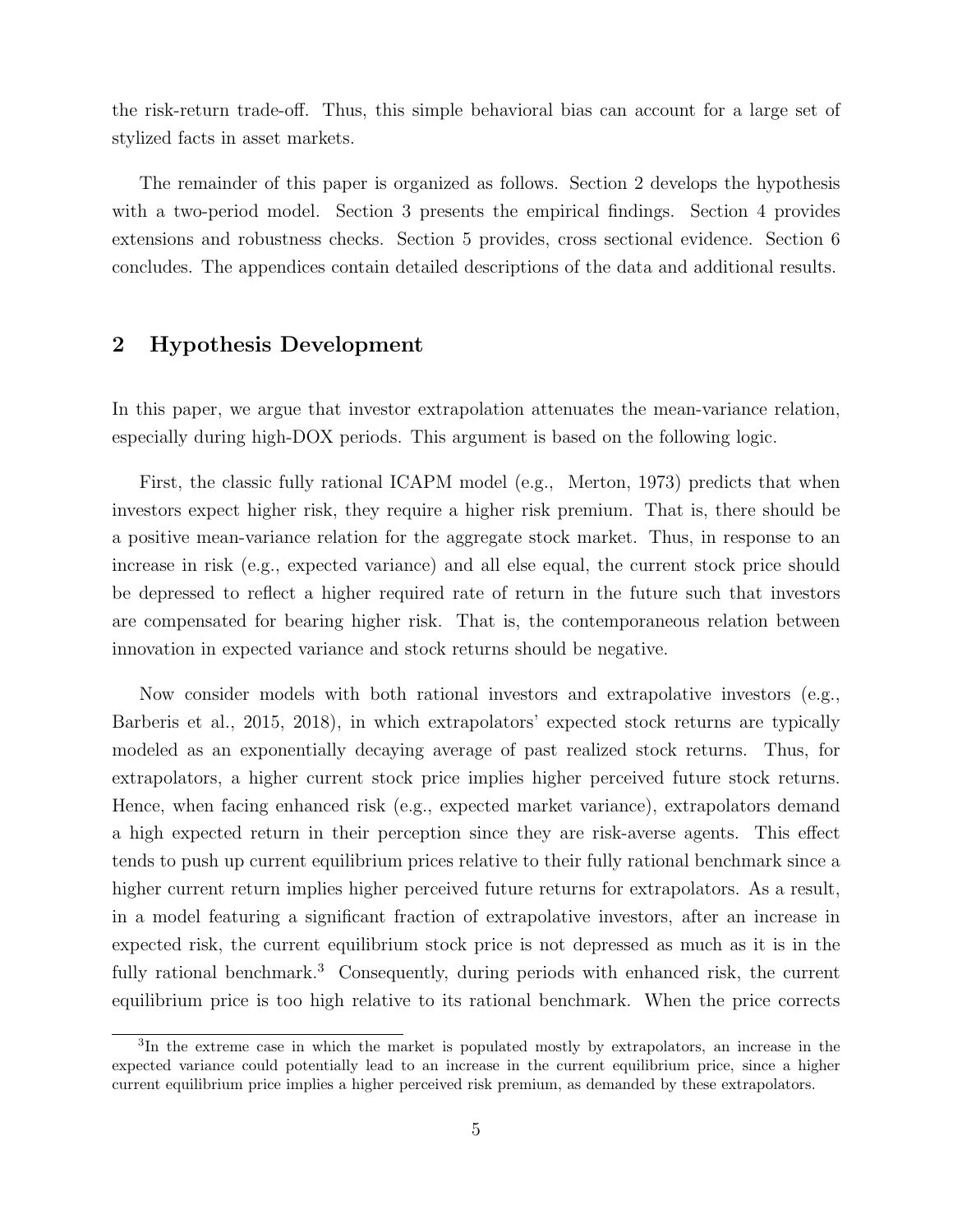to the fundamental in the subsequent period, a smaller and potentially negative return is realized in the subsequent period, weakening the standard positive risk-return trade-off as obtained in rational models.[4](#page-6-0) Obviously, when there is a large fraction of extrapolators in the market, or when DOX is high, the equilibrium overpricing after a variance shock should be stronger, further alleviating the mean-variance relation.

Thus, if the degree of extrapolation varies over time, we then reach our first hypothesis.

*Hypothesis 1: The mean-variance relation should be stronger following low-DOX periods than following high-DOX periods.*

In addition, when DOX is low, the market is closer to its rational benchmark, and thus the mean-variance relation should be positive. Thus, we arrive at our second hypothesis.

*Hypothesis 2: The mean-variance relation should be significant and positive following low-DOX periods.*

Moreover, our intermediate argument leading to the influence of DOX in the meanvariance relation also implies the following third hypothesis regarding the effect of DOX on the contemporaneous relation between shocks to the conditional variance and stock returns.

*Hypothesis 3: The contemporaneous negative relation between innovations in the conditional variance and stock returns should be weakened during high-DOX periods.*

As argued earlier, when there is a large fraction of extrapolators in the market, or when DOX is high, the equilibrium overpricing after a variance shock should be stronger, further alleviating the mean-variance relation. As a result, when this large amount of overpricing during high-DOX periods gets corrected, especially during subsequent earnings announcement periods when more information is released, we should expect that the interaction between volatility and DOX should predict subsequent earnings announcement returns. In addition, so far, for the ease of illustrative purposes, we have assumed a return extrapolation, as in [Barberis et al.](#page-27-0) [\(2015,](#page-27-0) [2018](#page-27-1)) and [Jin and Sui](#page-29-11) [\(2022\)](#page-29-11). One can easily imagine that investors might also extrapolate on firm fundamentals, as in [Hirshleifer, Li,](#page-29-10) [and Yu](#page-29-10) [\(2015\)](#page-29-10), [Greenwood, Hanson, and Jin](#page-29-12) [\(2021\)](#page-29-12), and [Nagel and Xu](#page-30-12) ([2021](#page-30-12)). As a result,

<span id="page-6-0"></span><sup>4</sup>By a similar argument, during periods with reduced risk, the current equilibrium price is too low relative to its rational benchmark. That is, there is overpricing in the stock market during enhanced risk periods. When the price corrects to the fundamental in the subsequent period, a larger return is realized in the subsequent period, again undermining the standard mean-variance relation.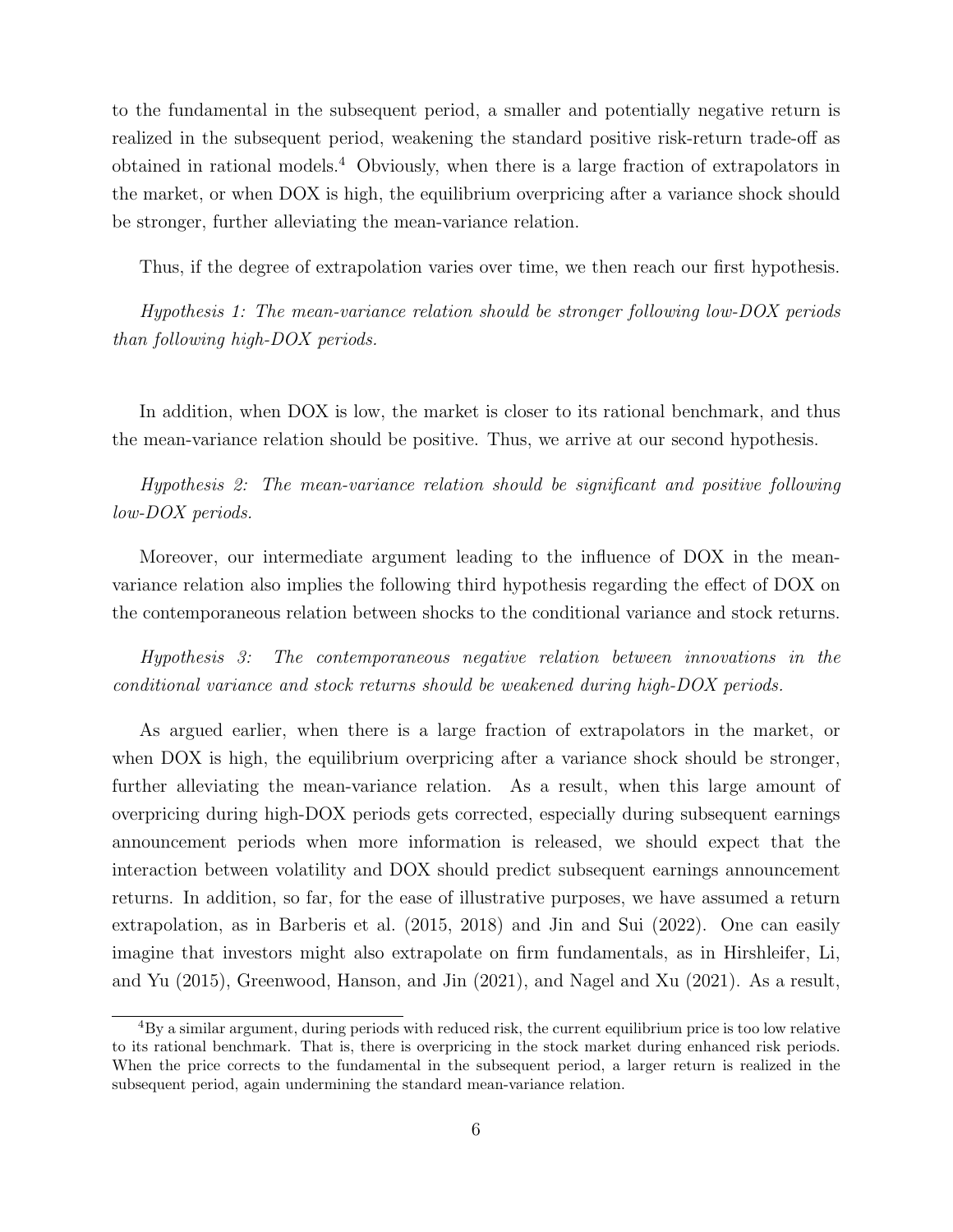it is also possible that the interaction between volatility and DOX can predict subsequent earnings forecast errors. Thus, we arrive at our fourth hypothesis.

*Hypothesis 4: The interaction between volatility and DOX should negatively predict subsequent earnings announcement returns and subsequent forecast errors.*

<span id="page-7-0"></span>In Appendix A, we provide a simple two-period theoretical model that formalizes the intuition discussed in this section.

## **3 Main Empirical Results**

In this section, we test our four hypotheses that were developed in the previous section. In particular, we investigate whether extrapolation bias indeed attenuates the positive relationship between aggregate expected returns and variance. We begin our empirical analysis by describing the construction of the main variables.

### **3.1 Construction of Key Variables**

The key variable in our empirical analysis is DOX. We follow the literature ([Greenwood](#page-29-4) [and Shleifer,](#page-29-4) [2014](#page-29-4); [Cassella and Gulen,](#page-28-0) [2018](#page-28-0); [Cassella et al.,](#page-28-7) [2020](#page-28-7)) in constructing DOX by estimating a nonlinear least squares regression with exponentially decayed weights:

<span id="page-7-2"></span>
$$
X_t = a + b \cdot \sum_{s=0}^{59} w_s \cdot Ret_{t-3s-3:t-3s} + \varepsilon_t^X, \quad w_s = \frac{\lambda^s}{\sum_{k=0}^{59} \lambda^k}, \quad 0 < \lambda < 1,\tag{1}
$$

where  $X_t$  is the expectation of future returns from surveys conducted in month- $t$ ,  $Ret_{t-3s-3:t-3s} = \sum_{k=0}^{2}$  $\sum_{j=0}$  *Ret*<sub>*t*−3*s*−*j*</sub> is the *s*-lagged quarterly market return, and *w<sub>s</sub>* is the exponentially decayed weight. We then define the corresponding DOX as  $1 - \lambda$ , which captures the extent to which investors place higher weight on more recent returns. Specifically, we obtain the monthly average of consensus expectations (bullish minus bearish) from the Survey of Individual Investors from the American Association (AA) and the Investor Intelligence Survey (II) from Datastream database.<sup>[5](#page-7-1)</sup> We follow [French, Schwert,](#page-28-1) [and Stambaugh](#page-28-1) [\(1987](#page-28-1)) and [Lochstoer and Muir](#page-29-3) [\(2020](#page-29-3)) and use the value-weighted S&P 500 return from the Center for Research in Security Prices (CRSP) as the market return. To

<span id="page-7-1"></span><sup>&</sup>lt;sup>5</sup>AA and II post updated weekly survey results on each Thursday, usually four times a month.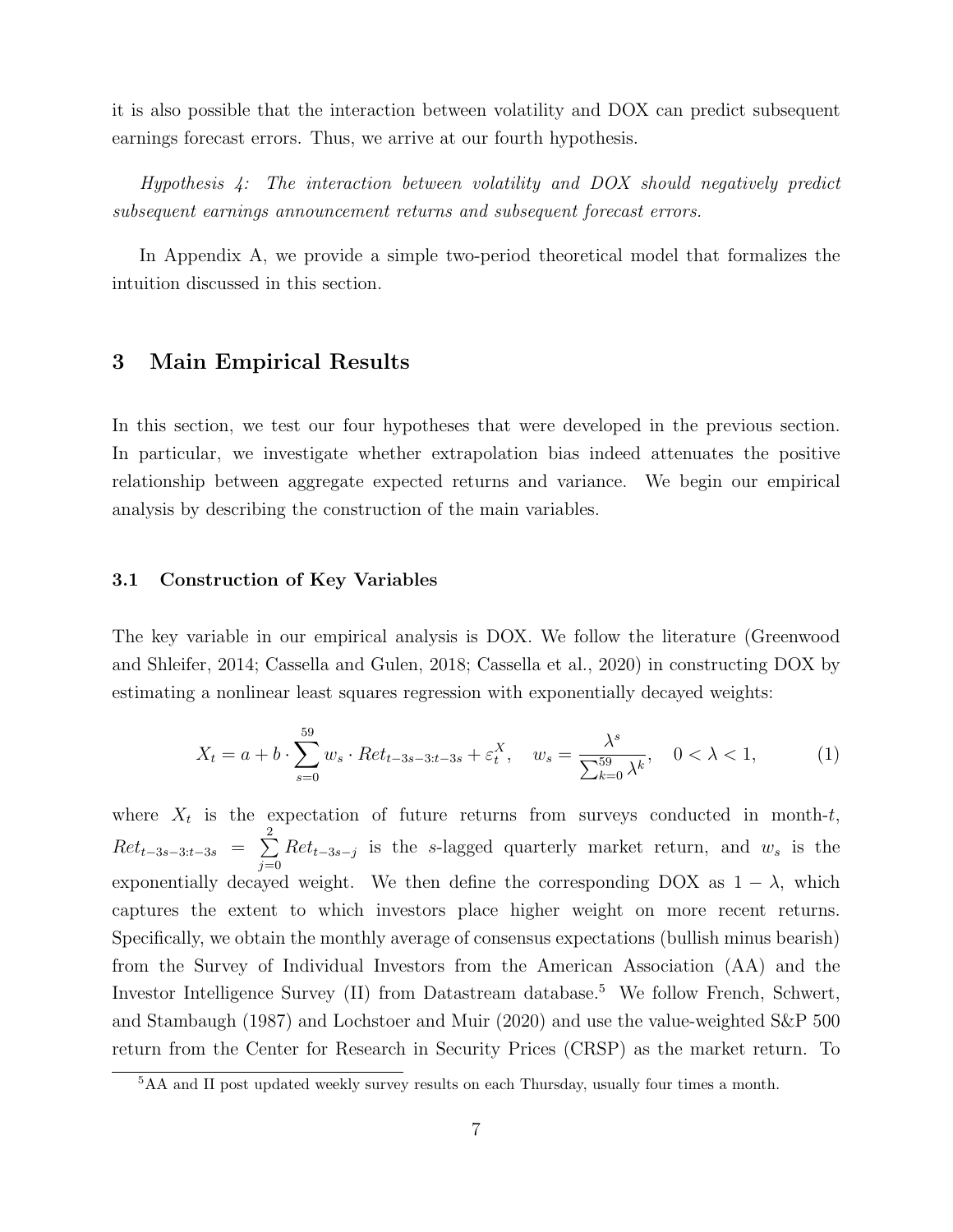assign a DOX value to month *s*, we first obtain parameter estimates for months *s−*12 to *s−*1 based on the four window sizes: 24-month, 36-month, 48-month, and the expanding rolling window. We then obtain a set of 12 fitted errors for each moving window and calculate the mean squared forecast errors (MSFE). Finally, we aggregate the four separate estimates into a final DOX index using the inverse of the MSFE as weights (weights are normalized to sum to 1). [Cassella and Gulen](#page-28-0) [\(2018\)](#page-28-0) provide more details on the rolling methods. Our final sample starts in June 1974 to allow for a 12-month cross-validation period and ends in December 2019.

To calculate the conditional variance, we follow [Yu and Yuan](#page-30-8) ([2011\)](#page-30-8) and employ two volatility models for our main analysis. The first method is the rolling window model ([French, Schwert, and Stambaugh](#page-28-1), [1987\)](#page-28-1), which proxies the conditional variance for next month's return using the current month's realized variance:

$$
\mathbb{E}_t(RV_{t+1}) = RV_t = \frac{22}{N_t} \sum_{d=1}^{N_t} r_{t-d}^2,
$$
\n(2)

where  $r_{t-d}$  is the daily return in month *t*, day *d*,  $N_t$  is the number of trading days in month *t*, and 22 is the approximate number of trading days in one month.[6](#page-8-0) Following [French,](#page-28-1) [Schwert, and Stambaugh](#page-28-1) [\(1987\)](#page-28-1) and [Yu and Yuan](#page-30-8) ([2011\)](#page-30-8), in this rolling window model, the innovation in expected variance  $\Delta \mathbb{E}_t (RV_{t+1})$  is simply the change in the realized variance:

$$
\Delta \mathbb{E}_t (RV_{t+1}) = RV_{t+1} - \mathbb{E}_t (RV_{t+1}) = RV_{t+1} - RV_t.
$$
\n(3)

The second approach uses GARCH models, which have been widely applied by the finance literature in volatility modeling ([Bollerslev,](#page-27-11) [1986](#page-27-11); [Engle,](#page-28-8) [1990](#page-28-8)). Specifically, we impute the variance from the  $GARCH(1,1)$  model of the daily variance process  $h_t$ , that is,

$$
r_{t+1} = \mu + \hat{\varepsilon}_{t+1} \text{ and } h_{t+1} = \omega + \alpha \hat{\varepsilon}_t^2 + \beta h_t,\tag{4}
$$

where  $\hat{\varepsilon}_t$  is the difference between the realized return and its conditional mean,  $r_{t+1}$  is the daily market return, and  $h_{t+1}$  is the conditional variance of the GARCH model. We then

<span id="page-8-0"></span><sup>6</sup>Our results remain robust if we demean daily returns by subtracting the monthly average return to calculate the realized variance.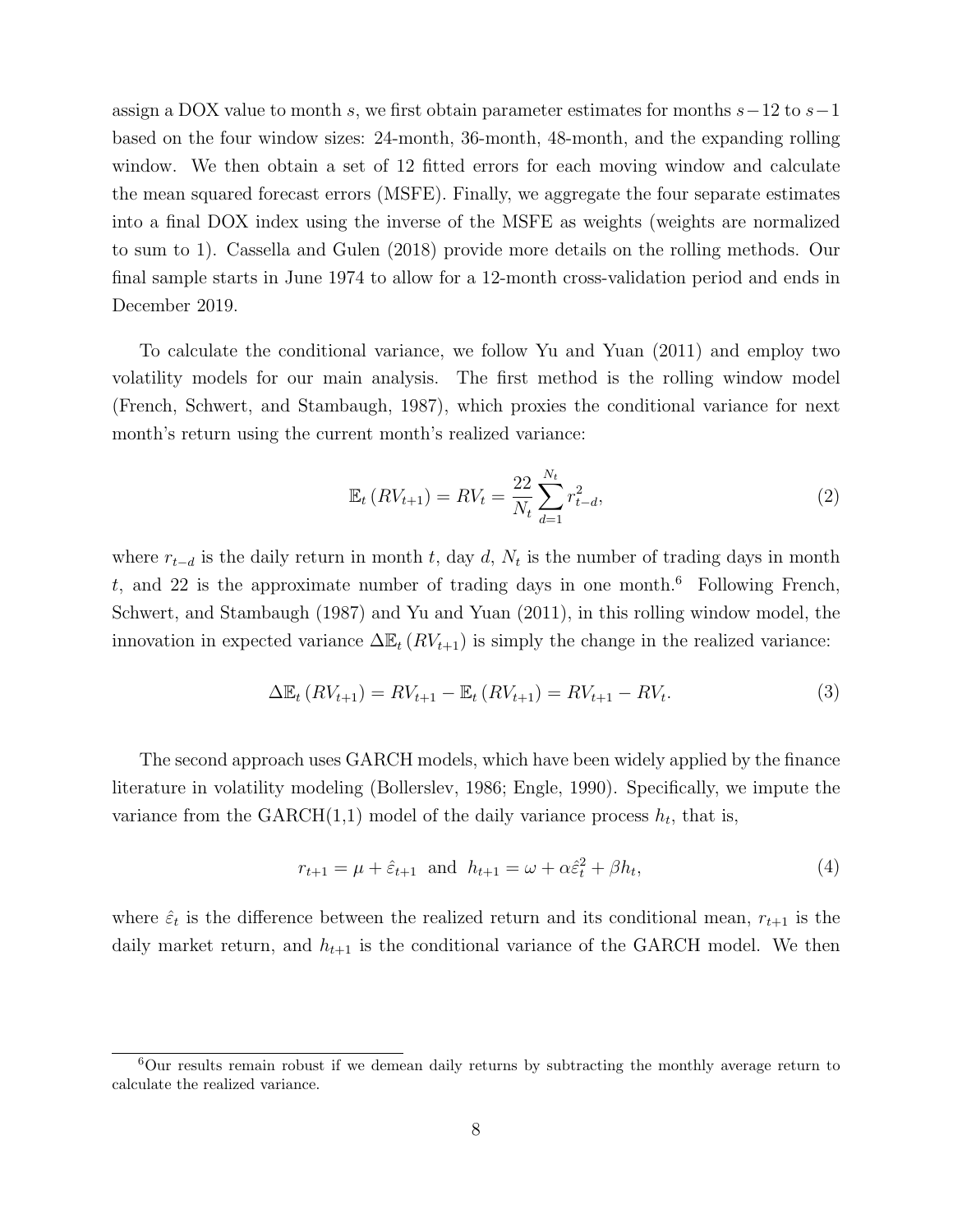calculate the monthly conditional variance and the innovations in conditional variance as

$$
\mathbb{E}_t\left(RV_{t+1}\right) = \mathbb{E}_t\left(\sum_{d=1}^{22} h_{t+d}\right) \tag{5}
$$

and

$$
\Delta \mathbb{E}_{t} \left( RV_{t+1} \right) = \mathbb{E}_{t+1} \left( RV_{t+2} \right) - \mathbb{E}_{t} \left( RV_{t+2} \right) \n= \mathbb{E}_{t+1} \left( \sum_{d=1}^{22} h_{t+1+d} \right) - \mathbb{E}_{t} \left( \sum_{d=23}^{44} h_{t+d} \right),
$$
\n(6)

where  $h_{t+d}$  is the conditional variance for date  $t+d$ .

Table [1](#page-33-0) displays the summary statistics. Our sample spans from June 1974 to December 2019, a total of 547 months. Panel A of Table [1](#page-33-0) shows that the average DOX value is 0.420 with a standard deviation of 0.228, which are close to the estimates by [Cassella and Gulen](#page-28-0) ([2018\)](#page-28-0). Figure [1](#page-31-0) also plots the estimated DOX over time. The graph indicates that DOX varies considerably throughout the sample period. This variation helps to uncover the time variation in risk-return trade-offs. Panel A of Table [1](#page-33-0) also reports the summary statistics of several other control variables, which will be defined in more detail in Section [4](#page-13-0) on robustness checks. In addition, Panel B shows that DOX is positively correlated with the [Baker and](#page-27-12) [Wurgler](#page-27-12) [\(2006\)](#page-27-12) investor sentiment index. This is probably expected since it is likely that extrapolation is one of the specific behavioral biases that contribute to the movements in general investor sentiment.

### **3.2 DOX and Time-Series Mean-Variance Relation**

We now investigate the key mean-variance relation, which is extensively studied by the literature, in the following equation:

$$
R_{t+1} = a + b \mathbb{E}_t (RV_{t+1}) + \varepsilon_{t+1},
$$
\n(7)

where  $R_{t+1}$  is the excess market return in month  $t+1$ , and  $\mathbb{E}_t(RV_{t+1})$  is the conditional variance. To empirically assess our hypothesis, we follow [Yu and Yuan](#page-30-8) [\(2011\)](#page-30-8) and examine the following two-regime equation:

<span id="page-9-0"></span>
$$
R_{t+1} = a_1 + b_1 \mathbb{E}_t (RV_{t+1}) + a_2 \text{High}_t + b_2 \mathbb{E}_t (RV_{t+1}) \times \text{High}_t + \varepsilon_{t+1},
$$
 (8)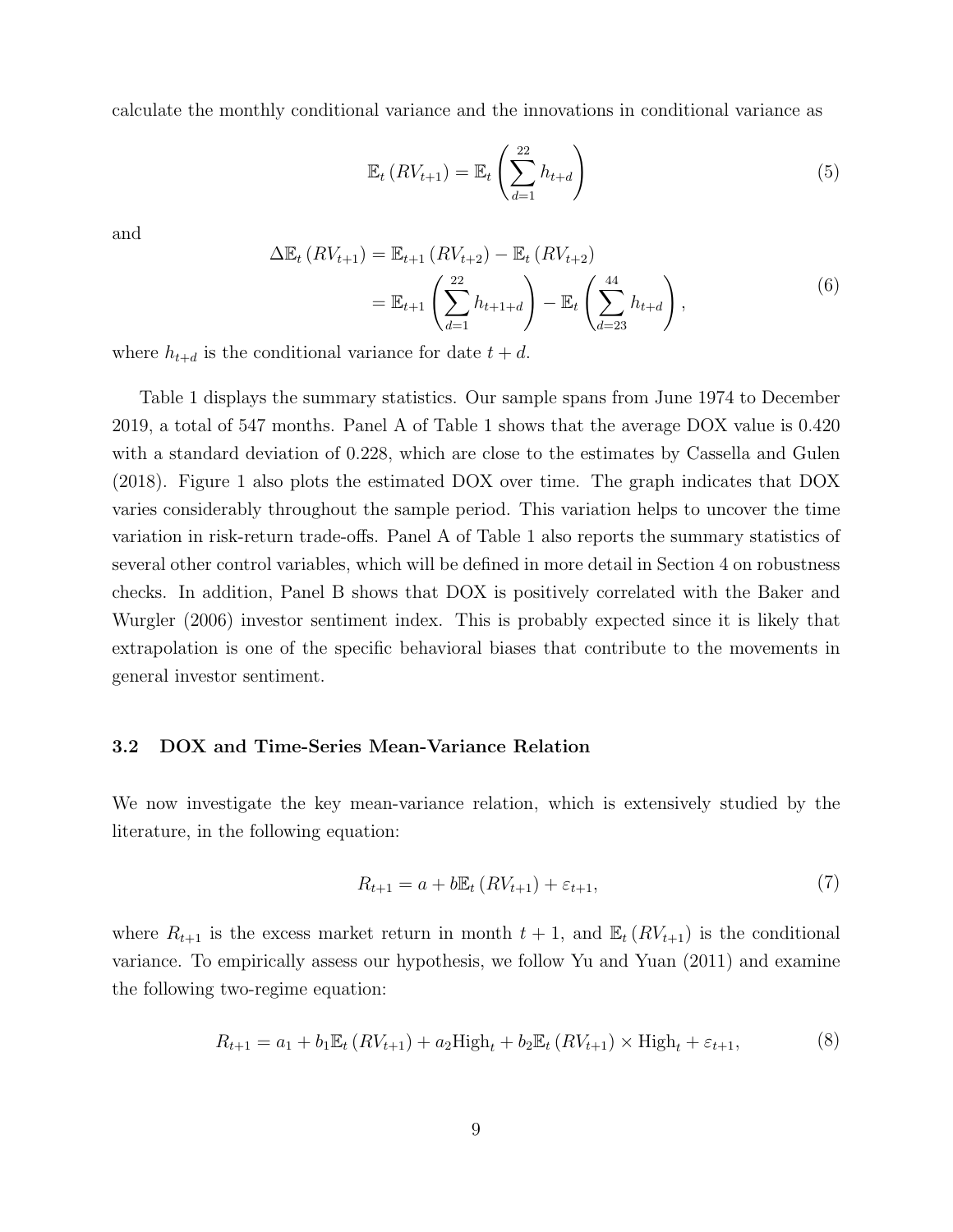where  $\text{High}_t$  is the dummy variable that takes the value of one if the value of the DOX index in month *t* is greater than its median. The DOX dummy is defined in the same way as the sentiment dummy in [Baker and Wurgler](#page-27-12) ([2006](#page-27-12)) and [Stambaugh, Yu, and Yuan](#page-30-13) ([2012](#page-30-13)), a common practice in the literature.

Table [2](#page-34-0) reports the average mean-variance relation and the relation conditional on the two DOX regimes. Columns (1) and (2) report the results for the rolling window conditional variance model, and columns (3) and (4) report the results for the conditional variance based on the  $GARCH(1,1)$  model. Column (1) indicates that the realized variance in the previous month (i.e., the expected future variance in the rolling window model) is on average negatively associated with the aggregate excess market return in the following month, a result contradicting leading rational asset pricing models, but consistent with the findings in earlier studies such as [Glosten, Jagannathan, and Runkle](#page-29-2) ([1993](#page-29-2)) and [Lochstoer and Muir](#page-29-3) ([2020](#page-29-3)). Using the GARCH(1,1) model to estimate the conditional variance yields a similar average negative mean-variance relation, as reported in column (3).

As argued earlier, our hypothesis implies that the mean-variance relationship should be different across different DOX regimes. We thus estimate the mean-variance relation separately for the two DOX regimes as in equation  $(8)$  $(8)$ . As shown in columns  $(2)$  and  $(4)$ of Table [2](#page-34-0), the coefficients on  $\mathbb{E}_t(\text{RV}_{t+1}) \times \text{High}_t$  are significantly negative with *t*-statistics of  $-3.893$  and  $-3.513$  for the rolling window model and  $GARCH(1,1)$  model, respectively. Thus, the mean-variance relation is significantly weaker during high-DOX periods than during low-DOX periods, consistent with hypothesis 1. In addition, although the meanvariance relation is on average negative, the mean-variance relation is significantly positive when the degree of extrapolation is low, with *t* statistics of 3.131 and 2.834 for the rolling window and GARCH(1,1) model, respectively. This finding lends support to our hypothesis 2. Moreover, these coefficients are not only statistically significant but also economically important. For example, a one-standard-deviation increase in the variance (i.e., in the rolling window model) is associated with a 2.17% increase in monthly expected excess returns during low-DOX periods, whereas a one-standard-deviation increase in the variance is associated with a 0.60% decrease in monthly expected excess returns during high-DOX periods. Lastly, the two-regime equation explains the expected return better than the one-regime equation, with the  $R^2$  more than doubling from 1.2% to 3.1%. This could be useful for practitioners who use variance to time the market.

Figure [2](#page-31-1) depicts the mean-variance relation with a binned scatter plot. The horizontal axis shows the realized variance. The values are grouped into 10 equal-sized bins, and for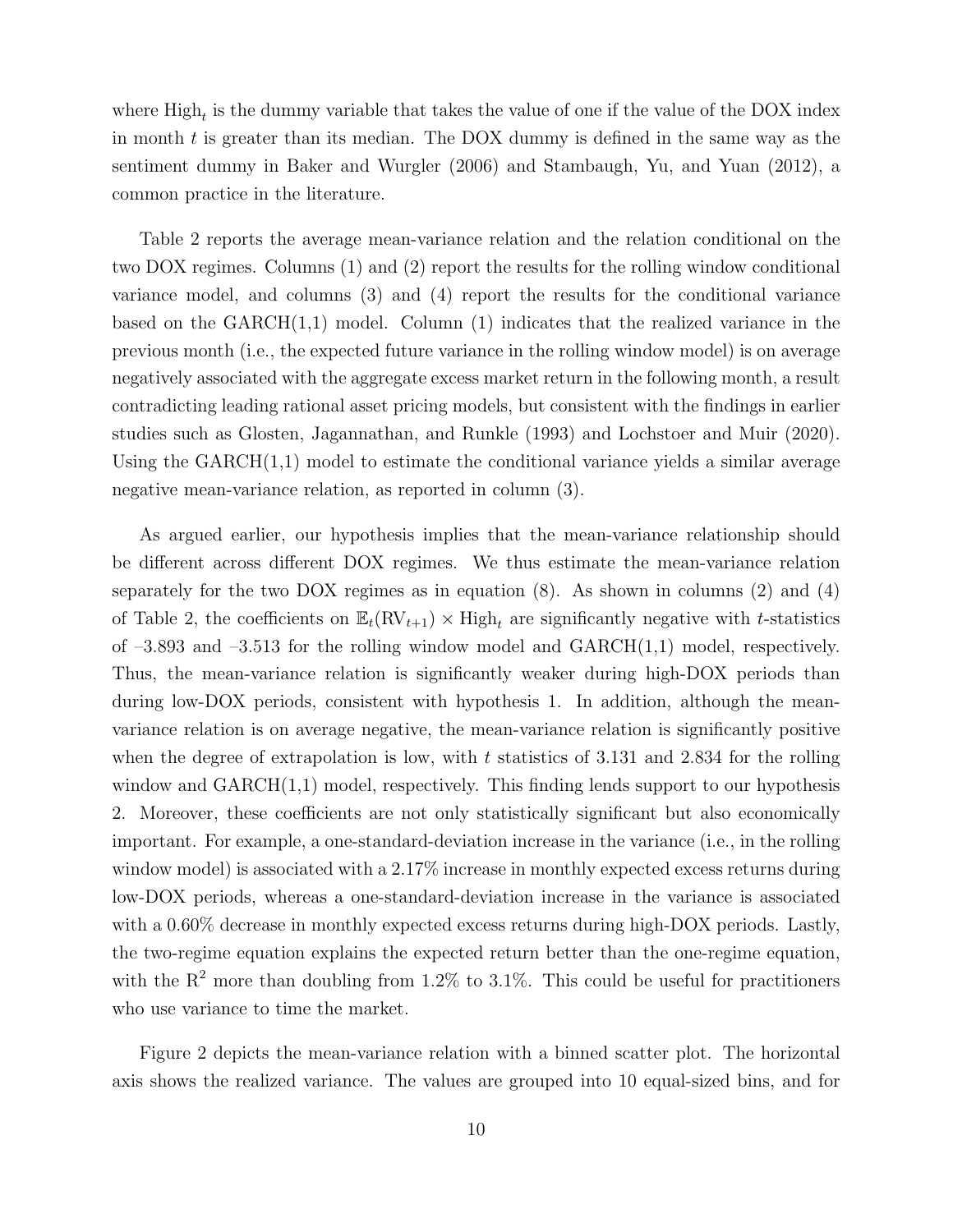each bin, the vertical axis shows the mean values of excess market returns. The figure reveals a positive relationship between risk and return when DOX is low and a negative association between risk and return when DOX is high. In robustness analysis, we also verify that the two-regime pattern of the mean-variance relation remains unchanged after excluding the months with volatility spikes.

### **3.3 DOX and the Relation between Expected Variance Innovations and Returns**

In this subsection, we examine how DOX affects the contemporaneous relation between realized returns and expected variance innovations; that is, we test our hypothesis 3. The test on this contemporaneous relation is essentially similar to the "indirect" test of the meanvariance trade-off by [French, Schwert, and Stambaugh](#page-28-1) ([1987\)](#page-28-1), who find a contemporaneous negative relation between realized returns and expected variance innovations. It is also related to the well-known "volatility feedback effect," which emphasizes that investors require a lower price and therefore a high expected return in compensation for positive volatility innovations ([French, Schwert, and Stambaugh](#page-28-1), [1987;](#page-28-1) [Campbell and Hentschel](#page-28-3), [1992](#page-28-3)).<sup>[7](#page-11-0)</sup> More important, we focus on how DOX affects this "volatility feedback effect," whereas earlier studies tend to focus on the unconditional effect.

In particular, the presence of extrapolators implies that prices do not drop enough in response to positive variance innovations, which therefore leads to overvaluation of stocks relative to their rational benchmark. Thus, the contemporaneous negative relation between realized returns and expected variance innovations should be weakened by DOX. The literature usually studies the following equation for the relation between contemporaneous returns and variance innovations:

$$
R_{t+1} = c + d\mathbb{E}_t (RV_{t+1}) + e\Delta \mathbb{E}_t (RV_{t+1}) + \varepsilon_{t+1},
$$
\n(9)

where  $R_{t+1}$  is the aggregate excess market return in month  $t+1$ , and  $\mathbb{E}_t(RV_{t+1})$  is the conditional variance. To test the moderating effect of extrapolation bias, we examine the

<span id="page-11-0"></span><sup>7</sup>The contemporaneous negative relationship between volatility innovations and stock returns can also be explained by the "leverage effect." [Black](#page-27-13) [\(1976](#page-27-13)) suggests that the "leverage effect" — falls in stock prices increase the firm's debt-to-equity ratio, making it more risky — explains the contemporaneous negative relation between risk and return. However, there is a technical difference between our test and the "volatility feedback effect" or the "leverage effect" when the rolling window model is not used. When other volatility models such as the GARCH model is used, the definition of volatility innovation and our expected variance innovation is different, and thus our tests are different from the standard "volatility feedback effect."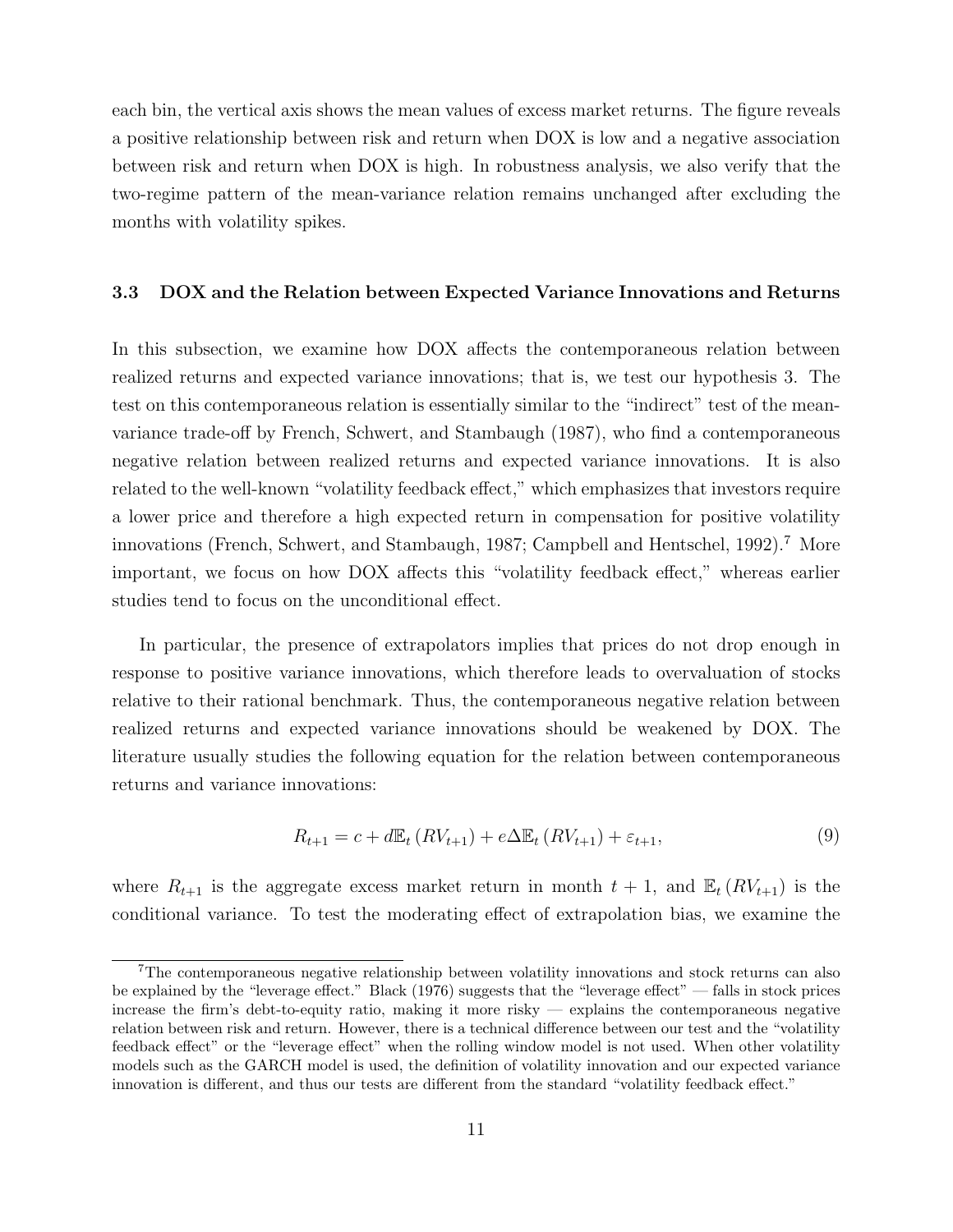following two-regime equation:

$$
R_{t+1} = c_1 + d_1 \mathbb{E}_t (RV_{t+1}) + e_1 \Delta \mathbb{E}_t (RV_{t+1})
$$
  
+ 
$$
c_2 \text{High}_t + d_2 \mathbb{E}_t (RV_{t+1}) \times \text{High}_t + e_2 \Delta \mathbb{E}_t (RV_{t+1}) \times \text{High}_t + \varepsilon_{t+1},
$$
 (10)

where  $\text{High}_t$  is the dummy variable that takes the value of one if the value of the DOX index in month *t* is greater than its median.

Columns (1) and (3) of Table [3](#page-35-0) indicate that the contemporaneous return-innovation relation is significantly negative in the low-DOX regime but turns rather flat in the high-DOX regime. Thus, the contemporaneous negative relation between innovations in the conditional variance and stock returns is significantly weakened during high-DOX periods, with *t* statistics of 4.665 and 2.879, respectively, for the rolling window model and the  $GARCH(1,1)$ model, lending support to hypothesis 3. In addition, during low-DOX periods, the negative return-innovation relation is statistically significantly negative, suggesting that the overall market is still quite averse to volatility in the low-DOX regime. Moreover, the economic magnitude of the DOX effect is also large. For example, a one-standard-deviation increase in the expected variance is associated with a 4.81% decrease in contemporaneous monthly excess returns during low-DOX periods, whereas a one-standard-deviation increase in the expected variance is associated with only a 1.50% decrease in contemporaneous monthly excess returns during high-DOX periods. Lastly, columns (2) and (4) show that adding the conditional variance does not change the effect of DOX on the contemporaneous returninnovation relation. Overall, such two-regime patterns in the return-innovation relation lend further support to the empirical conclusion in the previous section: extrapolation bias exerts significant influence in the aggregate risk-return trade-off.

### **3.4 DOX and Aggregate Earnings Announcement Returns/Forecast Errors**

This subsection tests hypothesis 4 on the predictive power of the interaction between DOX and the variance on future earnings surprises by examining the relation between DOX, variances, earnings announcement returns, and analyst forecast errors.

We follow [Arif and Lee](#page-27-14) [\(2014\)](#page-27-14) and [Li, Wang, and Yu](#page-29-13) ([2021](#page-29-13)) in constructing the subsequent earning announcement return and subsequent analyst forecast errors, and then conduct further tests to better understand whether the effect of DOX originates from investor misperceptions. In particular,  $EAR_{q+1}$  is calculated as the value-weighted average firm-level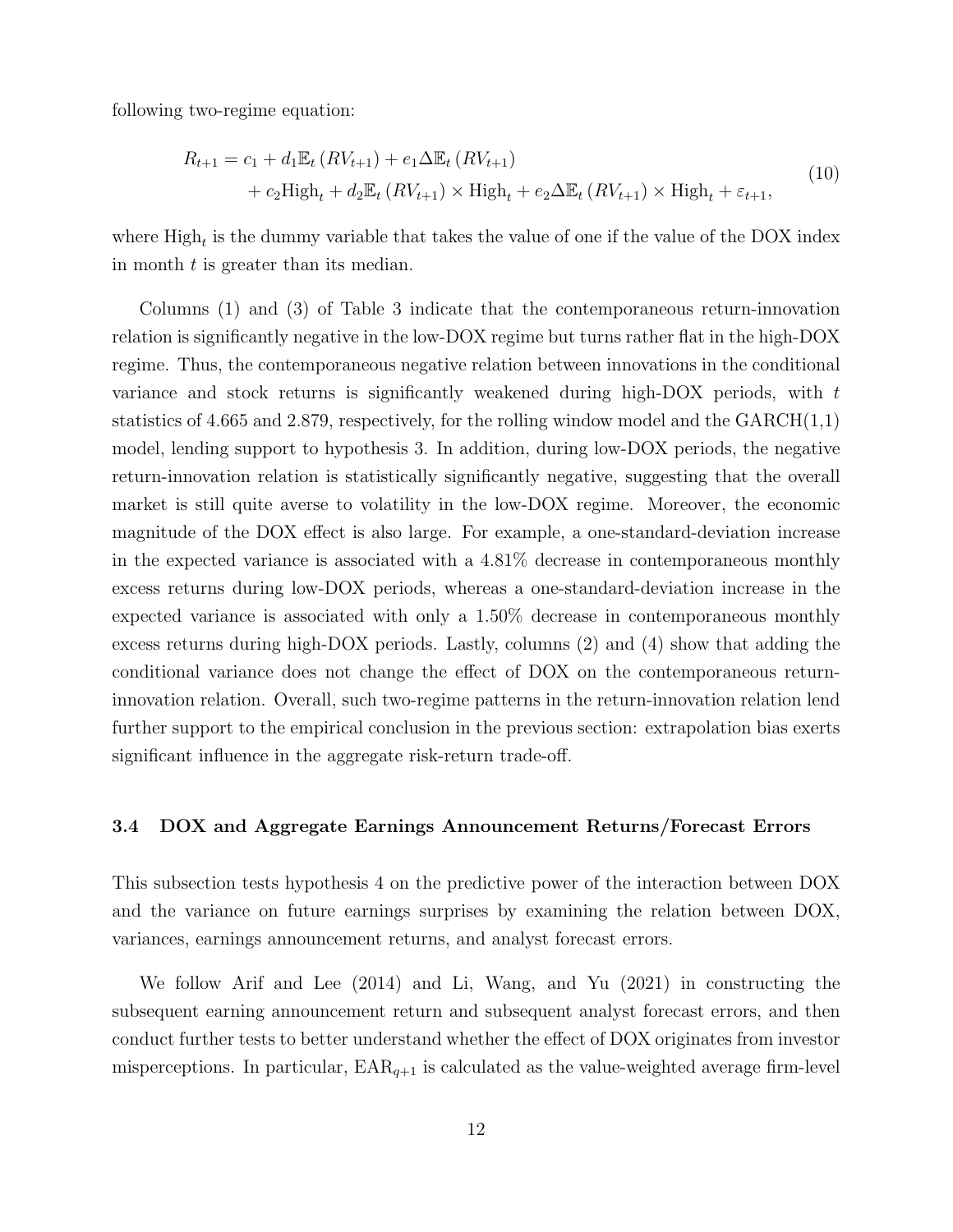earnings announcement return in quarter  $q+1$ . The firm-level earnings announcement return is the average cumulative stock return over trading window  $-1$ ,  $+1$  around each of the firm's quarterly earnings announcement dates occurring in quarter  $q+1$ , and the weights are market capitalization by the end of quarter *q*. The value  $SUE_{q+1}$  is computed as the value-weighted average firm-level standardized unexpected earnings. Firm-level standardized unexpected earnings is the difference between the realized EPS and median EPS forecast (within 90 days) scaled by price at the end of the fiscal quarter and is winsorized at the 1% and 99% levels.

Table [4](#page-36-0) reports the results of the quarterly predictive regressions of earnings announcement returns ( $\text{EAR}_{q+1}$ ) and one-quarter-ahead analyst forecast errors ( $\text{SUE}_{q+1}$ ) on the current value of the conditional variance, DOX dummy, and their interaction. If expectations were rational, at least SUE should be unpredictable. The results in Table [4](#page-36-0) show that the conditional variance itself cannot predict either announcement returns or analyst forecast errors in both volatility models. In sharp contrast to this insignificance of unconditional predictive regressions, the results in columns (2) and (4) show that the conditional variance can predict both subsequent EAR and SUE during low-DOX periods, but this predictive power vanishes during high-DOX periods. In addition, the interaction effect between the conditional variance and DOX dummy is always significant, providing support to our hypothesis 4.

## <span id="page-13-0"></span>**4 Robustness Checks**

In this section, we consider additional robustness checks for our main result. First, we test the robustness by altering the regression specifications. Second, we investigate potential alternative behavioral explanations for the attenuated mean-variance relation. Finally, we test the mean-variance relation using survey data from other leading market indices.

#### **4.1 Alternative Econometric Specifications**

This section verifies that the effect of DOX is robust to alternative econometric model specifications. We proceed in the following six steps. First, we verify that the effect of DOX on the mean-variance relation is robust to alternative variance/volatility models. Previous studies suggest that positive and negative return shocks appear to result in volatility revisions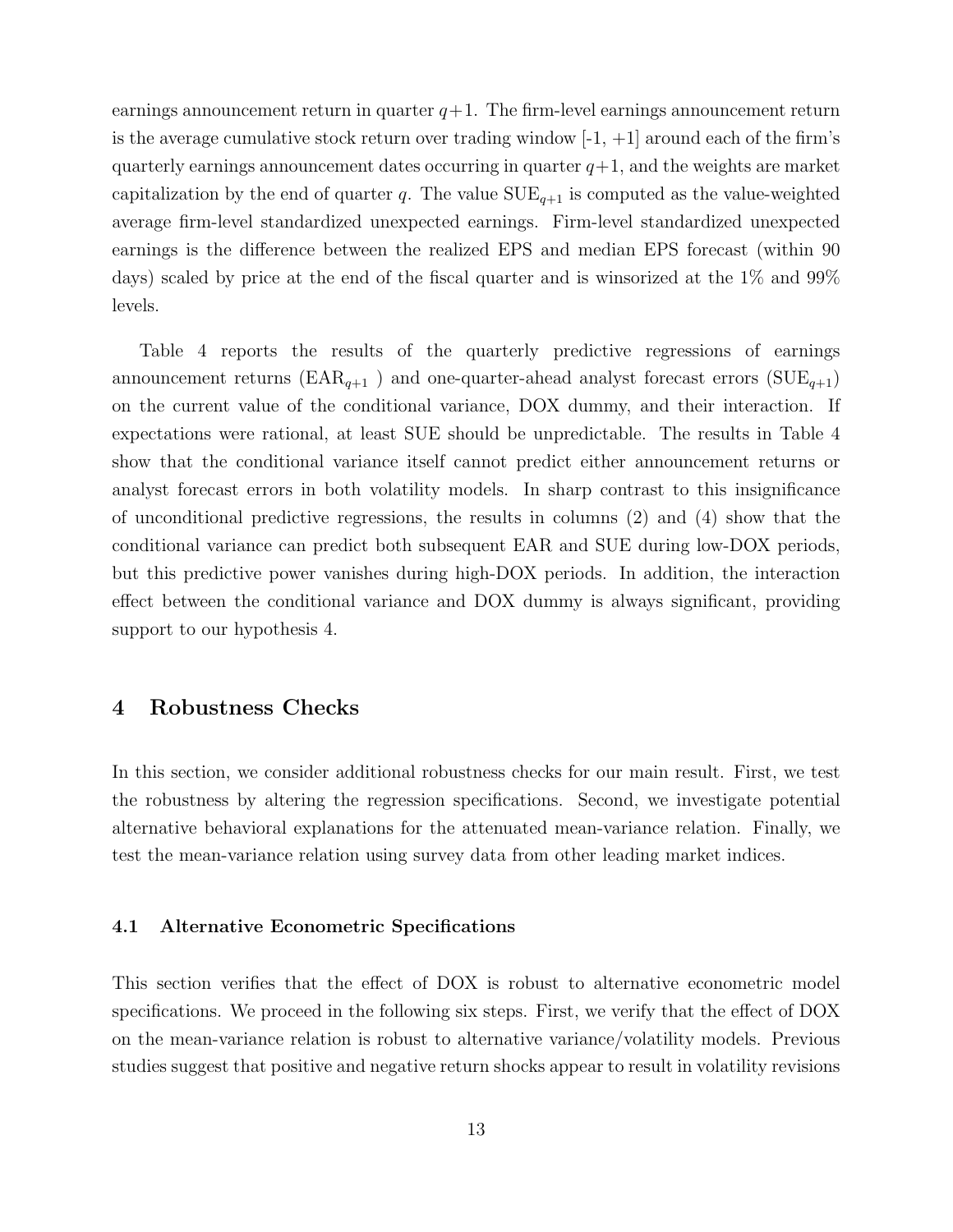in different directions ([Engle,](#page-28-8) [1990](#page-28-8); [Glosten, Jagannathan, and Runkle,](#page-29-2) [1993](#page-29-2)). Following these lines, we reestimate the expected variance using the asymmetric GARCH model of [Engle](#page-28-8) ([1990\)](#page-28-8) and the GJR-GARCH model of [Glosten, Jagannathan, and Runkle](#page-29-2) ([1993](#page-29-2)). More specifically, the conditional variance from the asymmetric GARCH model is

$$
h_{t+1} = \omega + \alpha \varepsilon_t^2 + \gamma \varepsilon_t + \beta h_t,\tag{11}
$$

where negative values for  $\gamma$  indicate that negative shocks will increase volatility more than positive shocks will. The conditional variance from the GJR-GARCH model is as follows:

$$
h_{t+1} = \omega + (\alpha + \gamma I_t) \varepsilon_t^2 + \beta h_t,\tag{12}
$$

where  $I_t$  is the dummy variable that equals one for negative shocks, that is, when return innovation  $\varepsilon_t$  is negative.

In addition, a mixed data sampling approach (MIDAS) is also widely applied in volatility predictions in the literature. MIDAS can utilize the information at higher frequencies to forecast the low-frequency (monthly) variances. Thus, we calculate the conditional variance using MIDAS following [Ghysels, Santa-Clara, and Valkanov](#page-29-5) ([2005](#page-29-5)). The conditional variance from MIDAS with a normalized exponential Almon lag polynomial (Almon MIDAS) is as follows:

$$
\mathbb{E}_{t} \left( RV_{t+1} \right) = 22 \sum_{d=0}^{250} w_d \cdot r_{t-d}^2, \tag{13}
$$

where weights

$$
w_d = \frac{\exp(\phi_1 d + \phi_2 d^2)}{\sum_{i=0}^{250} \exp(\phi_1 i + \phi_2 i^2)},
$$
\n(14)

 $\phi_1$ , and  $\phi_2$  are the parameters to be calibrated, and  $r_{t-d}$  is the daily return that is *d*-days ago. We use the daily variance in the previous 250 days to estimate the weight function and the conditional variance. In a similar vein, we also calculate MIDAS weights with a normalized beta probability density function specification (Beta MIDAS), that is,

$$
w_d = \frac{x_d^{\theta_1 - 1} (1 - x_d)^{\theta_2 - 1}}{\sum_{i=0}^{250} x_i^{\theta_1 - 1} (1 - x_i)^{\theta_2 - 1}} + \theta_3,
$$
\n(15)

where  $x_d = 1/(d+1)$ , and  $\theta_1$ ,  $\theta_2$ , and  $\theta_3$  are the parameters to be calibrated.

Table [5](#page-37-0) reports the mean-variance relations with these four alternative volatility models. Columns (1) and (2) report the results using the expected variance from the asymmetric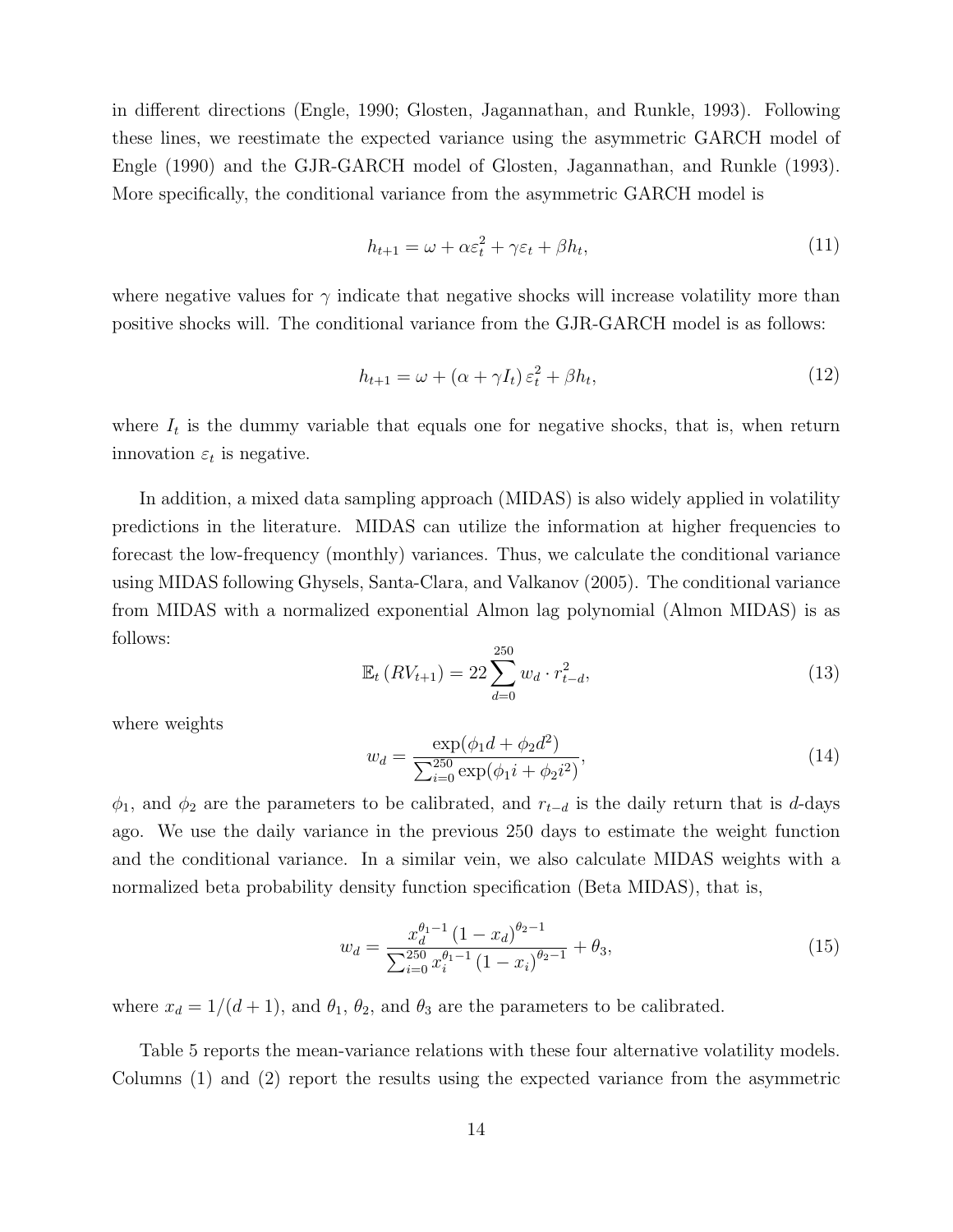GARCH model of [Engle](#page-28-8) ([1990\)](#page-28-8), and columns (3) and (4) report the results using expected variance from the GJR-GARCH model of [Glosten, Jagannathan, and Runkle](#page-29-2) ([1993](#page-29-2)). Columns (5)-(6) of Table [5](#page-37-0) report results using the expected variance from Almon MIDAS, and columns (7)-(8) report the results using the expected variance from Beta MIDAS. As we can see, the GARCH-based models tend to produce a negative mean-variance relation, whereas MIDAS-based approaches tend to produce a positive mean-variance relation, consistent with earlier findings on the unstable mean-variance relation using different volatility models. However, the coefficient estimates on  $\mathbb{E}_t(\text{RV}_{t+1}) \times \text{High}_t$  are always negatively significant and the coefficients on  $\mathbb{E}_t(\text{RV}_{t+1})$  are always positively significant, leading consistent support to our hypotheses 1 and 2. In sum, although the average meanvariance relation is unstable across different volatility models, the effect of DOX on the mean-variance relation is remarkably consistent across different volatility models.

Moreover, in Table [6,](#page-38-0) we reexamine hypothesis 3 using these alternative models. The results indicate that the contemporaneous return-innovation relation is significantly negative in the low-DOX regime but turns rather flat in the high-DOX regime across all of these four alternative variance models. Thus, using these alternative models, we again obtain support for our hypothesis 3 that the contemporaneous negative relation between innovations in the conditional variance and stock returns is significantly weakened during high-DOX periods.

Second, it is possible that it takes more than one month for stock prices to revert to their fundamental value. We thus examine the effect of DOX using long-horizon predictive regressions. Table [7](#page-39-0) reports the results using three-month and six-month excess market returns as the dependent variable. Again, the coefficient estimates on  $\mathbb{E}_t(\text{RV}_{t+1}) \times \text{High}_t$ are always negatively significant and the coefficients on  $\mathbb{E}_t(\text{RV}_{t+1})$  are always positively significant across different specifications, indicating that the effect of DOX remains unaltered when we use future three-month and six-month excess returns.

Third, three months in our sample have an especially high realized variance exceeding 3% October 19[8](#page-15-0)7, October 2008, and November 2008.<sup>8</sup> Thus, to make sure that our results are not being driven by these outliers, we exclude these three months from our sample and repeat the analysis in columns (1) and (2) of Table [8.](#page-40-0) As we can see, the results are quantitatively similar to those in Table [2.](#page-34-0) Since we cannot foresee this market turbulence in advance, we do not drop it in our main specification to avoid look-ahead bias. Nonetheless, we verify that the pattern observed in Figure [2](#page-31-1) is not being completely driven by these few

<span id="page-15-0"></span><sup>8</sup>The first volatility spike corresponds to the "Black Monday" stock market crash in 1987, while the second and third ones occur during the Great Recession.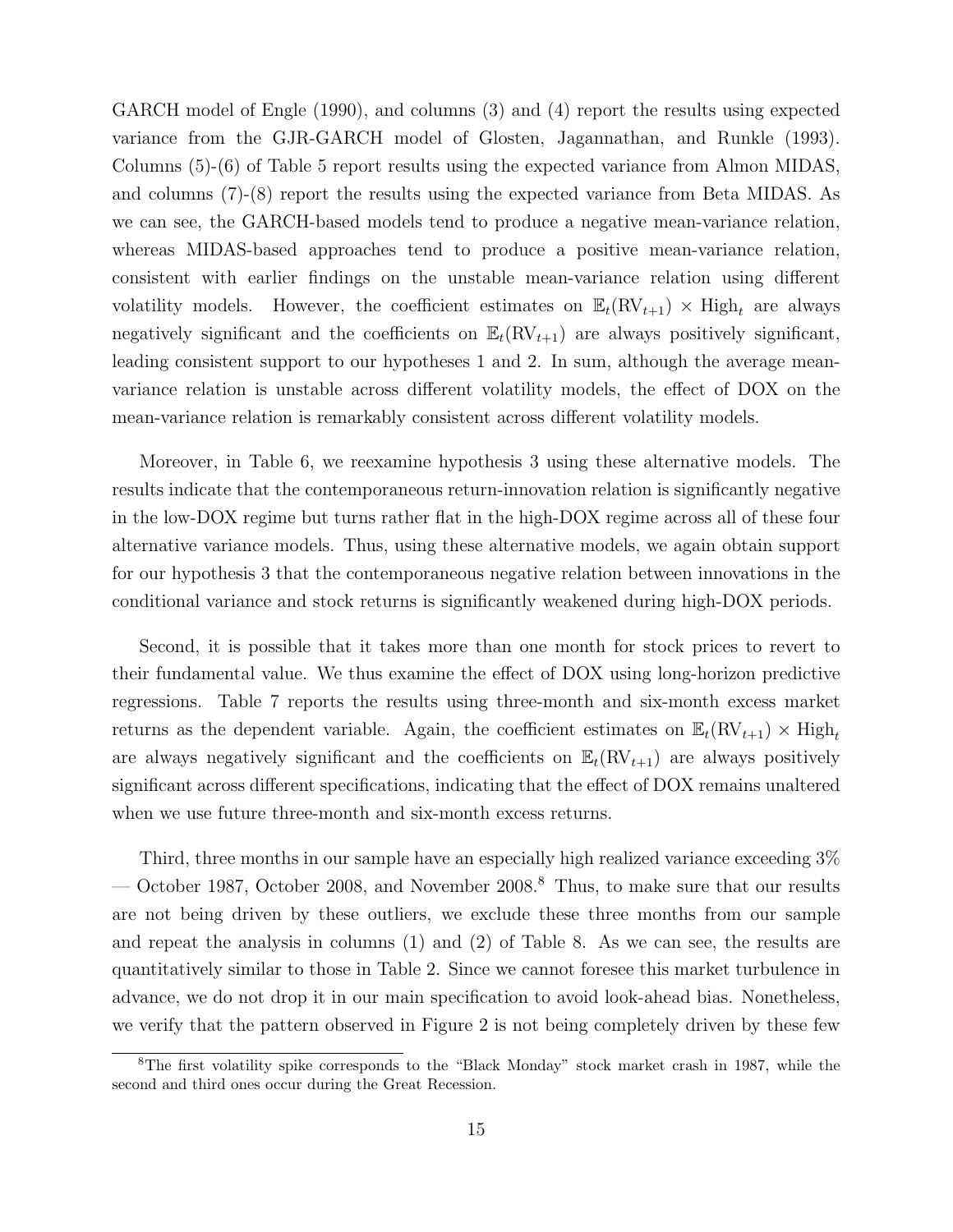volatility spikes.

Fourth, although the standard procedure of calculating DOX does not require the estimated coefficient *b* of the nonlinear least squares regression in equation [\(1](#page-7-2)) to be positive ([Cassella and Gulen,](#page-28-0) [2018\)](#page-28-0), contrarian-return expectations would imply a negative *b*. Thus, to be more consistent with the model's interpretation of extrapolation, we restrict the coefficient *b* in equation ([1\)](#page-7-2) to be positive. The DOX index estimated from this method is highly correlated with the original one (corr  $= 0.94$ ), suggesting that this positive constraint rarely binds. We then repeat the analysis using this DOX and display the results in columns (3) and (4). As can be seen, when using this alternative DOX, we obtain results qualitatively similar to those in Table [2](#page-34-0).

Fifth, although using the DOX dummy variable to obtain two DOX regimes makes interpreting our results intuitive, we also use DOX as a continuous variable in our regression. The results are reported in columns (5) and (6). The coefficient on the interaction between the conditional variance and DOX is negative and marginally significant. This lower significance is partially expected given our model in Appendix A, which suggests that the mean-variance relation depends on DOX in a nonlinear way. In particular, our simple model in Appendix A shows that the mean-variance relation depends on 1/DOX (see, e.g., equation ([A8](#page-57-0))). Thus, a particular insightful robustness check is linking the mean-variance relation to the inverse of the DOX index  $(1/DOX<sub>t</sub>)$ . Columns (7) and ([8](#page-40-0)) of Table 8 report the conditional mean-variance slope conditional on  $1/DOX_t$ . As shown, the coefficient estimates on  $\mathbb{E}_t(\text{RV}_{t+1}) \times (1/\text{DOX}_t)$  are positively significant, more significant than the coefficients on DOX itself.

Taken together, the findings in the above analysis show that DOX plays an important role in determining the mean-variance relation, and this conclusion is robust across different econometric specifications.

### **4.2 Alternative Economic Explanations**

This section explores whether other economic forces can explain the low relation between expected return and variance, and especially, whether our two-regime results are being driven by other well-known economic forces such as investor sentiment or misperception on volatility.

First, [Yu and Yuan](#page-30-8) ([2011\)](#page-30-8) document the influence of investor sentiment on the market's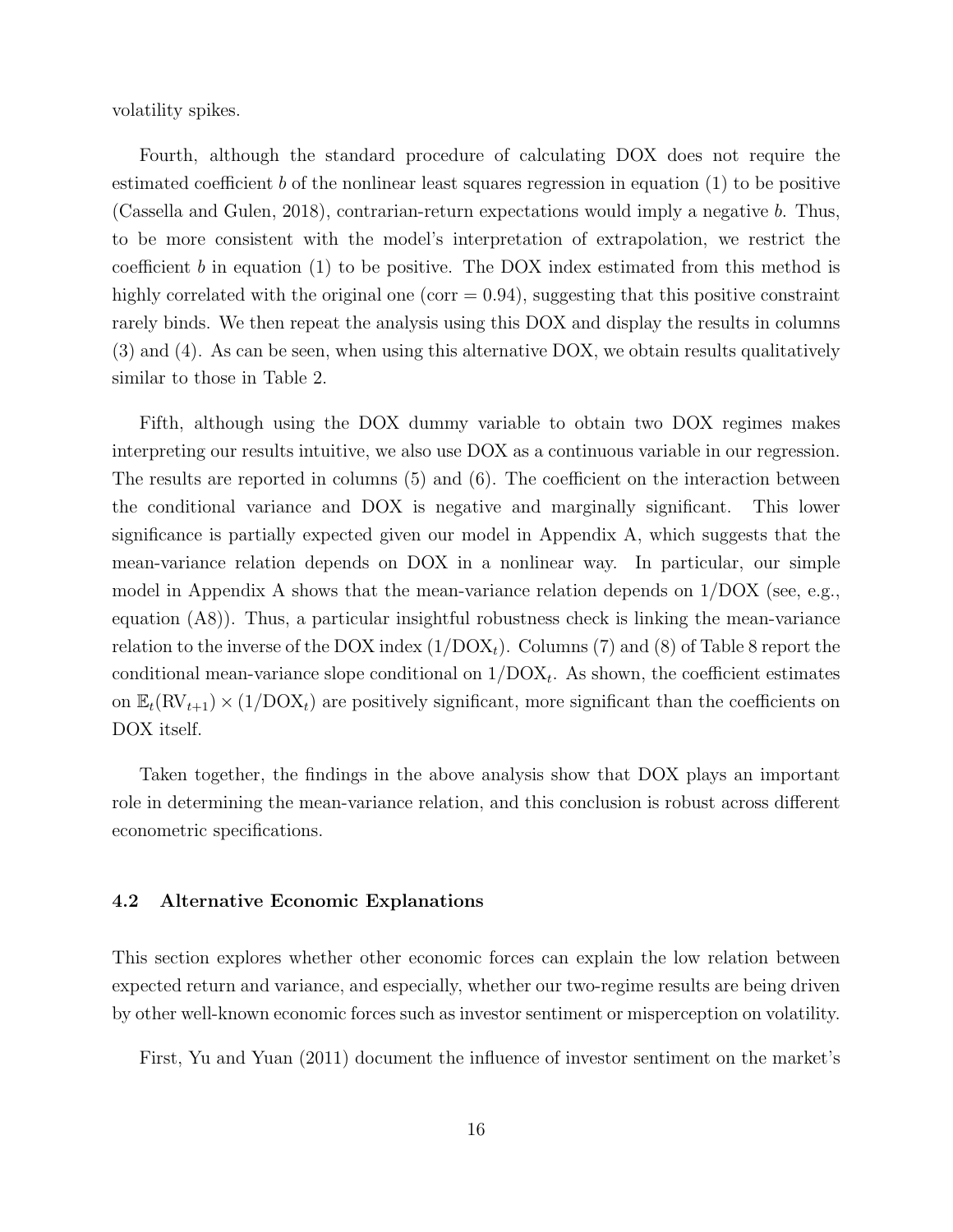mean-variance trade-off. In particular, they find that the stock market's expected excess return is positively related to the market's conditional variance in low-sentiment periods but unrelated to the variance in high-sentiment periods. Since DOX could be one of the underlying reasons leading to investor optimism or pessimism, it is important to rule out that the documented pattern in Table [2](#page-34-0) is not being driven by the correlation between DOX and investor sentiment. Thus, in Table [9](#page-41-0), we explicitly control for investor sentiment by including sentiment as one of our dependent variables. More specifically, we follow [Yu and](#page-30-8) [Yuan](#page-30-8) ([2011](#page-30-8)) and measure investor sentiment for each month using the [Baker and Wurgler](#page-27-12) ([2006\)](#page-27-12) sentiment index at the end of the previous year. We then classify a month as a high-sentiment month if the previous year's sentiment index is positive. Columns (1) and (3) of Table [9](#page-41-0) show that the mean-variance relation is indeed weakened following the highsentiment regime, consistent with the findings in [Yu and Yuan](#page-30-8) [\(2011\)](#page-30-8). However, Columns (2) and (4) show that the coefficient on the interaction between the conditional variance and the DOX dummy is always significant after controlling for the impact of sentiment. In fact, after controlling for the impact of DOX, the impact of sentiment on the mean-variance relation becomes insignificant under the rolling window conditional variance model.

Second, so far, we have used misperception in return to explain the weakened riskreturn trade-off. It is also possible that misperception in risk (e.g., [Lochstoer and Muir](#page-29-3) ([2020\)](#page-29-3)) can account for the weakened risk-return trade-off, and we want to make sure that our return-based misperception is not completely being driven by risk-based misperception. More specifically, [Lochstoer and Muir](#page-29-3) ([2020](#page-29-3)) suggest that investors have sticky expectations for volatility and perceive too high (low) risk after adverse (favorable) volatility shocks. [Lochstoer and Muir](#page-29-3) [\(2020](#page-29-3)) show that sticky expectations for volatility can weaken the shortrun risk-return trade-off.[9](#page-17-0)

According to [Lochstoer and Muir](#page-29-3) ([2020](#page-29-3)), implied variance equals subjective expected variance up to a constant. Thus, we extend the method of [Lochstoer and Muir](#page-29-3) [\(2020](#page-29-3)) and calculate the time-varying stickiness of variance expectations (SVE) as follows:

$$
IV_t = a + b \cdot \sum_{s=0}^{11} \phi^s \cdot RV_{t-s} + \varepsilon_t, \quad b > 0, \quad 0 < \phi < 1,
$$
 (16)

<span id="page-17-0"></span><sup>9</sup>On the other hand, [Pflueger, Siriwardane, and Sunderam](#page-30-14) [\(2020](#page-30-14)) and [Atmaz](#page-27-15) [\(2020](#page-27-15)) suggest that investors expect future variance to be smaller (larger) following positive (negative) return shocks. According to this hypothesis, the investors perceive higher risk following negative return shocks, and require a higher expected return as compensation for bearing the risk, which reduces the current price more than the rational case and implies a stronger risk-return trade-off. Since this strong risk-return trade-off is inconsistent with the data, we do not consider this version of risk misperception.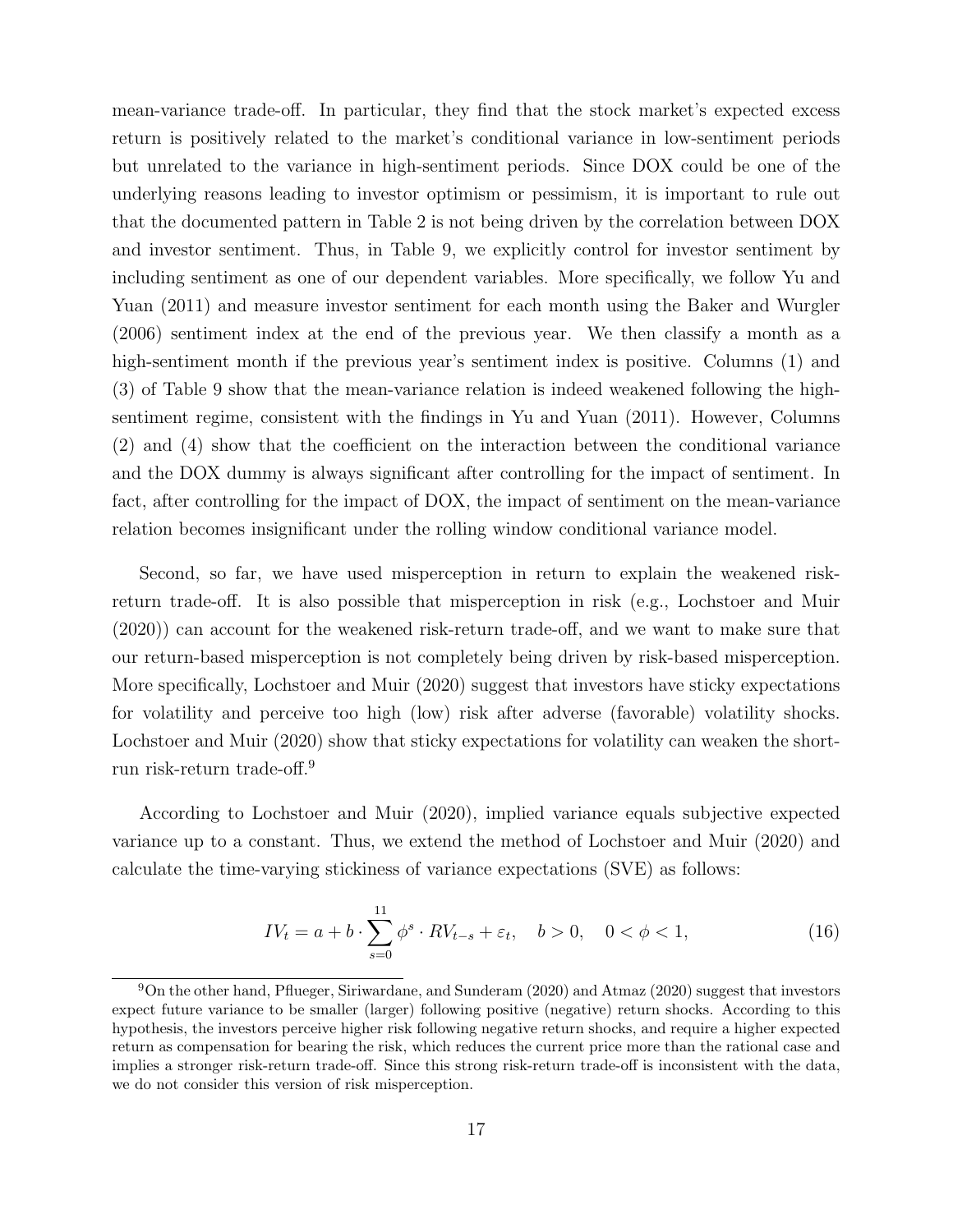where  $IV_t$  is the implied variance calculated using the CBOE S&P 100 Volatility Index (VXO) closing prices at month-*t*, and *RV<sup>t</sup>−<sup>s</sup>* is the realized variance of the S&P 100 index in month  $t - s$ . We then define the corresponding SVE as the estimated value of  $\phi$ , which captures the stickiness of variance expectations. Similar to the DOX estimation, we take the MSFE-weighted average of 24-, 36-, 48-, and expanding window estimates as the final SVE value. We use VXO instead of VIX since the series for VXO is longer available.

Panel A of Table [10](#page-42-0) reports the results of controlling for states of SVE. Columns (1) and (2) use variance expectations from the rolling model, and columns (3) and (4) use those from the  $GARCH(1,1)$  model. As we can see, the SVE exerts no significant effect on the mean-variance relation. More important, we find that the effect of DOX on the meanvariance relation remains highly significant after controlling for the stickiness of variance expectations.

Second, as a further check on whether risk-based misperception drives our results, we use the price of volatile stocks (PVS) relative to price of the non-volatile stocks as a proxy for the time-varying underestimation of risk:

$$
PVS_t = \overline{\left(\frac{B}{M}\right)}_{\text{low vol},t} - \overline{\left(\frac{B}{M}\right)}_{\text{high vol},t}
$$
 (17)

When market valuations are high, book-to-market ratios are low. Thus,  $PVS_t$  is high when the price of high-volatility stocks is high relative to low-volatility stocks. [Pflueger,](#page-30-14) [Siriwardane, and Sunderam](#page-30-14) [\(2020\)](#page-30-14) suggest that PVS captures the subjective risk perception of economic agents. Importantly, PVS positively predicts revisions in risk expectations and therefore captures the degree to which investors underestimate volatility.

Column (1) in Panel B of Table [10](#page-42-0) reports the mean-variance relation conditional on PVS regimes, and column (2) reports the results by further including DOX regimes as predictive variables. As can be seen in column (1), the coefficient estimate on  $\mathbb{E}_t(RV_{t+1}) \times \text{High}_t^{\text{PVS}}$ is insignificant, suggesting that risk underestimation fails to generate meaningful differences for the mean-variance relations in different PVS regimes. The result comes as no surprise as [Merton](#page-30-15) [\(1980\)](#page-30-15) suggests that estimating the variance of financial asset prices is statistically less challenging than forecasting the average returns. Thus, it is likely that investors are better at digesting volatility news and make fewer errors in volatility forecasting. Column (2) shows that the coefficient on  $\mathbb{E}_t(\text{RV}_{t+1})$  changes sign after introducing DOX regimes as predictive variables, and the coefficient on the key interaction term  $\mathbb{E}_t(\text{RV}_{t+1}) \times \text{High}_t^{\text{PVS}}$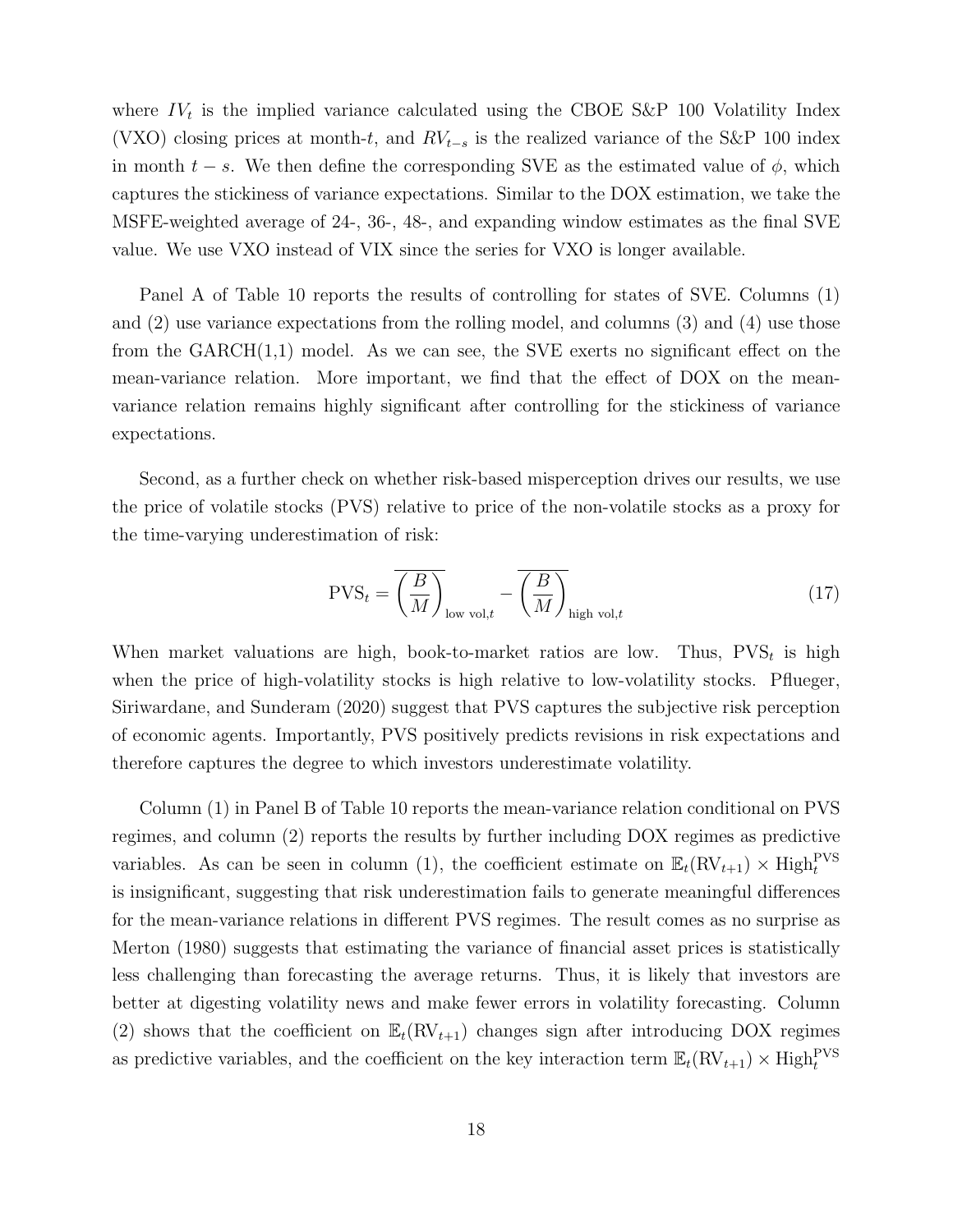remains insignificant. More important, column (2) shows that there is still a large discrepancy in the mean-variance relation across different DOX regimes after controlling for PVS, consistent with the results in Table [2](#page-34-0). Lastly, columns (3) and (4) show similar results when using the  $GARCH(1,1)$  volatility model.

Third, we now examine whether time variation in risk aversion can explain the average weak risk-return trade-off. According to [Campbell and Cochrane](#page-28-9) [\(1999\)](#page-28-9), the consumption surplus ratio captures the inverse of the effective risk aversion. Following [Wachter](#page-30-16) ([2006](#page-30-16)), we calculate the surplus ratio (SUR) as the smoothed average of real consumption growth over the past 40 quarters. Panel C of Table [10](#page-42-0) repeats the exercise in earlier panels by conditioning on SUR regimes. We expect the mean-variance relation to be strong during low-SUR regimes since the effective risk aversion is higher. The results indicate that the effective risk aversion does not affect the mean-variance relation in a significant way. In addition, the sign on the interaction between the variance and SUR regimes is opposite to our prediction. Furthermore, controlling for the time-varying risk aversion does not affect the crucial role of DOX in the mean-variance relation.

Finally, [Lustig and Adrien](#page-29-14) [\(2012](#page-29-14)) show that the risk-return trade-off is stronger during economic recessions than during economic expansions, probably because of different risk aversion coefficients across these two regimes. Thus, we control for a NBER recession dummy and report the results in Panel D of Table [10](#page-42-0). We find that in our sample, there is no significant difference in the mean-variance relation across recessions and expansions. Moreover, controlling for the recession indicator does not alter any effect of DOX on the mean-variance relation. Overall, we find that investor sentiment, risk misperception, and time variation in risk aversion cannot explain the critical role of DOX in the mean-variance relation.

### **4.3 Evidence from International Markets**

In this subsection, we attempt to test the effect of DOX in modifying risk-return trade-offs by employing data outside the US market. Using consensus forecast data from the ZEW Financial Markets Survey, we replicate the results for Germany, France, the United Kingdom (UK), Italy, and Japan. The ZEW Financial Markets Survey asks investors to forecast the future six-month direction of stock market index movements in six major developed markets (the US, Germany, France, the UK, Italy, and Japan). The selection of these markets is dictated by data availability and complete details for the construction of these DOX series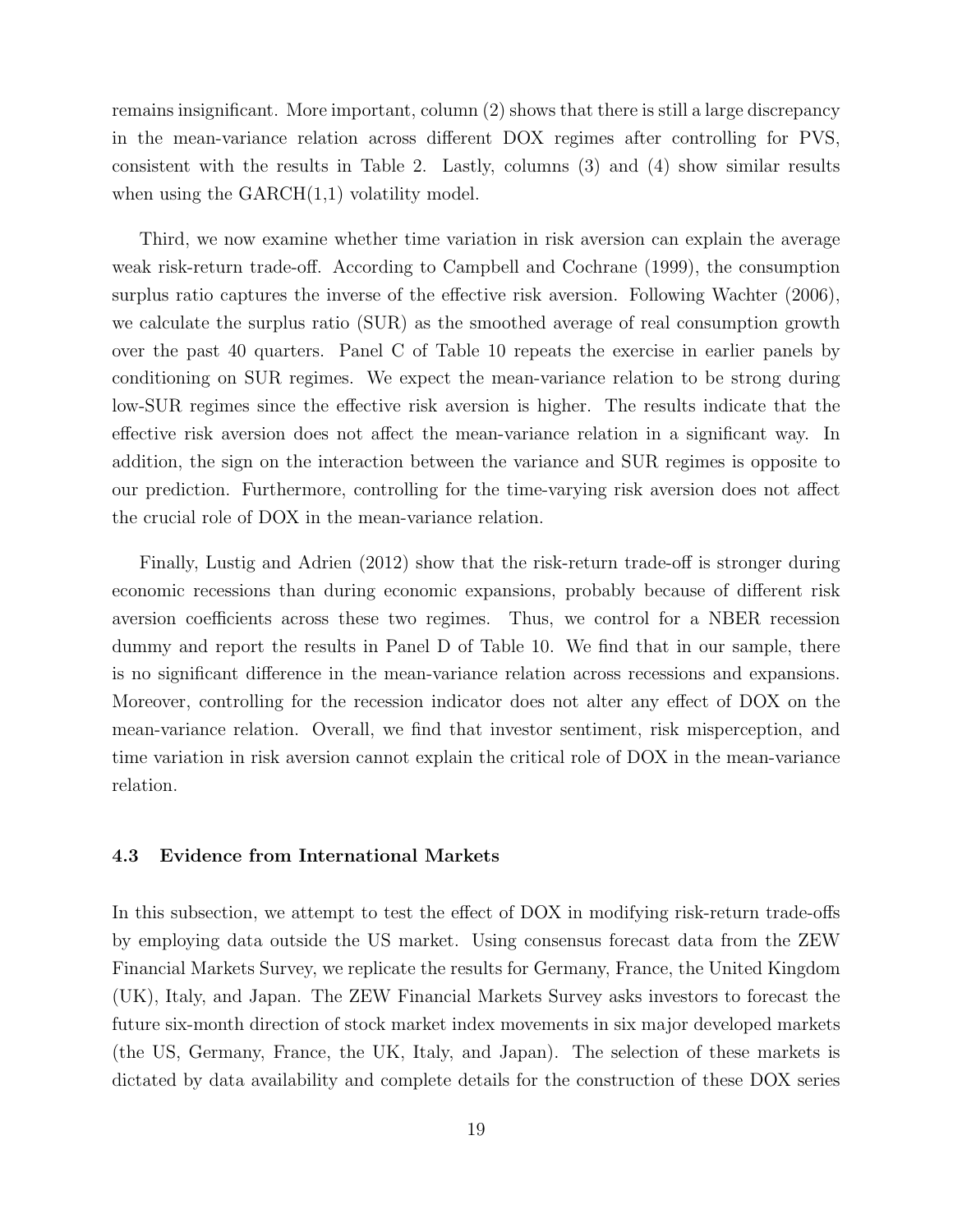are in Appendix [B](#page-58-0). In particular, the consensus forecast data are unavailable for Canada, another major developed market.

In Table [11](#page-45-0), we repeat the mean-variance relation conditional on DOX for five major markets outside the US. For instance, Panel A reports the results for the German stock index. As shown in column (1), there is no significant relation between expected returns and variance. However, columns (1) to (3) indicate that the future realized return is positively related to the expected variance following low-DOX periods, but the relation turns negative following high-DOX periods, consistent with hypotheses 1 and 2. In addition, column (5) indicates that DOX also exerts a significant effect on the contemporaneous return-innovation relation in a way consistent with hypothesis 3. A similarly strong pattern obtains for France. The results for the UK and Italy are also consistent with our hypotheses, especially over longer horizons, albeit with weaker statistical significance.

However, DOX seems to have little statistical power in explaining the mean-variance relation in the Japan stock market, and with an opposite sign. This failure could potentially be a result of a shorter sample than the US counterpart or more noisy survey data in non-US data. Overall, using samples outside the US, we find reasonable support for our hypothesis that extrapolation bias attenuates the mean-variance relation during high-DOX periods.

In sum, the robustness tests in this section suggest that the DOX effect on the meanvariance relation is robust to alternative econometric models and to controlling for other economic forces that may attenuate the mean-variance relation. Nonetheless, we acknowledge that there may still exist other unknown forces that are not necessarily mutually exclusive and, if anything, may jointly contribute to the attenuated mean-variance relation together with our extrapolation channel.

## <span id="page-20-0"></span>**5 Evidence from the Cross Section**

Given the extensive literature on the mean-variance relation, we have so far only focused on the effect of DOX on this aggregate risk-return trade-off. In this section, we provide further corroborating evidence based on the cross-sectional risk-return tradeoff, another large and relatively more recent literature. Standard rational theory implies a positive risk-return trade-off in the cross section. In particular, the CAPM implies that the firm-level beta and expected return should be positively correlated. In addition, since investors cannot fully diversify away all the idiosyncratic volatility, typical models would also imply a positive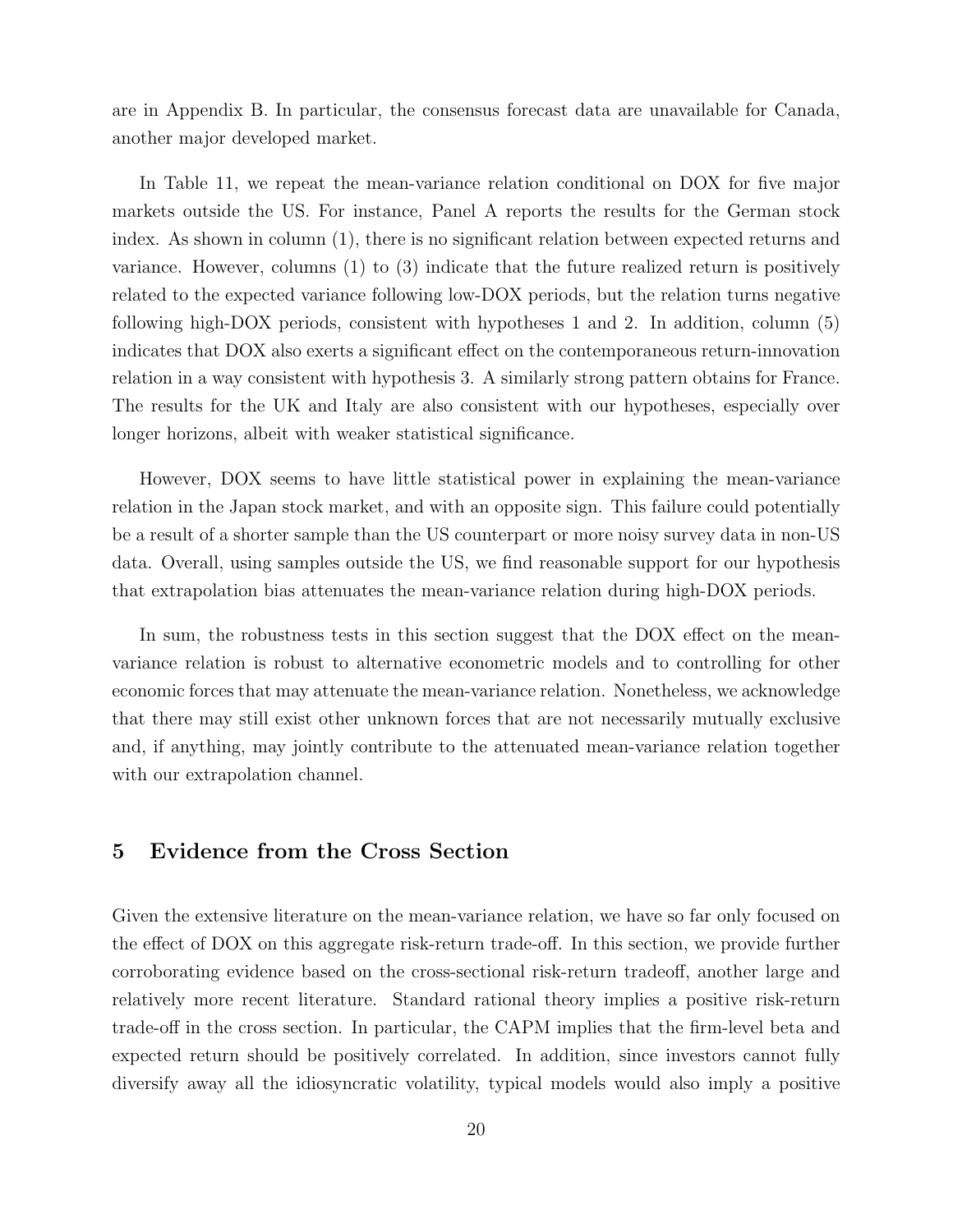relation between the firm-level expected return and firm-level volatility and idiosyncratic volatility. It is now well-known that the relation between various risk measures and expected returns are weak or even negative, especially after controlling for CAPM. This phenomenon is the called low-risk anomaly (see, e.g., [Baker, Bradley, and Wurgler](#page-27-6) ([2011](#page-27-6)), [Ang et al.](#page-27-5) ([2006](#page-27-5)), and [Frazzini and Pedersen](#page-28-2) ([2014](#page-28-2))). Since extrapolators can weaken the volatility-feedback effect at both the aggregate and firm level, thus attenuating the mean-variance relation, the intuition on the influence of DOX on the time-series mean-variance relation can be extended to the cross-sectional risk-return trade-off.

In addition, [Choi and Robertson](#page-28-10) ([2020](#page-28-10)) find in surveys that retail investors view value stocks (which have lower valuations) as safer and expect lower returns, and high-momentum stocks (which have higher valuations) as riskier and expect higher returns. That is, extrapolators as proxied by individuals tend to positively associate current valuations with risks, although rational risk-return trade-offs suggest the opposite: high risks indicate high discount rates and low current valuations. We thus empirically investigate the DOX effect on the cross-sectional risk-return trade-off (i.e., the low-risk anomalies) in this section.

### **5.1 Time-Series Variation of Low-Risk Anomalies**

First, we examine the time-series variation of the cross-sectional risk-return trade-off. To construct low-risk anomalies, we include common stocks (share codes 10 and 11) traded on NYSE, AMEX, and NASDAQ exchanges from June 1974 to December 2019, a horizon identical to our time-series analysis. Stock returns are adjusted for delistings, as in [Shumway](#page-30-17) ([1997\)](#page-30-17). We calculate three low-risk anomalies. The first is based on total volatility (*tv*), calculated as the variance of daily raw stock returns in the previous month. The second is based on betting against beta (*beta*), calculated using a one-year rolling standard deviation of one-day log returns for volatilities and a five-year horizon for the correlation in overlapping three-day log returns following [Frazzini and Pedersen](#page-28-2) ([2014](#page-28-2)). The last is based on idiosyncratic volatility (*ivol*), calculated as the variance of the residuals from the [Fama](#page-28-11) [and French](#page-28-11) ([1993](#page-28-11)) three-factor model using daily excess returns in the previous month ([Ang](#page-27-16) [et al.](#page-27-16), [2009\)](#page-27-16). We also take the return average of these three anomalies as our average low-risk anomaly.

Table [12](#page-48-0) reports the regression of low-risk anomaly returns on lagged DOX. As we can see, the coefficient *b* on lagged DOX is always positive for the long-short portfolio return spreads. For the average low-risk anomaly, this coefficient is marginally significant for the raw return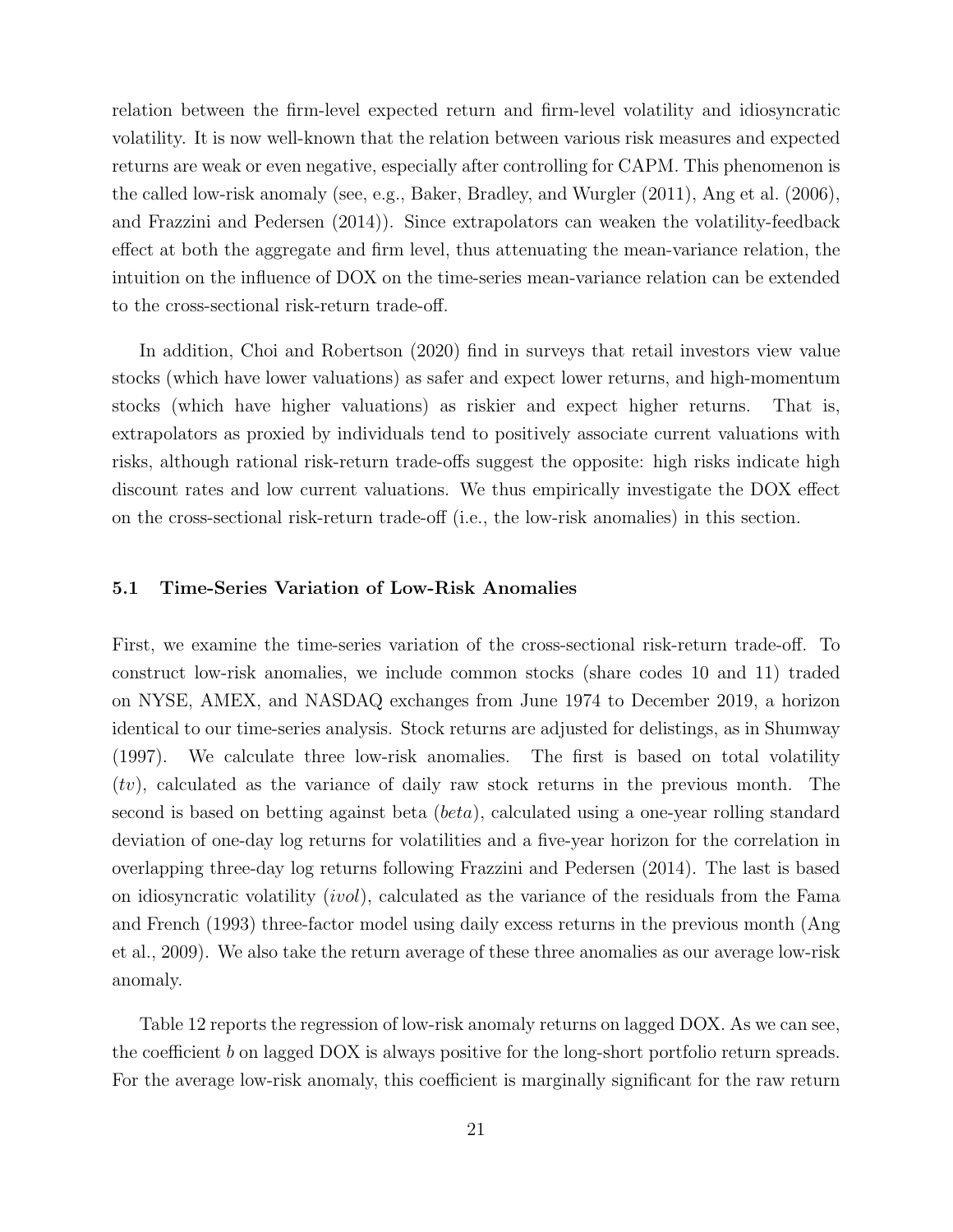spread, and significant for Carhart-four-factor and Fama-French five-factor-adjusted returns. The economic magnitude is also large. A one-standard deviation increase in DOX leads to about a 0.41% per month increase in the long-short return spreads of the average low-risk anomaly.

In addition, many studies have suggested possible forces responsible for the low-risk anomalies, such as leverage aversion, money illusion, disagreement, and investor sentiment. Thus, it is important to rule out the possibility that the effect of DOX on the lowrisk anomalies is being driven by the forces proposed by these studies resulting from the correlation of DOX with these forces. For example, when investor sentiment or aggregate disagreement is high, there might be more extrapolators in the stock market. Indeed, the correlation between DOX and investor sentiment is about 26%. Thus, it is interesting to investigate whether DOX still has predictive power after controlling for these mechanisms.

To investigate this possibility, we examine the relation between low-risk anomalies and DOX by controlling for the [Baker and Wurgler](#page-27-12) [\(2006\)](#page-27-12) investor sentiment index [\(Shen, Yu,](#page-30-3) [and Zhao](#page-30-3), [2017\)](#page-30-3), funding constraints (TED spread) of [Frazzini and Pedersen](#page-28-2) [\(2014\)](#page-28-2), the money illusion effect (inflation) of [Cohen, Polk, and Vuolteenaho](#page-28-6) [\(2005](#page-28-6)), and the earnings forecast dispersion of [Hong and Sraer](#page-29-9) ([2016\)](#page-29-9) and [Yu](#page-30-18) ([2011](#page-30-18)). The results are reported in Table [13](#page-49-0), which shows that the predictive power of DOX for low-risk anomaly return spreads is only slightly weaker compared to Table [12.](#page-48-0) Moreover, for the average low-risk anomaly, the coefficient on DOX is more significant than that on inflation, TED, dispersion, and sentiment. Thus, our DOX channel at least provides incremental predictive power for lowrisk anomalies.

#### **5.2 Cross-sectional Heterogeneity of Low-Risk Anomalies**

In this subsection, we investigate the cross-sectional heterogeneity of the cross-sectional riskreturn trade-off. In particular, we first sort stocks into three groups based on firm-level DOX and then examine how the extent of low-risk anomalies varies with firm-level DOX across these three groups of firms.

To our knowledge, the firm-level DOX measurement remains uncommon in the literature because of data limitations. One exception is [Da, Huang, and Jin](#page-28-12) [\(2021\)](#page-28-12), who analyze firmlevel extrapolative behavior using private ranking data from a crowdsourcing platform. [Da,](#page-28-12) [Huang, and Jin](#page-28-12) ([2021](#page-28-12)) suggest that there is cross-sectional heterogeneity in firm-level DOX.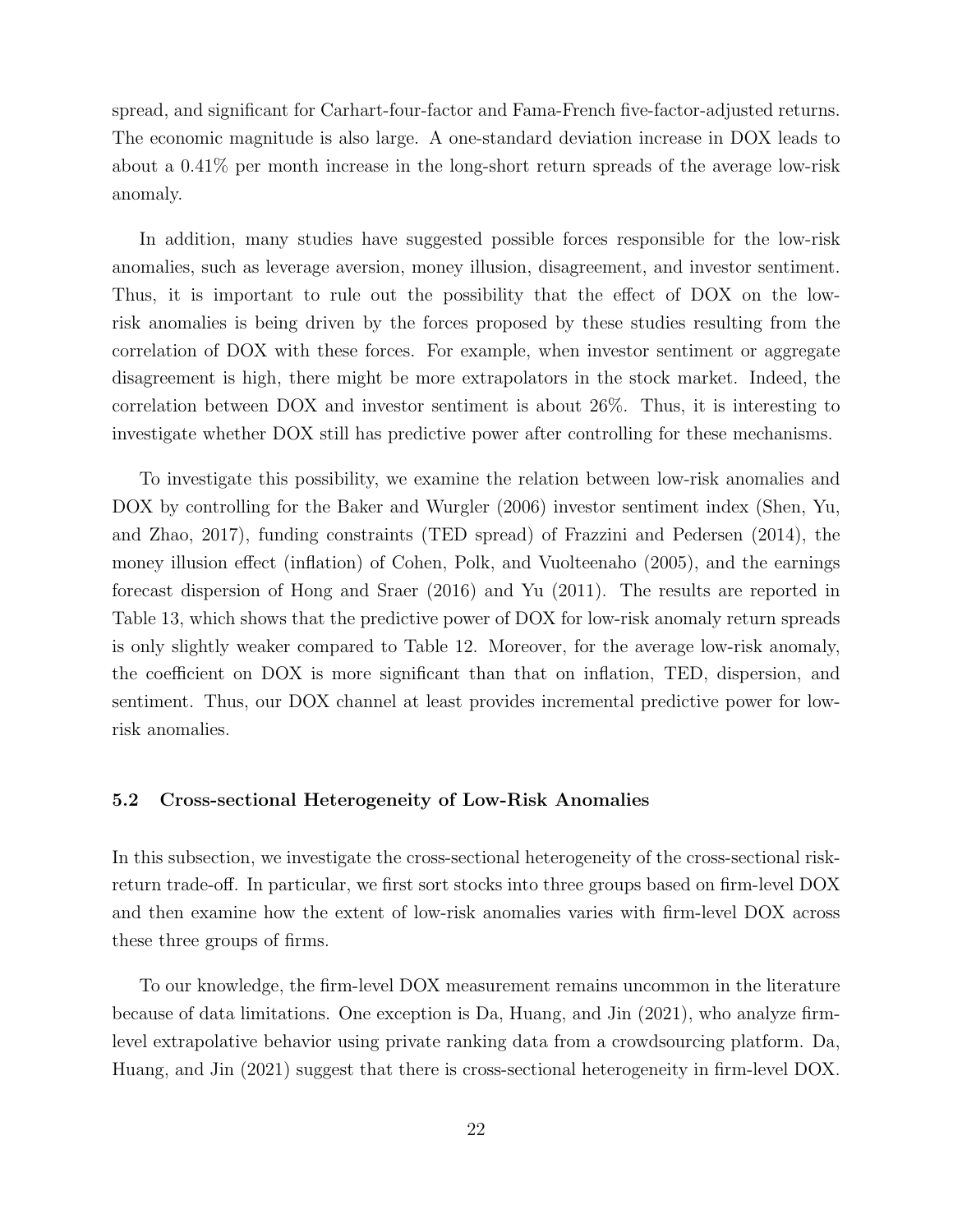Inspired by [Bouchaud et al.](#page-27-17) ([2019\)](#page-27-17), we use analyst return expectations to estimate firm-level DOX. We need the entire series to estimate the firm-level DOX as analysts infrequently issue target prices, and we acknowledge that the look-ahead bias of this empirical design is hard to avoid.[10](#page-23-0) This might be less of a concern here since our purpose is to test our economic intuition on how DOX affects the risk-return trade-off rather than to improve the trading strategy related to low-risk anomalies.

We extract analyst target prices from Thompson Reuters IBES from 1999, when they becomes available, to 2019. Following prior literature [\(Brav and Lehavy,](#page-27-18) [2003](#page-27-18); [Da and](#page-28-13) [Schaumburg](#page-28-13), [2011](#page-28-13); [Cannon](#page-28-14), [2021;](#page-28-14) [Wang](#page-30-19), [2021\)](#page-30-19), we calculate the expected return over the next 12-month period as

$$
Ret_{i,j,d}^{A,12m} = \frac{P_{i,j,d}^{A,12m}}{P_{i,d}} - 1,
$$
\n(18)

where  $P_{i,j,d}^{A,12m}$  is the unadjusted target price for firm *i* issued by analyst *j* on date *d* for the 12-month-ahead price, and  $P_{i,d}$  is the closing price of the firm at date  $d$  (or the most recent closing price if the stock does not trade). We then take the arithmetic average of the analyst forecasts as the consensus forecast for each month.

Following the standard procedure for DOX calculation ([Greenwood and Shleifer,](#page-29-4) [2014;](#page-29-4) [Cassella and Gulen](#page-28-0), [2018\)](#page-28-0), we estimate the firm-level DOX as follows:

$$
Ret_{i,t}^{A,12m} = a_i + b_i \sum_{s=0}^{7} w_{i,s} \cdot Ret_{i,t-3s-3:t-3s} + \epsilon_{i,t}, \quad w_{i,s} = \frac{\lambda_i^s}{\sum_{k=0}^{7} \lambda_i^k}, \quad 0 < \lambda_i < 1,
$$

where  $Ret_{i,t}^{A,12m}$  is the average expected raw return over the next 12-month period issued during month *t* by analysts, and *wi,s* is the exponential decay weight. We include lagged previous returns up to eight quarters following [Da, Huang, and Jin](#page-28-12) ([2021](#page-28-12)). Here, we implicitly assume that retail investors share common behavioral biases as analysts or follow analysts' forecasts. However, we should note that estimates of  $b_i$  can be negative as analysts are on average more contrarian ([Wang](#page-30-19), [2021](#page-30-19); [Bouchaud et al.](#page-27-17), [2019](#page-27-17)). Thus, to be consistent with the literature and our simple model's intuition in Appendix A, we define the firm-level DOX measure as  $DOX_i = sign(b_i)(1 - \lambda_i)$ , where negative values of  $b_i$  imply that stock *i*'s investors are more contrarian, or equivalently, less extrapolative.

With our firm-level DOX measure, we first sort stocks into terciles based on the firm-level

<span id="page-23-0"></span><sup>10</sup>As analysts infrequently update target prices, the sample has insufficient observations if we estimate firm-level DOX with rolling window regressions.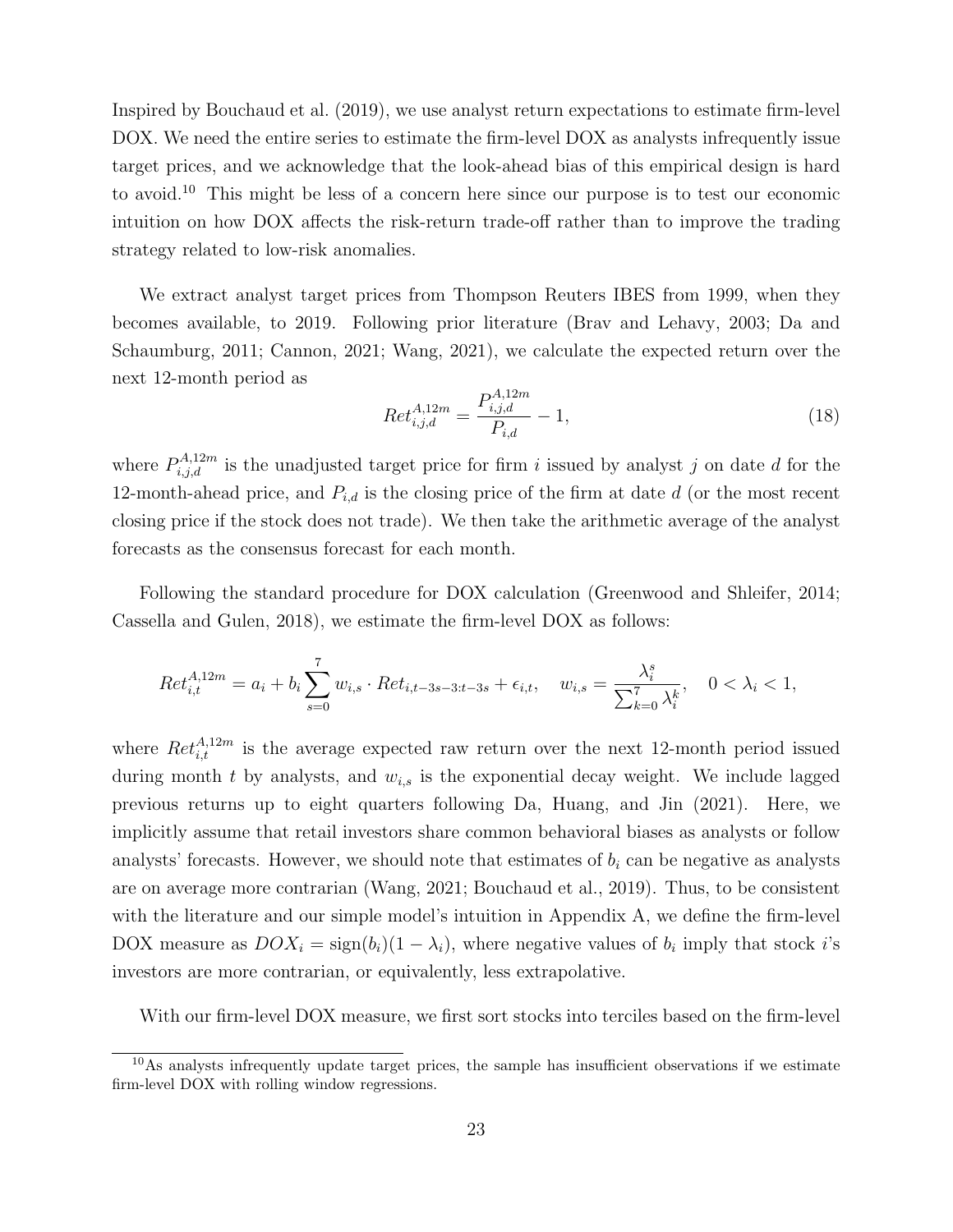DOX. Then, at the end of each month and within each DOX tercile, we further sort stocks into quintiles based on risk measures. The portfolios are rebalanced each month, and we calculate the value-weighted returns for each portfolio. Table [14](#page-50-0) presents the average excess returns for portfolios that are double-sorted on firm-level DOX and total volatility (Panel A), beta (Panel B), and idiosyncratic volatility (Panel C), respectively. Panel A shows that the excess return spread for Q1 *−* Q5 portfolios based on total volatility is –0.03% per month and insignificant ( $t$ -stat =  $-0.06$ ) among firms with the lowest firm-level DOX (T1). In contrast, the excess return spread is  $0.78\%$  per month (*t*-stat  $= 1.41$ ) among the firms with the highest firm-level DOX (T3). The spread difference between the highest and lowest DOX states is 0.81% per month with a *t*-statistic of 2.41. This is consistent with our intuition that extrapolators weaken risk-return trade-offs. We observe similar DOX effects for the beta (Panel B) and idiosyncratic volatility (Panel C) strategies. Overall, we find that the low-risk anomalies are more pronounced among the firms with higher DOX values.

Table [15](#page-52-0) displays CAPM, [Carhart](#page-28-15) [\(1997\)](#page-28-15) four-factor, and [Fama and French](#page-28-16) ([2015](#page-28-16)) fivefactor alphas for the double-sorted portfolios. For example, Panel A shows that the monthly CAPM-alpha is  $0.60\%$  per month (*t*-stat = 1.36) for the low-DOX tercile (T1) and 1.39% per month  $(t$ -stat  $= 3.20$  for the high-DOX tercile (T3). The difference in the CAPM-alphas for tercile 3 and tercile 1 is  $0.79\%$  per month (*t*-stat  $= 2.26$ ). Similar results are obtained when sorting on beta and idiosyncratic volatility.

Although the above double-sorting approach is simple and intuitive, it cannot explicitly control for other variables that could influence returns. Since firm-level DOX is correlated with other stock characteristics—in particular, past stock returns—one might be concerned that the results in Tables [14](#page-50-0) and [15](#page-52-0) are driven by effects other than DOX. More important, [Wang, Yan, and Yu](#page-30-9) [\(2017\)](#page-30-9) find that capital gain overhang (CGO) can also affect the low-risk anomalies. In particular, they find that the low-risk anomalies are much more pronounced among firms with low CGO. The attribute this pattern to investors' risk-seeking behavior and mental accounting. It is possible that DOX and CGO are correlated. To address these concerns, we perform a series of [Fama and MacBeth](#page-28-17) ([1973](#page-28-17)) cross-sectional regressions, which allow us to conveniently control for additional variables. In particular, we follow [Wang, Yan,](#page-30-9) [and Yu](#page-30-9) ([2017](#page-30-9)) and estimate monthly Fama-MacBeth cross-sectional regressions of stock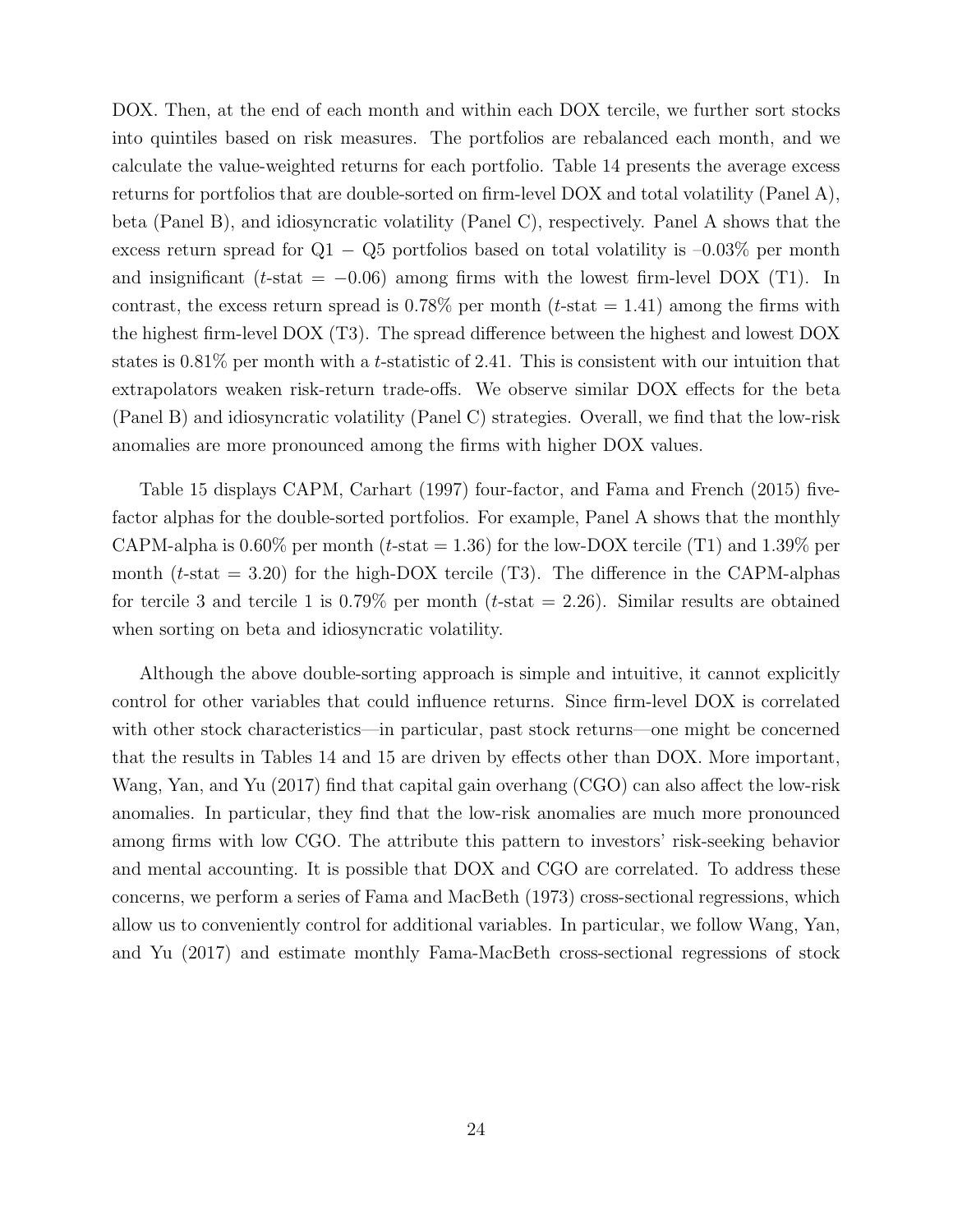returns on lagged variables in the following form (subscripts omitted for brevity):

<span id="page-25-0"></span>
$$
R = \alpha + \beta_1 \text{DOX} + \beta_2 \text{PROXY} + \beta_3 \text{PROXY} \times \text{DOX} + \beta_4 \text{CGO}
$$
  
+  $\beta_5 \text{PROXY} \times \text{CGO} + \beta_6 \text{LOGBM} + \beta_7 \text{LOGME}$   
+  $\beta_8 \text{MOM}(-1,0) + \beta_9 \text{MOM}(-12,-1) + \beta_{10} \text{MOM}(-36,-12)$   
+  $\beta_{11} \text{TURNOVER} + \varepsilon$ , (19)

where *R* is the monthly stock return in month  $t + 1$ , DOX is the firm-level degree of extrapolation estimated from IBES data, PROXY is one of our three risk proxies (total volatility, beta, and idiosyncratic volatility) at the end of month *t*, CGO is the [Grinblatt](#page-29-15) [and Han](#page-29-15) ([2005](#page-29-15)) capital gain overhang at the end of month *t*, LOGBM is the natural log of the book-to-market ratio at the end of month *t*, LOGME is the natural log of market equity at the end of month *t*, MOM(*−*1*,* 0) is the stock return in month *t*, MOM(*−*12*, −*1) is the stock return from the end of month *t−*12 to the end of month *t−*1, MOM(*−*36*, −*12) is the stock return from the end of month  $t - 36$  to the end of month  $t - 12$ , and TURNOVER is the share turnover rate in month *t*.

Table [16](#page-55-0) presents the results of the Fama-MacBeth regression in equation ([19\)](#page-25-0). The benchmark regressions in columns  $(1)$ ,  $(3)$ , and  $(5)$  show that the coefficients on the interaction between DOX and risk proxies are always significant and negative, confirming the above double-sorting results. In columns  $(2)$ ,  $(4)$ , and  $(6)$ , we include the list of traditional return predictors, such as firm size, book-to-market ratio, past returns, and share turnover, as well as the interaction term between CGO and risk proxies. The results again confirm the previous double-sorting analysis that the interaction term is always significant and negative for all risk measures, even after controlling for firm size, book-to-market ratio, past returns, share turnover, and, in particular, the interaction between CGO and risk proxies.

Figure [3](#page-32-0) plots the the cumulative excess returns of the long-short total volatility strategy by terciles of the firm DOX value. In this figure, we observe that the long-short total volatility strategy among the highest DOX tercile (T3) significantly outperforms the one among the lowest DOX tercile (T1) over the sample period.

Overall, the results from both portfolio sorts and Fama-MacBeth regressions provide consistent evidence on the significant role of extrapolation in cross-sectional risk-return tradeoffs. Thus, our intuition on how DOX affects the time-series mean-variance relation can be extended to the cross-sectional risk-return trade-offs. Nonetheless, data limitations mean that there must be a huge amount of estimation noise in firm-level DOX. Thus, we only view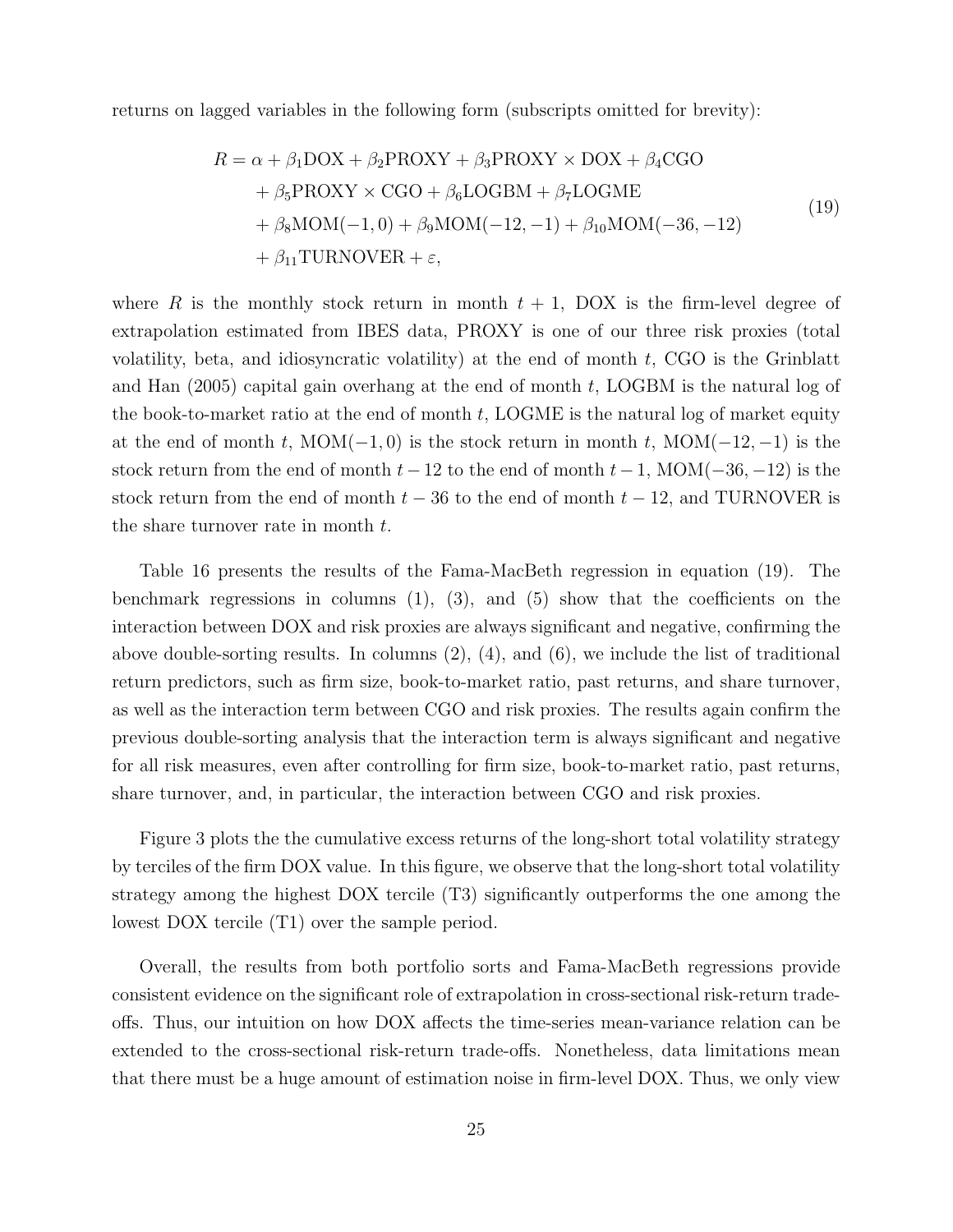<span id="page-26-0"></span>the above results as corroborating evidence, rather than main evidence in support of the role of DOX in risk-return trade-offs.

## **6 Conclusions**

This study investigates the impact of time-varying return extrapolation on risk-return tradeoffs, in both the aggregate time series and the firm-level cross section. We find that the relation between the market's expected return and the variance is positive following periods with low levels of degree of extrapolation, as measured by the DOX of [Cassella](#page-28-0) [and Gulen](#page-28-0) [\(2018\)](#page-28-0), but turns negative following high levels of DOX. Further, we find that when sorting on firm DOX values, low-risk anomalies are more pronounced among firms with higher DOX. These findings are consistent with the interpretation that, relative to a fully rational framework, the existence of extrapolators tends to raise equilibrium stock prices in response to a positive expected risk/volatility shock. The increase in stock prices is meant to sustain high perceived future returns to compensate for this enhanced risk and thus leads to overpricing and a weakening of the traditional risk-return trade-off.

Earlier studies find that extrapolation plays a critical role in anomalies related to the value premium, long-term reversals, stock bubbles, and so on. Our results contribute to the literature on extrapolation by showing that it also plays a significant role in the fundamental risk-return trade-offs in finance. Several related issues are likely to be fruitful avenues for future research. First, one direction that might be worth a careful investigation is the subjective risk-return trade-off, given the findings in [Choi and Robertson](#page-28-10) [\(2020\)](#page-28-10), and an exploration of the link between the subjective and objective risk-return trade-off in a unified framework. Second, the impact of extrapolation bias on the household investing decision and social welfare resulting from the weakened risk-return trade-off induced by extrapolation might also be worthy of further exploration.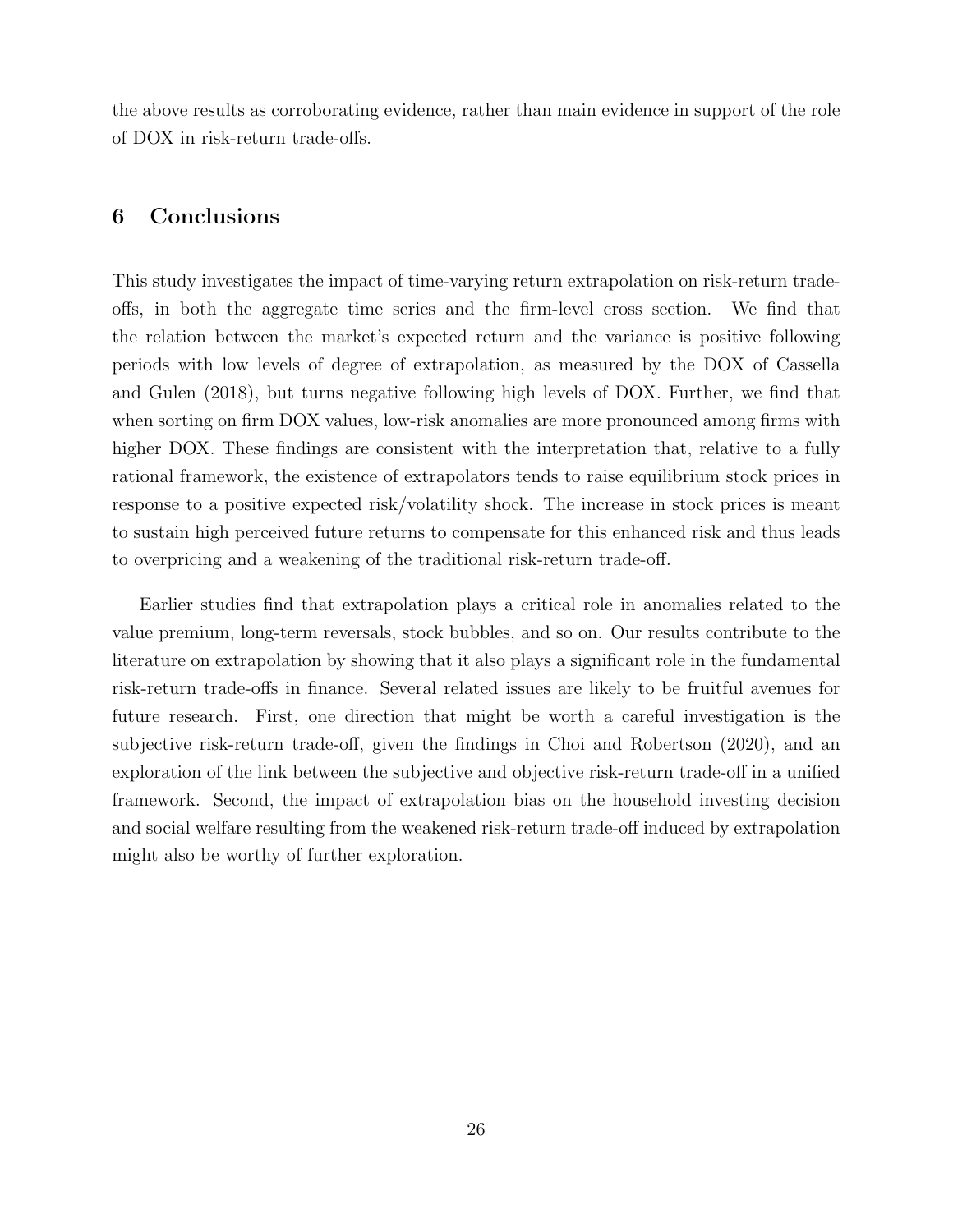## <span id="page-27-19"></span>**References**

- <span id="page-27-5"></span>Ang, Andrew, Robert J. Hodrick, Yuhang Xing, and Xiaoyan Zhang, 2006, The cross-section of volatility and expected returns, *Journal of Finance* 61, 259–299.
- <span id="page-27-16"></span>Ang, Andrew, Robert J. Hodrick, Yuhang Xing, and Xiaoyan Zhang, 2009, High idiosyncratic volatility and low returns: International and further U.S. evidence, *Journal of Financial Economics* 91, 1-23.
- <span id="page-27-14"></span>Arif, Salman, and Charles M. C. Lee, 2014, Aggregate investment and investor sentiment, *Review of Financial Studies* 27, 3241–3279.
- <span id="page-27-9"></span>Asness, Cliff, Andrea Frazzini, and Lasse H. Pedersen, 2012, Leverage aversion and risk parity, *Financial Analysts Journal* 68, 47–59.
- <span id="page-27-15"></span>Atmaz, Adem, 2020, Stock return extrapolation, option prices, and variance risk premium, Working paper.
- <span id="page-27-7"></span>Baillie, Richard T., and Degennaro Ramon, 1990, Stock returns and volatility, *Journal of Financial and Quantitative Analysis* 25, 203–214.
- <span id="page-27-0"></span>Barberis, Nicholas, Robin Greenwood, Lawrence Jin, and Andrei Shleifer, 2015, X-CAPM: An extrapolative capital asset pricing model, *Journal of Financial Economics* 115, 1–24.
- <span id="page-27-1"></span>Barberis, Nicholas, Robin Greenwood, Lawrence Jin, and Andrei Shleifer, 2018, Extrapolation and bubbles, *Journal of Financial Economics* 129, 203–227.
- <span id="page-27-12"></span>Baker, Malcolm, and Jeffrey Wurgler, 2006, Investor sentiment and the cross-section of stock returns, *Journal of Finance* 61, 1645–1680.
- <span id="page-27-6"></span>Baker, Malcolm, Brendan Bradley, and Jeffrey Wurgler, 2011, Benchmarks as limits to arbitrage: Understanding the low-volatility anomaly, *Financial Analysts Journal* 67, 40–54.
- <span id="page-27-3"></span>Black, Fischer, 1972, Capital market equilibrium with restricted borrowing, *Journal of Business* 45, 444–455.
- <span id="page-27-13"></span>Black, Fischer, 1976, Studies of stock market volatility changes, *Proceedings of the American Statistical Association Business and Economic Statistics Section*, 177–181.
- <span id="page-27-4"></span>Black, Fischer, Michael C. Jensen, and Myron Scholes, 1972, The capital asset pricing model: Some empirical tests, in M. Jensen, ed.: *Studies in the Theory of Capital Markets* (Praeger).
- <span id="page-27-11"></span>Bollerslev, Tim, 1986, Generalized autoregressive conditional heteroskedasticity, *Journal of Econometrics* 31, 307–327.
- <span id="page-27-10"></span>Bordalo, Pedro, Nicola Gennaioli, and Andrei Shleifer, 2018, Diagnostic expectations and credit cycles, *Journal of Finance* 73, 199–227.
- <span id="page-27-17"></span>Bouchaud, Jean-Philippe, Philipp Krüger, Augustin Landier, and David Thesmar, 2019, Sticky expectations and the profitability anomaly, *Journal of Finance* 74, 639–674.
- <span id="page-27-8"></span>Brandt, Michael W., and Qiang Kang, 2004, On the relationship between the conditional mean and volatility of stock returns: A latent VAR approach, *Journal of Financial Economics* 72, 217–257.
- <span id="page-27-2"></span>Brandt, Michael W., and Leping Wang, 2010, Measuring the time-varying risk-return relation from the cross-section of equity returns, Working paper.
- <span id="page-27-18"></span>Brav, Alon, and Reuven Lehavy, 2003, An empirical analysis of analysts' target prices: Short-term informativeness and long-term dynamics, *Journal of Finance* 58, 1933–1967.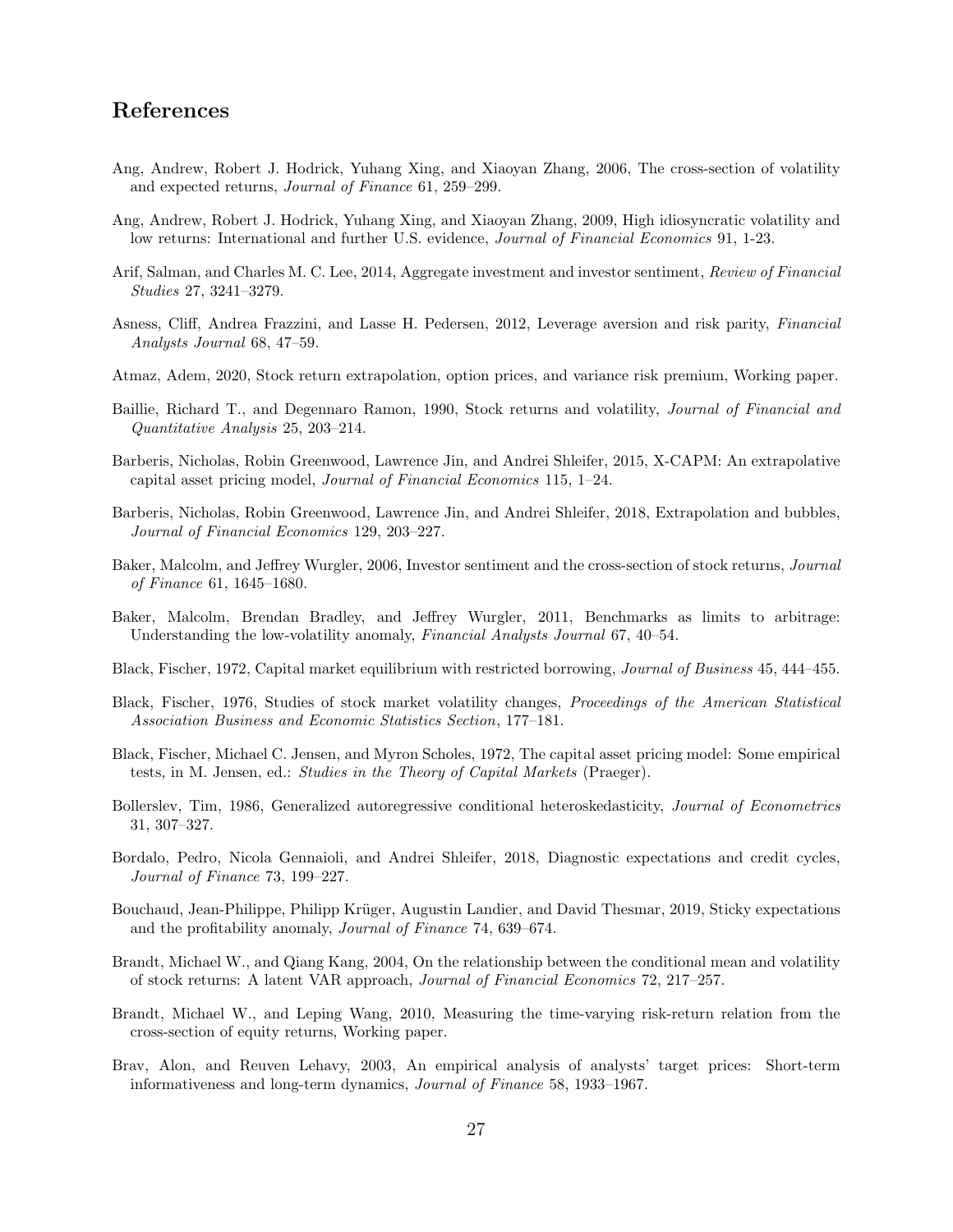<span id="page-28-21"></span><span id="page-28-20"></span><span id="page-28-19"></span><span id="page-28-18"></span><span id="page-28-5"></span>Brennan, Michael, 1993, Agency and asset pricing, Working paper.

<span id="page-28-4"></span>Campbell, John Y., 1987, Stock returns and the term structure, *Journal of Financial Economics* 18, 373–399.

- <span id="page-28-9"></span>Campbell, John Y., and John H. Cochrane, 1999, By force of habit: A consumption-based explanation of aggregate stock market behavior, *Journal of Political Economy* 107, 205–251.
- <span id="page-28-3"></span>Campbell, John Y., and Ludger Hentschel, 1992, No news is good news: An asymmetric model of changing volatility in stock returns, *Journal of Financial Economics* 31, 281–318,
- <span id="page-28-14"></span>Cannon, Brad, 2021, Perception of performance: A test of return extrapolation in the cross-section, Working paper.
- <span id="page-28-15"></span>Carhart, Mark M., 1997, On persistence in mutual fund performance, *Journal of Finance* 52, 57-82.
- <span id="page-28-0"></span>Cassella, Stefano, and Huseyin Gulen, 2018, Extrapolation bias and the predictability of stock returns by price-scaled variables, *Review of Financial Studies* 31, 4345–4397.
- <span id="page-28-7"></span>Cassella, Stefano, Zhaojing Chen, Huseyin Gulen, and Ralitsa Petkova, 2020, Extrapolators at the gate: Market-wide misvaluation and the value premium, Working paper.
- <span id="page-28-10"></span>Choi, James J., and Adriana Z. Robertson, 2020, What matters to individual investors? Evidence from the horse's mouth, *Journal of Finance* 75, 1965–2020.
- <span id="page-28-6"></span>Cohen, Randolph B., Christopher Polk, and Tuomo Vuolteenaho, 2005, Money illusion in the stock market: The Modigliani-Cohn Hypothesis, *Quarterly Journal of Economics* 120, 639–668.
- <span id="page-28-12"></span>Da, Zhi, Xing Huang, and Lawrence J. Jin, 2021, Extrapolative beliefs in the cross-section: What can we learn from the crowds?, *Journal of Financial Economics* 140, 175–196.
- <span id="page-28-13"></span>Da, Zhi, and Ernst Schaumburg, 2011, Relative valuation and analyst target price forecasts, *Journal of Financial Markets* 14, 161–192.
- <span id="page-28-22"></span>Choi James J., and Thomas M. Mertens, 2019, Extrapolative expectations and the equity premium, Working paper.
- <span id="page-28-23"></span>Deaves, Richard, Erik Lüders, and Michael Schröder, 2010, The dynamics of overconfidence: Evidence from stock market forecasters, *Journal of Economic Behavior* & *Organization* 75, 402–412.
- <span id="page-28-8"></span>Engle, Robert F., 1990, Stock volatility and the crash of '87: Discussion, *Review of Financial Studies* 3, 103–106.
- <span id="page-28-11"></span>Fama, Eugene F., and Kenneth R. French, 1993, Common risk factors in the returns on stocks and bonds, *Journal of Financial Economics* 33, 3–56.
- <span id="page-28-16"></span>Fama, Eugene F., and Kenneth R. French, 2015, A five-factor asset pricing model, *Journal of Financial Economics* 116, 1–22.
- <span id="page-28-17"></span>Fama, Eugene F., and James D. MacBeth. 1973, Risk, return, and equilibrium: Empirical tests, *Journal of Political Economy* 81, 607–636.
- <span id="page-28-2"></span>Frazzini, Andrea, and Lasse Heje Pedersen, 2014, Betting against beta, *Journal of Financial Economics* 111, 1–25.
- <span id="page-28-1"></span>French, Kenneth R., G. William Schwert, and Robert F. Stambaugh, 1987, Expected stock returns and volatility, *Journal of Financial Economics* 19, 3–29.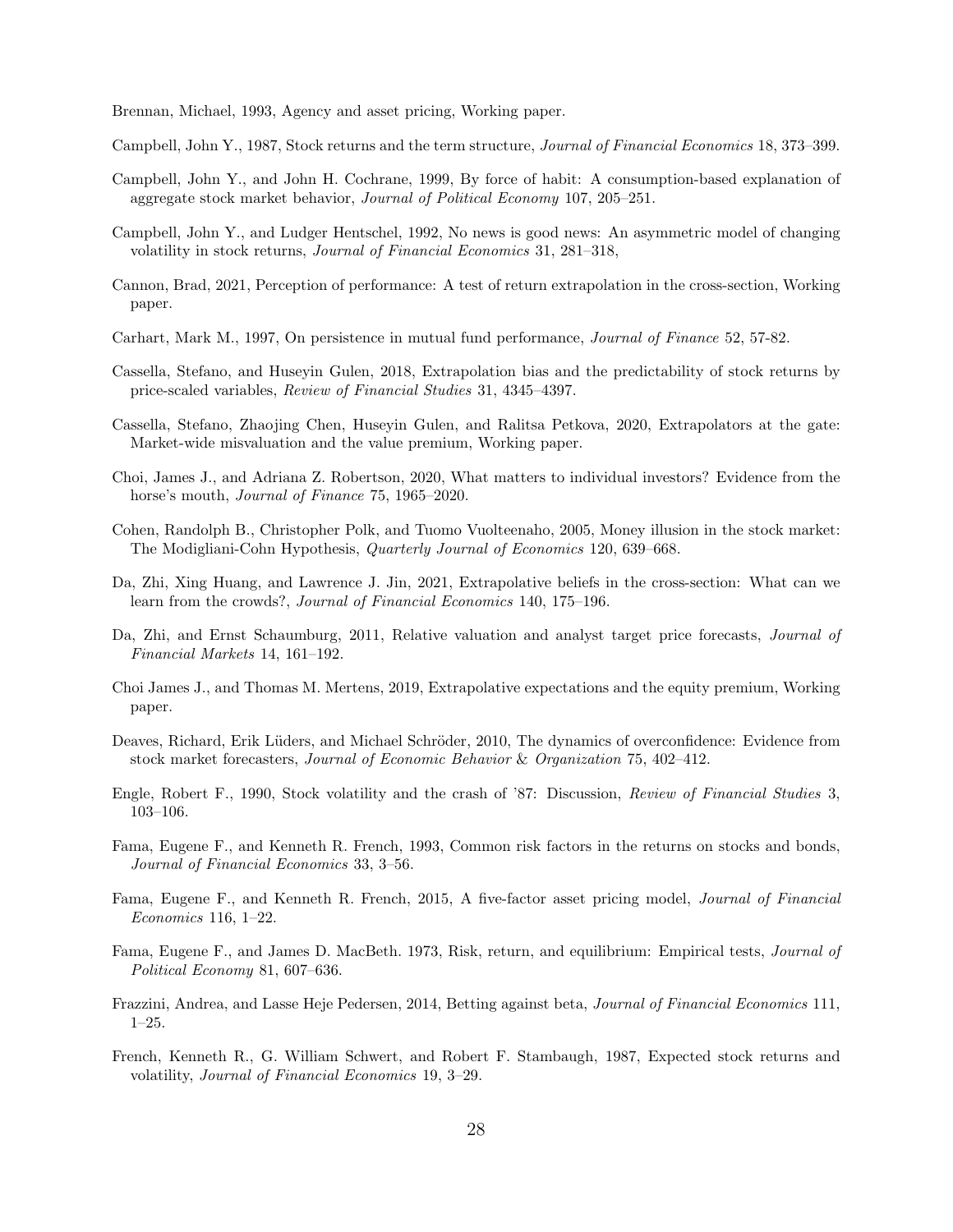- <span id="page-29-17"></span><span id="page-29-16"></span>Gao, Xiaohui, and Jay R. Ritter, 2010, The marketing of seasoned equity offerings, *Journal of Financial Economics* 97, 33–52.
- <span id="page-29-5"></span>Ghysels, Eric, Pedro Santa-Clara, and Rossen Valkanov, 2005, There is a risk-return trade-off after all, *Journal of Financial Economics* 76, 509–548.
- <span id="page-29-2"></span>Glosten, Lawrence R., Ravi Jagannathan, and David E. Runkle, 1993, On the relation between the expected value and the volatility of the nominal excess return on stocks, *Journal of Finance* 48, 1779–1801.
- <span id="page-29-12"></span>Greenwood, Robin, Samuel G. Hanson, and Lawrence J. Jin, 2021, Reflexivity in credit markets, Working Paper.
- <span id="page-29-15"></span>Grinblatt, Mark, and Bing Han, 2005, Prospect theory, mental accounting, and momentum, *Journal of Financial Economics* 78, 311–339.
- <span id="page-29-4"></span>Greenwood, Robin, and Andrei Shleifer, 2014, Expectations of returns and expected returns, *Review of Financial Studies* 27, 714–746.
- <span id="page-29-0"></span>Guo, Hui, and Robert F. Whitelaw, 2006, Uncovering the risk-return relation in the stock market, *Journal of Finance* 61, 1433–1463.
- <span id="page-29-1"></span>Haugen, Robert A., and A. James Heins, 1975, Risk and the rate of return on financial assets: Some old wine in new bottles, *Journal of Financial and Quantitative Analysis* 10, 775–784.
- <span id="page-29-8"></span>Harvey, Campbell, 2001, The specification of conditional expectations, *Journal of Empirical Finance* 8, 573–637.
- <span id="page-29-18"></span>He, Wei, Yuehan Wang, and Jianfeng Yu, 2020, Time variation in extrapolation and anomalies, Working paper.
- <span id="page-29-10"></span>Hirshleifer, David, Jun Li, and Jianfeng Yu, 2015. Asset pricing in production economies with extrapolative expectations, *Journal of Monetary Economics* 76, 87–106.
- <span id="page-29-9"></span>Hong, Harrison, and David A. Sraer, 2016, Speculative betas, *Journal of Finance* 71, 2095–2144.
- Jensen, Theis Ingerslev, Bryan T. Kelly, and Lasse Heje Pedersen, 2021, Is there a replication crisis in finance?, Working paper.
- <span id="page-29-11"></span>Jin, Lawrence J., and Pengfei Sui, 2022, Asset pricing with return extrapolation, *Journal of Financial Economics* (forthcoming).
- <span id="page-29-7"></span>Lettau, Martin, and Sydney Ludvigson, 2010, Measuring and modeling variation in the risk-return tradeoff, in Yacine Ait-Shalia and Lars-Peter Hansen, ed.: *Handbook of Financial Econometrics* 1617–1690.
- <span id="page-29-13"></span>Li, Jun, Huijun Wang, and Jianfeng Yu, 2021, Aggregate expected investment growth and stock market returns, *Journal of Monetary Economics* 117, 618–638.
- <span id="page-29-3"></span>Lochstoer, Lars A., and Tyler Muir, 2020, Volatility expectations and returns, *Journal of Finance* (forthcoming).
- <span id="page-29-6"></span>Lundblad, Christian, 2007, The risk return tradeoff in the long run: 1836-2003, *Journal of Financial Economics* 85, 123–150.
- <span id="page-29-14"></span>Lustig, Hanno, and Verdelhan Adrien, 2012, Business cycle variation in the risk-return trade-off, *Journal of Monetary Economics* 59, Supplement, S35–S49.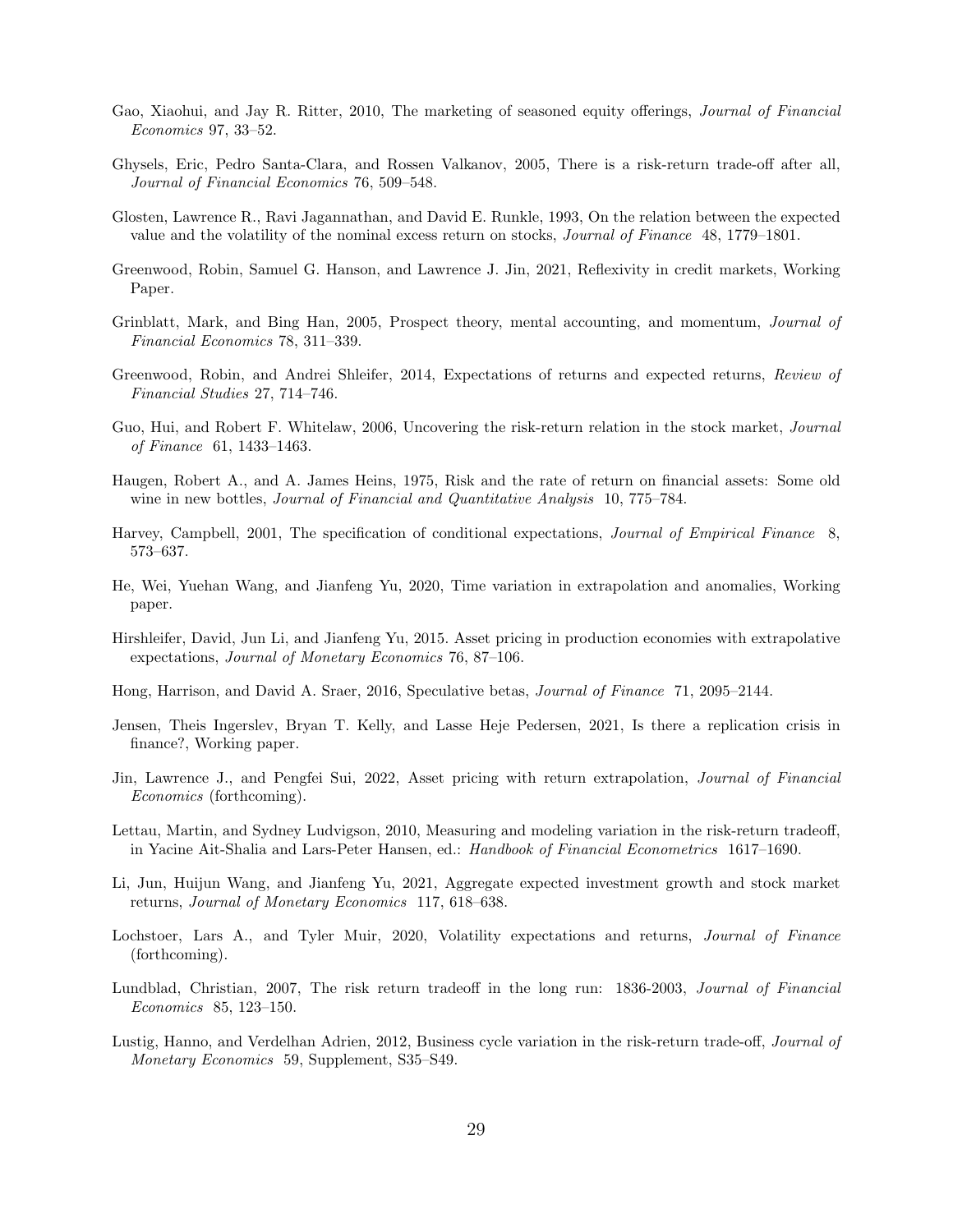- <span id="page-30-20"></span><span id="page-30-7"></span>MacKinlay, Craig A., and Jong Won Park, 2004, The relation between expected risk premium and conditional permanent and transitory volatility, Working paper.
- <span id="page-30-0"></span>Merton, Robert C, 1973, An intertemporal capital asset pricing model, *Econometrica* 41, 867–887.
- <span id="page-30-15"></span>Merton, Robert C., 1980, On estimating the expected return on the market: An exploratory investigation, *Journal of Financial Economics* 8, 323–361.
- <span id="page-30-2"></span>Moreira, Alan, and Tyler Muir, 2017, Volatility-managed portfolios, *Journal of Finance* 72, 1611–1644.
- <span id="page-30-12"></span>Nagel, Stefan, and Zhengyang Xu, 2021, Dynamics of subjective risk premia, Working paper.
- <span id="page-30-4"></span>Nelson, Daniel B., 1991, Conditional heteroskedasticity in asset returns: A new approach, *Econometrica* 59, 347–370.
- <span id="page-30-1"></span>Pástor, Luboš, Meenakshi Sinha, and Bhaskaran Swaminathan, 2008, Estimating the intertemporal riskreturn tradeoff using the implied cost of capital, *Journal of Finance* 63, 2859–2897.
- <span id="page-30-11"></span>Pan, Wanbin, Zhiwei Su, and Jianfeng Yu, 2021, Extrapolative market participation, Working paper.
- <span id="page-30-14"></span>Pflueger, Carolin, Emil Siriwardane, and Adi Sunderam, 2020, Financial market risk perceptions and the macroeconomy, *Quarterly Journal of Economics* 135, 1443–1491.
- <span id="page-30-3"></span>Shen, Junyan, Jianfeng Yu, and Shen Zhao, 2017, Investor sentiment and economic forces, *Journal of Monetary Economics* 86, 1–21.
- <span id="page-30-17"></span>Shumway, Tyler, 1997, The delisting bias in CRSP data, *Journal of Finance* 52, 327–340.
- <span id="page-30-13"></span>Stambaugh, Robert F., Jianfeng Yu, and Yu Yuan, 2012, The short of it: Investor sentiment and anomalies, *Journal of Financial Economics* 104, 288–302.
- <span id="page-30-10"></span>Stambaugh, Robert F., Jiangfeng Yu, and Yu Yuan, 2015, Arbitrage asymmetry and the idiosyncratic volatility puzzle, *Journal of Finance* 70, 1903–1948.
- <span id="page-30-6"></span>Turner, Christopher M., Richard Startz, and Charles R. Nelson, 1989, A Markov model of heteroskedasticity, risk, and learning in the stock market, *Journal of Financial Economics* 25, 3–22.
- <span id="page-30-16"></span>Wachter, Jessica A., 2006, A consumption-based model of the term structure of interest rates, *Journal of Financial Economics* 79, 365–399.
- <span id="page-30-9"></span>Wang, Huijun, Jinghua Yan, and Jianfeng Yu, 2017, Reference-dependent preferences and the risk-return trade-off, *Journal of Financial Economics* 123, 395–414.
- <span id="page-30-19"></span>Wang, Renxuan, 2021, Subjective return expectations, Working Paper.
- <span id="page-30-5"></span>Whitelaw, Robert F., 1994, Time variations and covariations in the expectation and volatility of stock market returns, *Journal of Finance* 49, 515–541.
- <span id="page-30-18"></span>Yu, Jialin, 2011, Disagreement and return predictability of stock portfolios, *Journal of Financial Economics* 99, 162–183.
- <span id="page-30-8"></span>Yu, Jianfeng, and Yu Yuan, 2011, Investor sentiment and the mean-variance relation, *Journal of Financial Economics* 100, 367–381.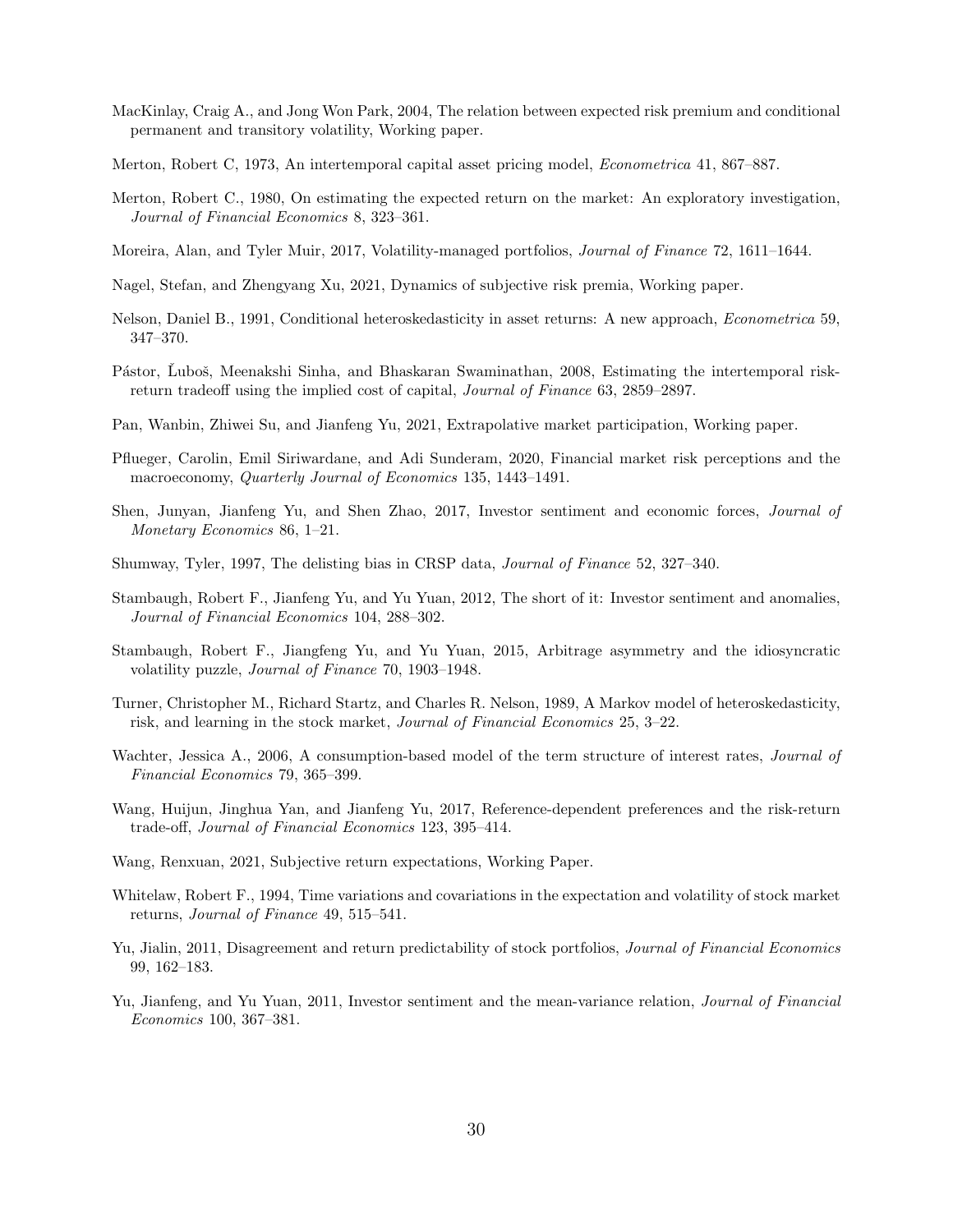<span id="page-31-0"></span>

**Figure 1: Time-series variation of DOX.** The figure shows the time-series variation of degree of extrapolation (DOX) for the period June 1974 to December 2019. DOX is recursively estimated from investor survey data (II and AA). The shaded bars indicate NBER recessions.

<span id="page-31-1"></span>

Panel A: Mean-variance relation, Low DOX period Panel B: Mean-variance relation, High DOX period

**Figure 2: Conditional objective risk-return trade-offs.** This figure shows the meanvariance relation conditional on DOX. Panel A plots realized excess market return against realized variance in the previous month following low-DOX periods. Panel B plots realized excess market return against realized variance in the previous month following high-DOX periods. Observations are split into 10 bins, based on percentiles of variance distribution.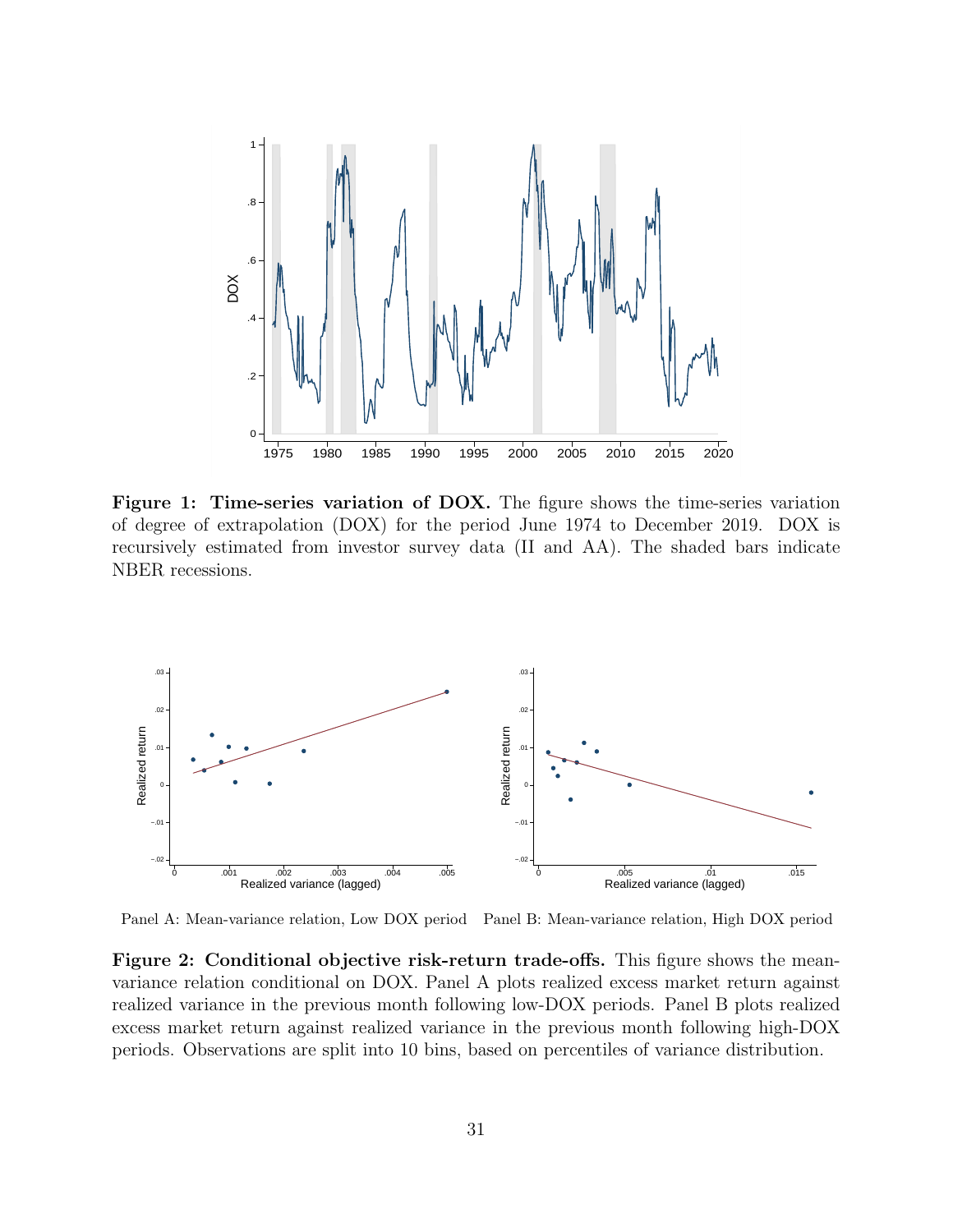<span id="page-32-0"></span>

**Figure 3: Low volatility anomaly by terciles of firm DOX.** The figure plots the cumulative excess returns of the long-short total volatility strategy by terciles of the firmlevel degree of extrapolation (DOX). The firm-level DOX is estimated form IBES data. Total volatility is the variance of daily raw stock returns in the previous month. Portfolio returns are value weighted and span the period January 1999 to December 2019.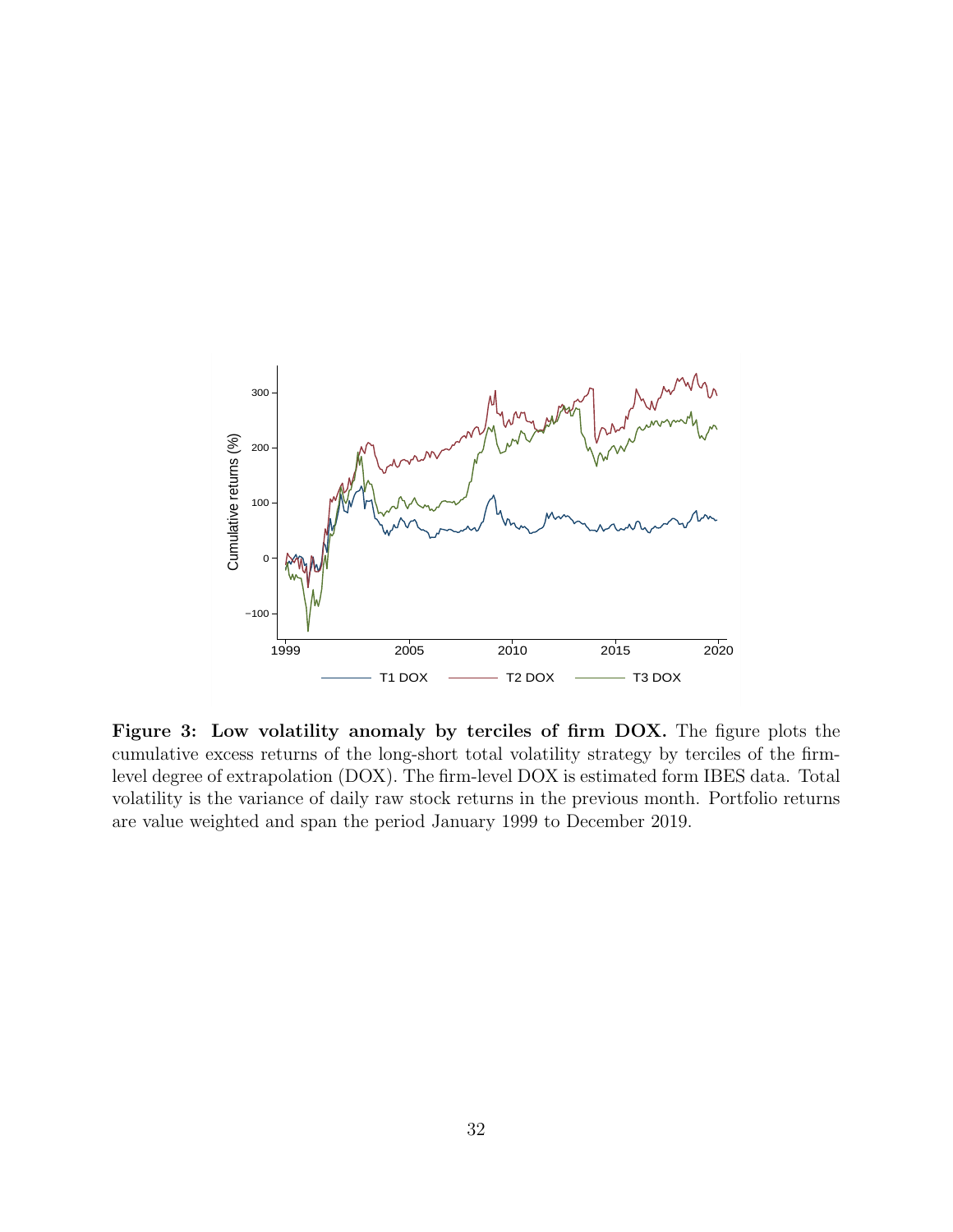### **Table 1: Summary statistics**

<span id="page-33-0"></span>The table displays the summary statistics. Panel A reports the summary statistics of the key variables. DOX is degree of return extrapolation estimated from investor survey data following [Cassella and Gulen](#page-28-0) ([2018](#page-28-0)). Sentiment is the [Baker and Wurgler](#page-27-12) ([2006\)](#page-27-12) investor sentiment index. PVS is the monthly [Pflueger, Siriwardane, and Sunderam](#page-30-14) [\(2020](#page-30-14)) price of volatile stocks. R is the monthly value-weighted S&P 500 return in excess of one-month Treasury-bill rate  $(R^f)$ . RV is the monthly realized variance. Monthly returns and variance are expressed in percentages. Panel B reports the pairwise correlations between the time series. The sample period of DOX is from June 1974 to December 2019. Sentiment is from Jeffrey Wurgler's website and ends in December 2018. \*, \*\*, and \*\*\* indicate statistical significance at the 10%, 5%, and 1% levels, respectively.

| Panel A: Summary Statistics |                        |            |                      |             |           |          |
|-----------------------------|------------------------|------------|----------------------|-------------|-----------|----------|
|                             | Obs                    | Mean       | Std. Dev.            | Median      | Min       | Max      |
| <b>DOX</b>                  | 547                    | 0.420      | 0.228                | 0.387       | 0.037     | 1.000    |
| Sentiment                   | 535                    | 0.045      | 0.875                | 0.071       | $-2.422$  | 3.197    |
| <b>PVS</b>                  | 547                    | $-0.326$   | 0.443                | $-0.226$    | $-3.029$  | 0.489    |
| $R(\%)$                     | 547                    | 0.639      | 4.376                | 0.972       | $-22.180$ | 16.301   |
| $R^f$ (%)                   | 547                    | 0.371      | 0.288                | 0.390       | 0.000     | 1.350    |
| $RV(S_0)$                   | 547                    | 0.249      | 0.467                | $0.138\,$   | 0.018     | 6.542    |
|                             |                        |            | Panel B: Correlation |             |           |          |
|                             | <b>DOX</b>             | Sentiment  | <b>PVS</b>           | R           | $R^f$     | $\rm RV$ |
| <b>DOX</b>                  | $1.000\,$              |            |                      |             |           |          |
| Sentiment                   | $0.257^{\ast\ast\ast}$ | 1.000      |                      |             |           |          |
| <b>PVS</b>                  | $-0.037$               | $0.413***$ | 1.000                |             |           |          |
| $\mathbf R$                 | $-0.077$               | $-0.045$   | $-0.016$             | 1.000       |           |          |
| $R^f$                       | 0.061                  | $0.110*$   | $0.418***$           | $-0.064$    | 1.000     |          |
| RV                          | $0.204***$             | $-0.018$   | $-0.219***$          | $-0.333***$ | $-0.074$  | 1.000    |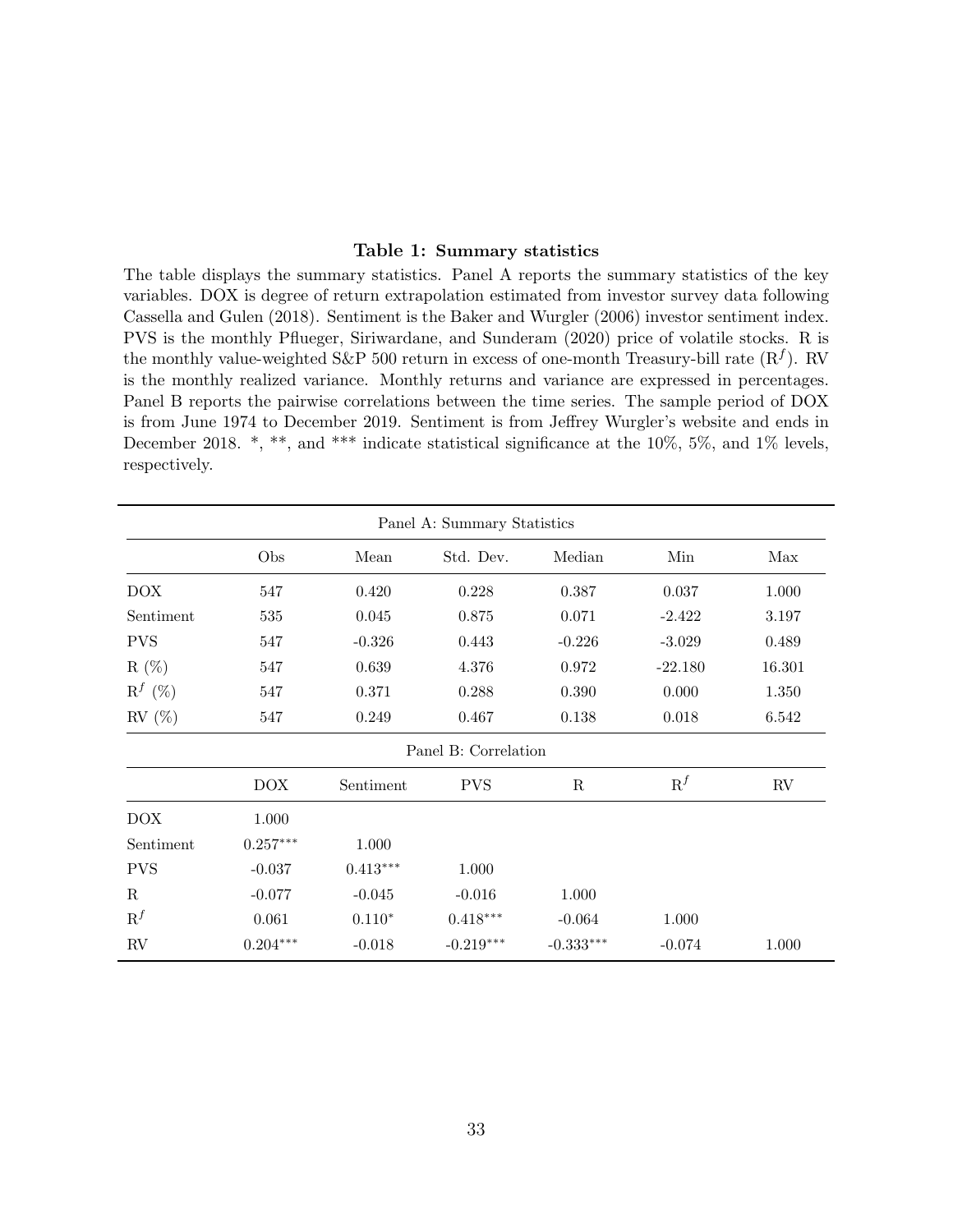### <span id="page-34-0"></span>**Table 2: Excess returns and conditional variance: Effect of DOX** The table reports estimates of the regression

$$
R_{t+1} = a_1 + b_1 \mathbb{E}_t (RV_{t+1}) + a_2 \text{High}_t + b_2 \mathbb{E}_t (RV_{t+1}) \times \text{High}_t + \varepsilon_{t+1},
$$

where the dependent variable is excess market return  $(R_{t+1}), E_t(RV_{t+1})$  is the expected variance under rational expectation, and  $\text{High}_t$  is the dummy variable for the months with above-median DOX. We measure the expected variance under rational expectation as the realized variance in the previous month  $(RV_t)$  in columns  $(1)-(2)$  and as the conditional variance from the  $GARCH(1,1)$  model in columns  $(3)-(4)$ . The sample period is from June 1974 to December 2019. Newey-West 12-lag adjusted *t*-statistics are reported in parentheses. \*, \*\*, and \*\*\* indicate statistical significance at the 10%, 5%, and 1% levels, respectively.

|                                                          | Dependent Variable: Excess Market Return $(R_{t+1})$ |             |             |             |  |
|----------------------------------------------------------|------------------------------------------------------|-------------|-------------|-------------|--|
|                                                          |                                                      | Rolling     |             | GARCH(1,1)  |  |
|                                                          | (1)                                                  | (2)         | (3)         | (4)         |  |
| $\mathbb{E}_t(\mathrm{RV}_{t+1})$                        | $-1.024***$                                          | $4.650***$  | $-1.060***$ | $4.730***$  |  |
|                                                          | $(-2.859)$                                           | (3.131)     | $(-2.705)$  | (2.834)     |  |
| $High_t$                                                 |                                                      | $0.007*$    |             | $0.008*$    |  |
|                                                          |                                                      | (1.771)     |             | (1.918)     |  |
| $\mathbb{E}_t(\mathrm{RV}_{t+1}) \times \mathrm{High}_t$ |                                                      | $-5.930***$ |             | $-6.022***$ |  |
|                                                          |                                                      | $(-3.893)$  |             | $(-3.513)$  |  |
| Constant                                                 | $0.009***$                                           | 0.002       | $0.009***$  | 0.000       |  |
|                                                          | (5.374)                                              | (0.553)     | (5.346)     | (0.117)     |  |
| Obs                                                      | 546                                                  | 546         | 546         | 546         |  |
| $R^2$                                                    | 0.012                                                | 0.031       | 0.011       | 0.027       |  |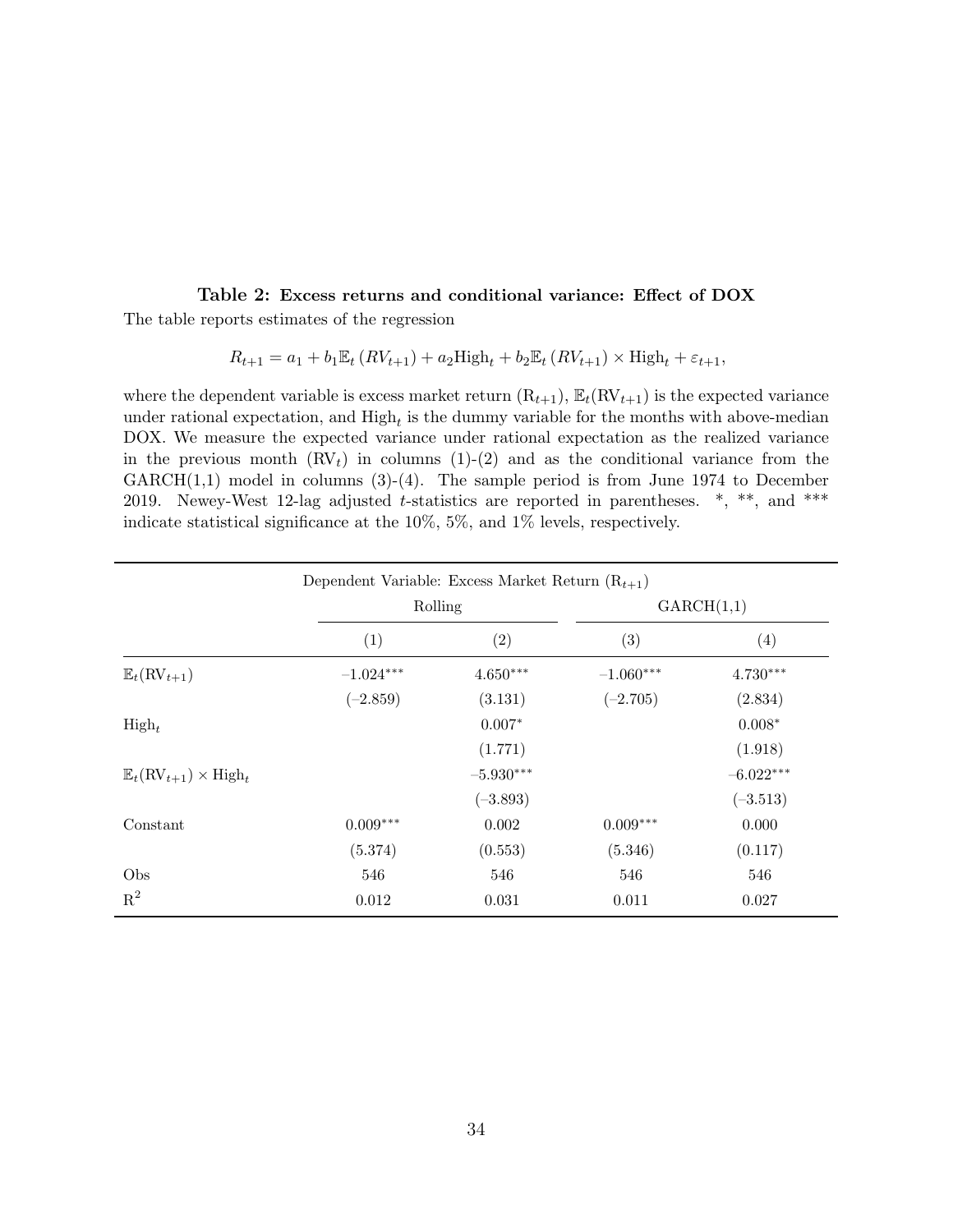#### **Table 3: Return-innovation relation: Effect of DOX**

<span id="page-35-0"></span>The table reports estimates of the regression

$$
R_{t+1} = c_1 + d_1 \mathbb{E}_t (RV_{t+1}) + e_1 \Delta \mathbb{E}_t (RV_{t+1})
$$
  
+ 
$$
c_2 \text{High}_t + d_2 \mathbb{E}_t (RV_{t+1}) \times \text{High}_t + e_2 \Delta \mathbb{E}_t (RV_{t+1}) \times \text{High}_t + \varepsilon_{t+1},
$$

where the dependent variable is excess market return  $(R_{t+1}), \mathbb{E}_t(RV_{t+1})$  is the expected variance under rational expectation,  $\Delta \mathbb{E}_{t+1}(\text{RV}_{t+2})$  is the monthly variance innovation, and  $\text{High}_t$  is the dummy variable for the months with above-median DOX. We measure the expected variance under rational expectation as the realized variance in the previous month  $\left(\text{RV}_t\right)$  in columns (1)- $(2)$  and as the conditional variance from the GARCH $(1,1)$  model in columns  $(3)-(4)$ . Variance innovations are calculated from the simple rolling model for columns  $(1)-(2)$  and from the  $GARCH(1,1)$  model for columns  $(3)-(4)$ . The sample period is from June 1974 to December 2019. Newey-West 12-lag adjusted *t*-statistics are reported in parentheses. \*, \*\*, and \*\*\* indicate statistical significance at the 10%, 5%, and 1% levels, respectively.

|                                                                 | Dependent Variable: Excess Market Return $(R_{t+1})$ |              |              |              |
|-----------------------------------------------------------------|------------------------------------------------------|--------------|--------------|--------------|
|                                                                 | Rolling                                              |              | GARCH(1,1)   |              |
|                                                                 | (1)                                                  | (2)          | (3)          | (4)          |
| $\Delta \mathbb{E}_{t+1}(\text{RV}_{t+2})$                      | $-10.337^{\ast\ast\ast}$                             | $-10.294***$ | $-10.496***$ | $-10.104***$ |
|                                                                 | $(-5.854)$                                           | $(-4.756)$   | $(-4.092)$   | $(-3.270)$   |
| $\mathrm{High}_t$                                               | $-0.004$                                             | 0.006        | $-0.002$     | 0.009        |
|                                                                 | $(-1.239)$                                           | (1.193)      | $(-0.519)$   | (1.633)      |
| $\Delta \mathbb{E}_{t+1}(\text{RV}_{t+2}) \times \text{High}_t$ | $8.601***$                                           | $7.090***$   | $7.671***$   | $6.166**$    |
|                                                                 | (4.665)                                              | (3.226)      | (2.879)      | (1.976)      |
| $\mathbb{E}_t(\mathrm{RV}_{t+1})$                               |                                                      | 0.090        |              | 1.007        |
|                                                                 |                                                      | (0.035)      |              | (0.359)      |
| $\mathbb{E}_t(\mathrm{RV}_{t+1}) \times \mathrm{High}_t$        |                                                      | $-3.022$     |              | $-3.695$     |
|                                                                 |                                                      | $(-1.141)$   |              | $(-1.273)$   |
| Constant                                                        | $0.009***$                                           | $0.008**$    | $0.006***$   | 0.004        |
|                                                                 | (5.058)                                              | (2.173)      | (3.052)      | (0.998)      |
| Obs                                                             | 546                                                  | 546          | 546          | 546          |
| $\mathbf{R}^2$                                                  | 0.091                                                | 0.156        | 0.107        | 0.161        |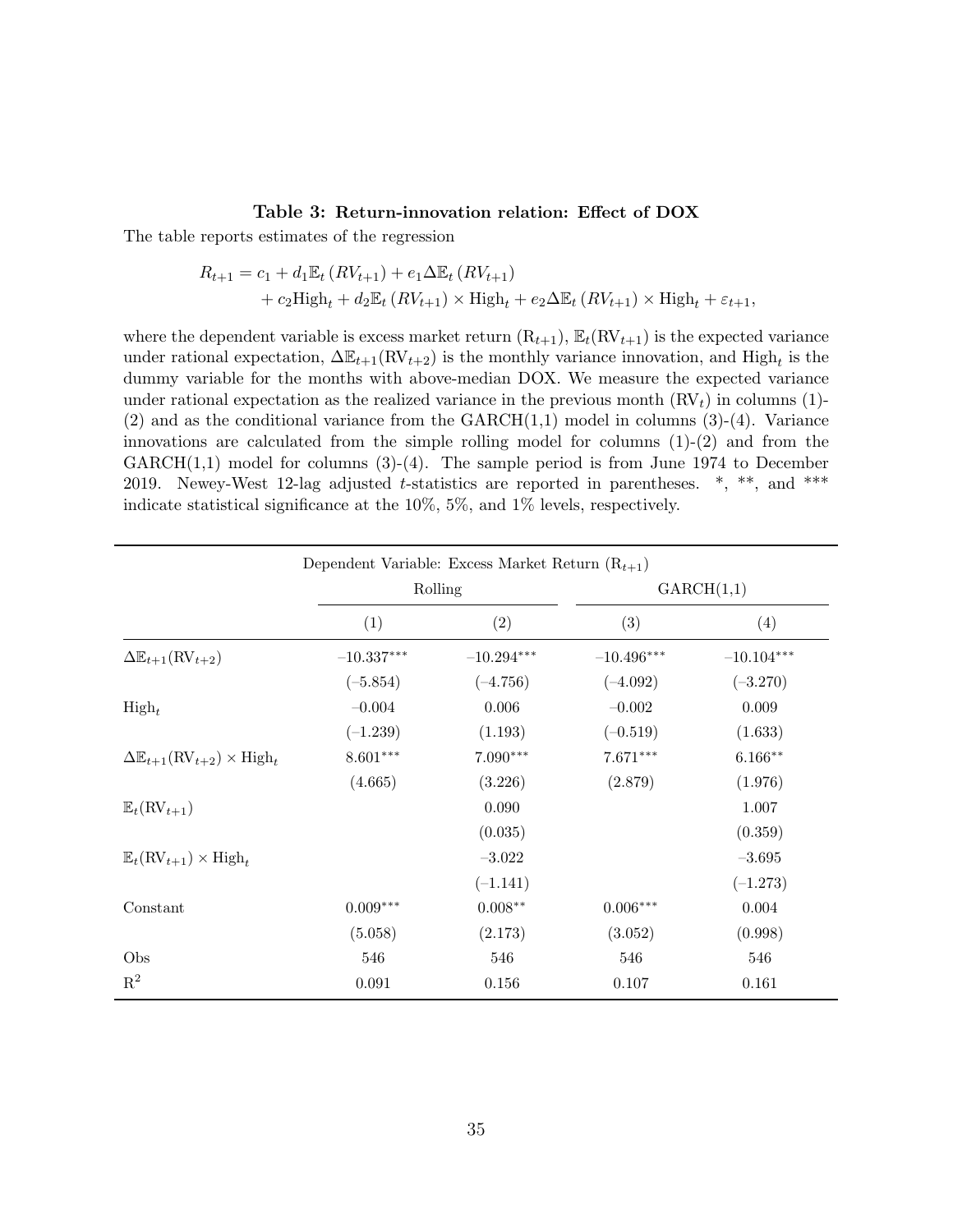### <span id="page-36-0"></span>**Table 4: Earnings surprises and conditional variance: Effect of DOX** The table reports estimates of the quarterly regression

$$
Y_{q+1} = a_1 + b_1 \mathbb{E}_q (RV_{q+1}) + a_2 \text{High}_q + b_2 \mathbb{E}_q (RV_{q+1}) \times \text{High}_q + \varepsilon_{q+1},
$$

where the dependent variable  $Y_{q+1}$  is the aggregate earning announcement returns (EAR<sub>q+1</sub>) in Panel A or the standardized unexpected earnings ( $SUE_{q+1}$ ) in Panel B,  $\mathbb{E}_q(RV_{q+1})$  is the rationally expected variance measured by the realized variance in the last month of quarter *q*, and High*<sup>q</sup>* is a dummy variable that takes the value of one if the last month of quarter *q* has a DOX value greater than the median.  $EAR_{q+1}$  is the value-weighted average firm-level earnings announcement return. The firm-level earnings announcement return is the average cumulative stock return over trading window  $[-1, +1]$  around each of the firm's quarterly earnings announcement dates occurring in quarter  $q+1$  and the weights are market capitalization by the end of quarter *q*.  $\text{SUE}_{q+1}$  is the value-weighted average firm-level standard earnings surprise. The firm-level standard earnings surprise is the difference between realized EPS and median EPS forecast (within 90 days) scaled by price at the end of the fiscal quarter and is winsorized at the 1% and 99% levels. EAR is from 1974Q2 to 2019Q4, and SUE is from 1983Q4 to 2019Q4. Newey-West 12-lag adjusted *t*-statistics are reported in parentheses. \*, \*\*, and \*\*\* indicate statistical significance at the 10%, 5%, and 1% levels, respectively.

|                                                          |           | Rolling     |           | GARCH(1,1)             |  |
|----------------------------------------------------------|-----------|-------------|-----------|------------------------|--|
|                                                          | (1)       | (2)         | (3)       | (4)                    |  |
| $\mathbb{E}_q(\mathrm{RV}_{q+1})$                        | 0.210     | $1.264***$  | 0.231     | $1.553^{\ast\ast\ast}$ |  |
|                                                          | (0.663)   | (6.485)     | (0.601)   | (5.411)                |  |
| $High_q$                                                 |           | 0.001       |           | 0.002                  |  |
|                                                          |           | (1.140)     |           | (1.581)                |  |
| $\mathbb{E}_q(\mathrm{RV}_{q+1}) \times \mathrm{High}_q$ |           | $-1.197***$ |           | $-1.485***$            |  |
|                                                          |           | $(-3.455)$  |           | $(-3.346)$             |  |
| Constant                                                 | $0.002**$ | 0.001       | $0.002**$ | $-0.000$               |  |
|                                                          | (2.561)   | (0.805)     | (1.992)   | $(-0.153)$             |  |
| Obs                                                      | 182       | 182         | 182       | 182                    |  |
| $\mathbf{R}^2$                                           | 0.008     | 0.040       | 0.008     | 0.041                  |  |

|                                                          |            | Rolling     |            | GARCH(1,1)  |
|----------------------------------------------------------|------------|-------------|------------|-------------|
|                                                          | (1)        | (2)         | (3)        | (4)         |
| $\mathbb{E}_q(\mathrm{RV}_{q+1})$                        | $-0.035$   | $0.250**$   | $-0.027$   | $0.308***$  |
|                                                          | $(-0.587)$ | (2.050)     | $(-0.436)$ | (2.754)     |
| $High_q$                                                 |            | $0.001***$  |            | $0.001***$  |
|                                                          |            | (2.647)     |            | (2.906)     |
| $\mathbb{E}_q(\mathrm{RV}_{q+1}) \times \mathrm{High}_q$ |            | $-0.343***$ |            | $-0.397***$ |
|                                                          |            | $(-2.740)$  |            | $(-3.527)$  |
| Constant                                                 | $-0.000$   | $-0.001$    | $-0.000$   | $-0.001*$   |
|                                                          | $(-0.176)$ | $(-1.584)$  | $(-0.214)$ | $(-1.848)$  |
| Obs                                                      | 145        | 145<br>36   | 145        | 145         |
| $\mathbb{R}^2$                                           | 0.006      | 0.091       | 0.003      | 0.084       |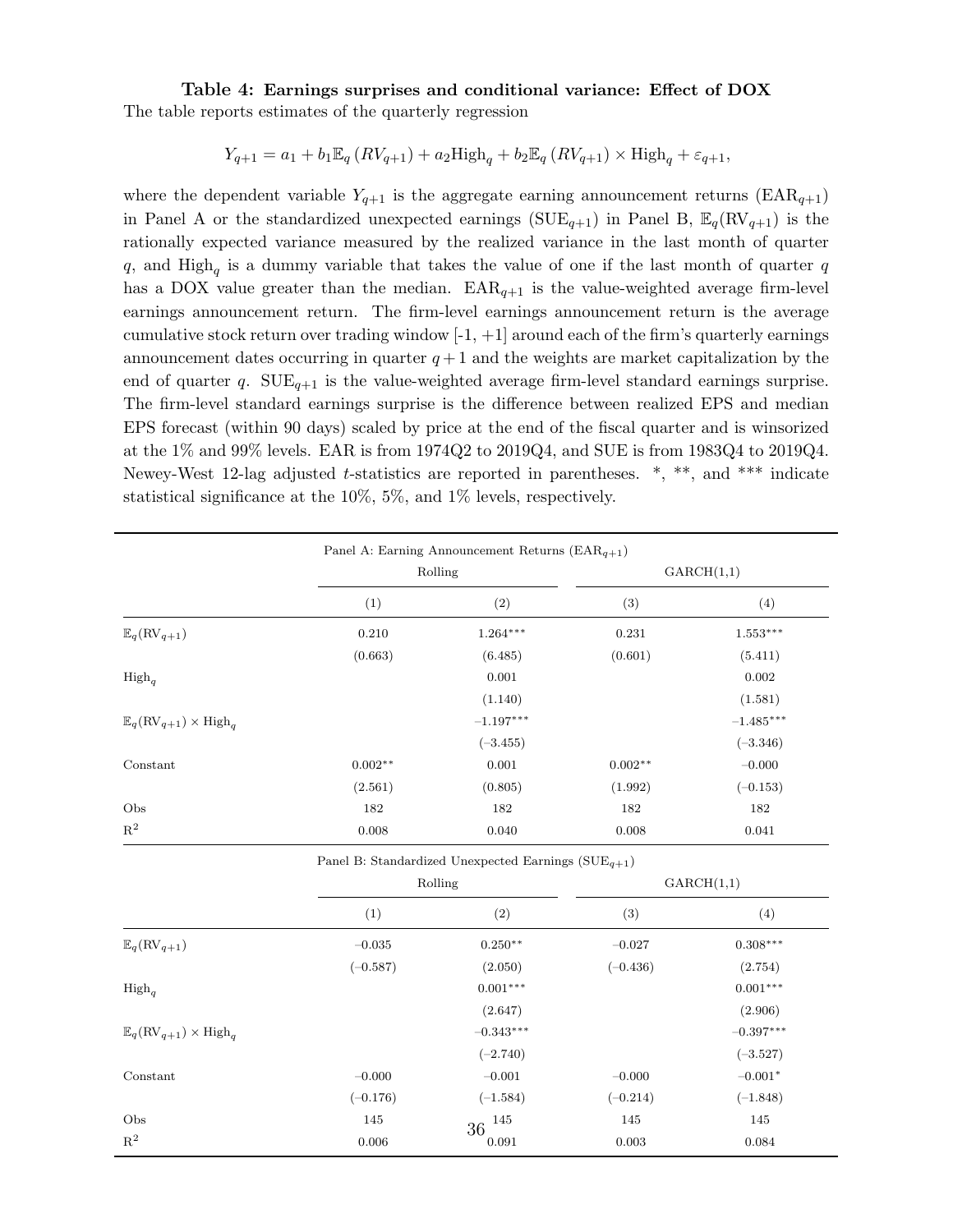## <span id="page-37-0"></span>**Table 5: Robustness: Mean-variance relation (alternative volatility models)** The table reports estimates of the regression

$$
R_{t+1} = a_1 + b_1 \mathbb{E}_t (RV_{t+1}) + a_2 \text{High}_t + b_2 \mathbb{E}_t (RV_{t+1}) \times \text{High}_t + \varepsilon_{t+1},
$$

where the dependent variable is excess market return  $(R_{t+1}), E_t(RV_{t+1})$  is the expected variance under rational expectation, and  $\text{High}_t$  is the dummy variable for the months with above-median DOX. We measure the expected variance under rational expectation as the conditional variance from the asymmetric  $GARCH(1,1)$  model in columns  $(1)-(2)$ , the conditional variance from the GJR-GARCH $(1,1)$  model in columns  $(3)-(4)$ , the conditional variance from MIDAS with normalized exponential Almon lag polynomial in columns  $(5)-(6)$ , and the conditional variance from MIDAS with normalized beta density with a zero last lag in columns (7)-(8). The sample period is from June 1974 to December 2019. Newey-West 12-lag adjusted *t*-statistics are reported in parentheses.  $*, **$ , and  $***$  indicate statistical significance at the 10%, 5%, and 1% levels, respectively.

|                                                          | Dependent Variable: Excess Market Return $(R_{t+1})$ |                  |            |             |
|----------------------------------------------------------|------------------------------------------------------|------------------|------------|-------------|
|                                                          |                                                      | Asymmetric GARCH |            | GJR-GARCH   |
|                                                          | (1)                                                  | (2)              | (3)        | (4)         |
| $\mathbb{E}_{t}(\mathrm{RV}_{t+1})$                      | $-1.209**$                                           | $5.435***$       | $-1.098**$ | 4.897***    |
|                                                          | $(-2.498)$                                           | (3.015)          | $(-2.342)$ | (2.960)     |
| $\mathrm{High}_t$                                        |                                                      | $0.010**$        |            | $0.009**$   |
|                                                          |                                                      | (2.212)          |            | (1.981)     |
| $\mathbb{E}_t(\mathrm{RV}_{t+1}) \times \mathrm{High}_t$ |                                                      | $-6.955***$      |            | $-6.247***$ |
|                                                          |                                                      | $(-3.733)$       |            | $(-3.623)$  |
| Constant                                                 | $0.009***$                                           | $-0.001$         | $0.009***$ | 0.000       |
|                                                          | (5.366)                                              | $(-0.231)$       | (5.186)    | (0.078)     |
| Obs                                                      | 546                                                  | 546              | 546        | 546         |
| $\mathbf{R}^2$                                           | 0.010                                                | $0.028\,$        | $0.012\,$  | 0.029       |
|                                                          |                                                      | Almon MIDAS      |            | Beta MIDAS  |
|                                                          | (5)                                                  | (6)              | (7)        | (8)         |
| $\mathbb{E}_t(\mathrm{RV}_{t+1})$                        | $-0.930$                                             | $6.629***$       | $-0.972$   | $6.540***$  |
|                                                          | $(-1.293)$                                           | (4.274)          | $(-1.556)$ | (4.270)     |
| $\mathrm{High}_t$                                        |                                                      | $0.013***$       |            | $0.013***$  |
|                                                          |                                                      | (2.762)          |            | (2.882)     |
| $\mathbb{E}_t(\mathrm{RV}_{t+1}) \times \mathrm{High}_t$ |                                                      | $-8.031***$      |            | $-7.943***$ |
|                                                          |                                                      | $(-4.816)$       |            | $(-4.912)$  |
| Constant                                                 | $0.009***$                                           | $-0.004$         | $0.009***$ | $-0.004$    |
|                                                          | (4.371)                                              | $(-1.033)$       | (4.659)    | $(-1.171)$  |
| Obs                                                      | 546                                                  | 546              | 546        | 546         |
| $\mathbf{R}^2$                                           | $\,0.004\,$                                          | $37^{0.025}$     | $0.005\,$  | 0.025       |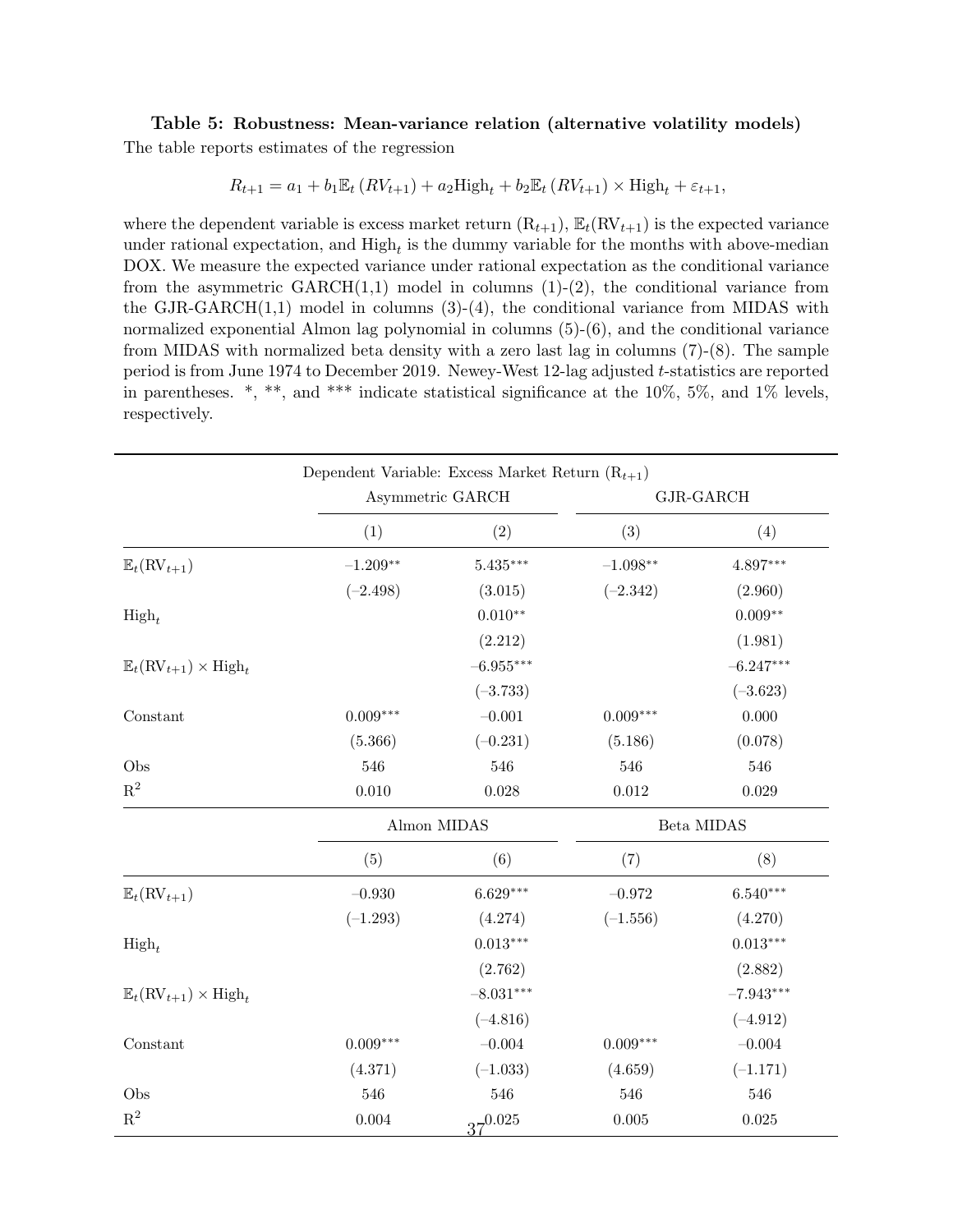<span id="page-38-0"></span>**Table 6: Robustness: Return-innovation relation (alternative volatility models)** The table reports estimates of the regression

$$
R_{t+1} = c_1 + d_1 \mathbb{E}_t (RV_{t+1}) + e_1 \Delta \mathbb{E}_t (RV_{t+1})
$$
  
+ 
$$
c_2 \text{High}_t + d_2 \mathbb{E}_t (RV_{t+1}) \times \text{High}_t + e_2 \Delta \mathbb{E}_t (RV_{t+1}) \times \text{High}_t + \varepsilon_{t+1},
$$

where the dependent variable is excess market return  $(R_{t+1}), E_t(RV_{t+1})$  is the expected variance under rational expectation,  $\Delta \mathbb{E}_{t+1}(\text{RV}_{t+2})$  is the monthly variance innovation, and  $\text{High}_t$  is the dummy variable for the months with above-median DOX. We measure the expected variance under rational expectation as the conditional variance from the asymmetric  $GARCH(1,1)$  model in columns  $(1)-(2)$ , the conditional variance from the GJR-GARCH $(1,1)$  model in columns  $(3)$ -(4), the conditional variance from MIDAS with normalized exponential Almon lag polynomial in columns (5)-(6), and the conditional variance from MIDAS with normalized beta density with a zero last lag in columns  $(7)-(8)$ . Variance innovations are calculated from the corresponding models accordingly. The sample period is from June 1974 to December 2019. Newey-West 12-lag adjusted *t*-statistics are reported in parentheses. \*, \*\*, and \*\*\* indicate statistical significance at the 10%, 5%, and 1% levels, respectively.

|                                                                 | Dependent Variable: Excess Market Return $(R_{t+1})$ |              |              |              |
|-----------------------------------------------------------------|------------------------------------------------------|--------------|--------------|--------------|
|                                                                 | Asymmetric GARCH                                     | GJR-GARCH    | Almon MIDAS  | Beta MIDAS   |
|                                                                 | (1)                                                  | (2)          | (3)          | (4)          |
| $\Delta \mathbb{E}_{t+1}(\text{RV}_{t+2})$                      | $-15.875***$                                         | $-15.647***$ | $-10.286***$ | $-11.064***$ |
|                                                                 | $(-4.111)$                                           | $(-3.972)$   | $(-3.772)$   | $(-4.025)$   |
| $High_t$                                                        | $0.010*$                                             | 0.007        | $0.013**$    | $0.016***$   |
|                                                                 | (1.717)                                              | (1.500)      | (2.222)      | (2.643)      |
| $\Delta \mathbb{E}_{t+1}(\text{RV}_{t+2}) \times \text{High}_t$ | $10.890***$                                          | 11.472***    | $6.781**$    | $7.589***$   |
|                                                                 | (2.773)                                              | (2.864)      | (2.458)      | (2.717)      |
| $\mathbb{E}_t(\mathrm{RV}_{t+1})$                               | 0.946                                                | $-0.799$     | 3.629        | 3.819        |
|                                                                 | (0.342)                                              | $(-0.359)$   | (1.300)      | (1.420)      |
| $\mathbb{E}_t(\mathrm{RV}_{t+1}) \times \mathrm{High}_t$        | $-3.589$                                             | $-2.001$     | $-5.767**$   | $-6.086**$   |
|                                                                 | $(-1.233)$                                           | $(-0.873)$   | $(-1.966)$   | $(-2.129)$   |
| Constant                                                        | 0.004                                                | $0.007*$     | $-0.001$     | $-0.003$     |
|                                                                 | (0.788)                                              | (1.937)      | $(-0.315)$   | $(-0.744)$   |
| Obs                                                             | 546                                                  | 546          | 546          | 546          |
| $R^2$                                                           | 0.222                                                | 0.239        | 0.165        | 0.168        |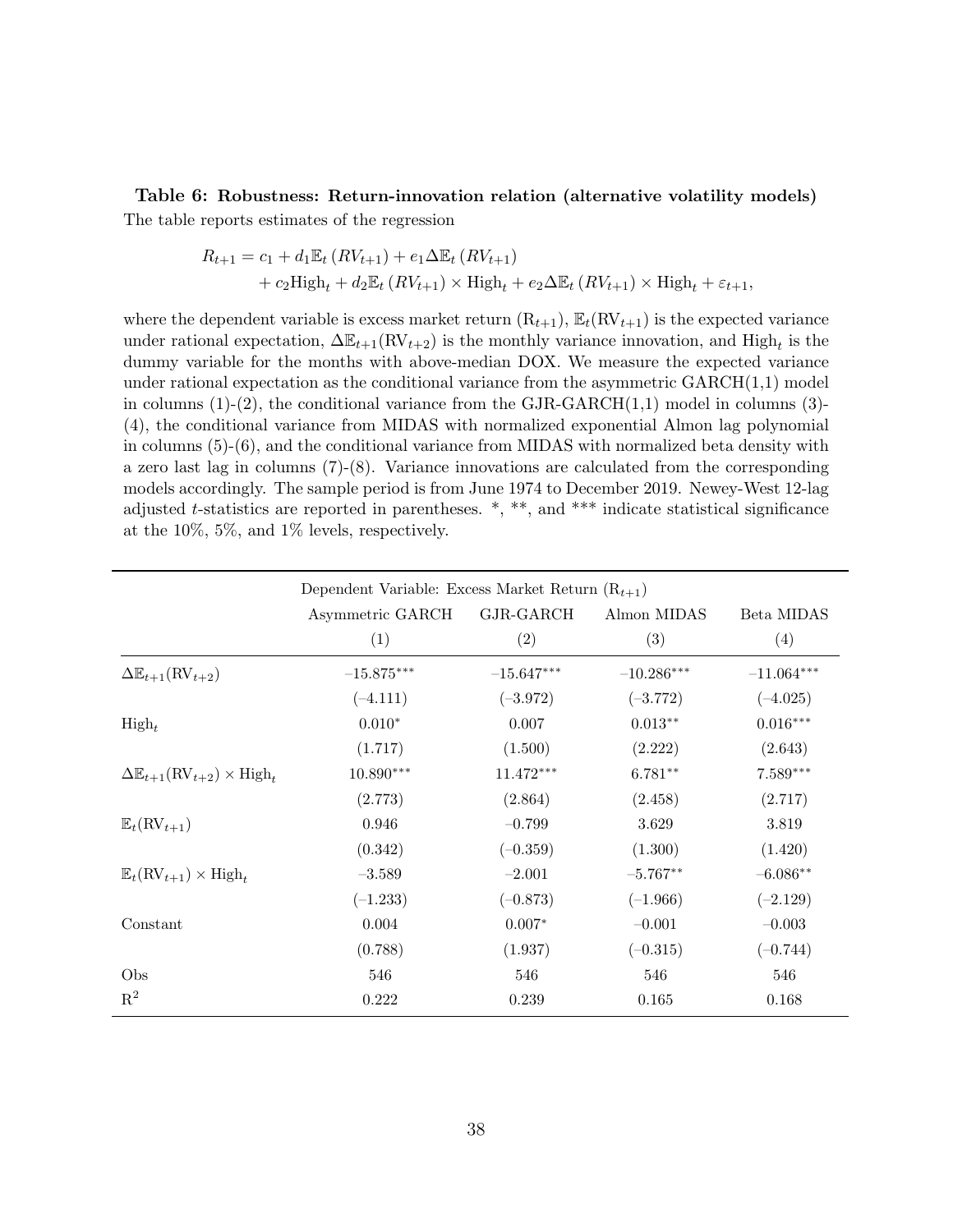### **Table 7: Robustness: Longer horizon predictability**

<span id="page-39-0"></span>The table reports estimates of the regression

 $R_{t+1:t+j} = a_1 + b_1 \mathbb{E}_t (RV_{t+1}) + a_2 \text{High}_t + b_2 \mathbb{E}_t (RV_{t+1}) \times \text{High}_t + \varepsilon_{t+1},$ 

where the dependent variable is *j*-month excess market return  $(R_{t+1:t+j}), \mathbb{E}_t(RV_{t+1})$  is the expected variance under rational expectation, and High*<sup>t</sup>* is the dummy variable for the months with above-median DOX. We measure the expected variance under rational expectation as the realized variance in the previous month  $\left(\text{RV}_t\right)$  in columns  $(1)-(2)$  and as the conditional variance from the  $GARCH(1,1)$  model in columns  $(3)-(4)$ . The sample period is from June 1974 to December 2019. Newey-West 12-lag adjusted *t*-statistics are reported in parentheses. \*, \*\*, and \*\*\* indicate statistical significance at the 10%, 5%, and 1% levels, respectively.

| Dependent Variable: Cumulative Excess Market Return $(R_{t+1:t+j})$ |              |                       |              |              |  |
|---------------------------------------------------------------------|--------------|-----------------------|--------------|--------------|--|
|                                                                     |              | GARCH(1,1)<br>Rolling |              |              |  |
| Horizon                                                             | $t+1:t+3$    | $t+1:t+6$             | $t+1:t+3$    | $t+1 : t+6$  |  |
|                                                                     | (1)          | (2)                   | (3)          | (4)          |  |
| $\mathbb{E}_t(\mathrm{RV}_{t+1})$                                   | $10.287**$   | $18.111***$           | $10.421***$  | $18.456***$  |  |
|                                                                     | (2.543)      | (4.298)               | (2.717)      | (3.711)      |  |
| $High_t$                                                            | 0.011        | 0.010                 | 0.014        | 0.015        |  |
|                                                                     | (0.945)      | (0.471)               | (1.124)      | (0.668)      |  |
| $\mathbb{E}_t(\mathrm{RV}_{t+1}) \times \mathrm{High}_t$            | $-11.574***$ | $-18.080***$          | $-11.716***$ | $-18.465***$ |  |
|                                                                     | $(-2.721)$   | $(-4.191)$            | $(-2.844)$   | $(-3.636)$   |  |
| Constant                                                            | 0.009        | $0.021*$              | 0.006        | 0.017        |  |
|                                                                     | (1.129)      | (1.693)               | (0.745)      | (1.169)      |  |
| Obs                                                                 | 546          | 546                   | 546          | 546          |  |
| $R^2$                                                               | 0.029        | 0.037                 | 0.024        | 0.031        |  |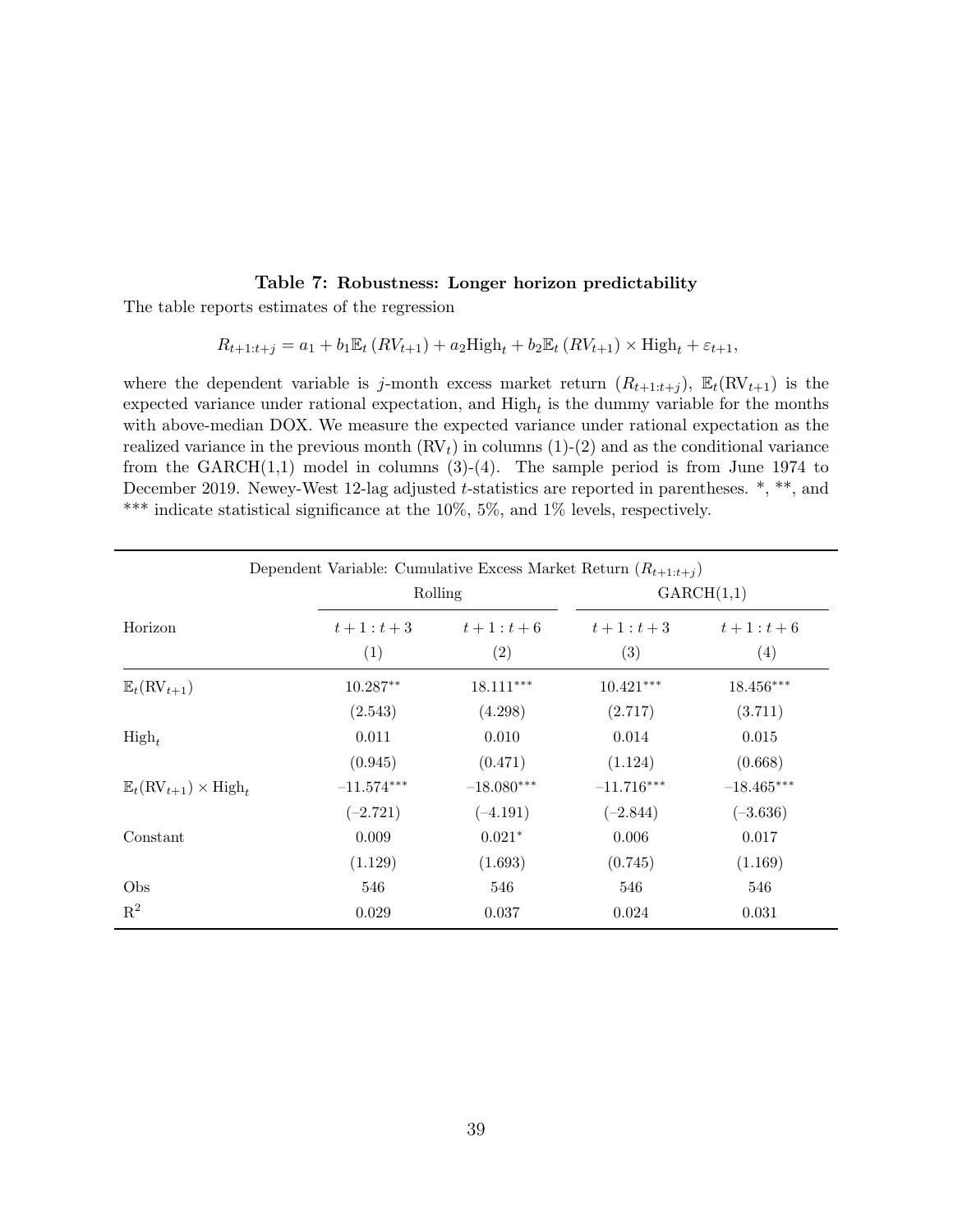#### **Table 8: Robustness: Alternative specifications**

<span id="page-40-0"></span>The table reports regressions with alternative specifications. In columns (1) to (4), we report the estimates of the two-regime regression:

$$
R_{t+1} = a_1 + b_1 \mathbb{E}_t (RV_{t+1}) + a_2 \text{High}_t + b_2 \text{High}_t \times \mathbb{E}_t (RV_{t+1}) + \varepsilon_{t+1},
$$

where the dependent variable  $R_{t+1}$  is excess market return in month  $t+1$ , the independent variable High*<sup>t</sup>* is the dummy for months with DOX greater than median when excluding the three months with expected variance larger than  $3\%$  in columns (1) and (2), and the dummy for greater than median DOX values estimated from equation  $(1)$  $(1)$  $(1)$  when further restricting  $b > 0$ in columns  $(3)$  and  $(4)$ . In columns  $(5)$  to  $(8)$ , we report the estimates of the regression

$$
R_{t+1} = a_1 + b_1 \mathbb{E}_t (RV_{t+1}) + a_2 Z_t + b_2 \mathbb{E}_t (RV_{t+1}) \times Z_t + \varepsilon_{t+1},
$$

where  $Z_t$  is the standardized value of DOX index in columns  $(5)$  and  $(6)$  and the standardized value of inverse DOX index  $(1/DOX_t)$  in columns (7) and (8).  $\mathbb{E}_t(RV_{t+1})$  is the expected variance under rational expectation, proxied by previous month realized variance in columns  $(1), (3), (5)$ ,  $(7)$ , and  $(9)$ , and by conditional variance from the GARCH $(1,1)$  model in columns  $(2)$ ,  $(4)$ ,  $(6)$ , (8), and (10). The sample period is from June 1974 to December 2019. Newey-West 12-lag adjusted *t*-statistics are reported in parentheses. \*, \*\*, and \*\*\* indicate statistical significance at the 10%, 5%, and 1% levels, respectively.

|                                                          |             | <b>Excluding Vol Spikes</b> |                         | DOX $(b > 0)$ |
|----------------------------------------------------------|-------------|-----------------------------|-------------------------|---------------|
|                                                          | (1)         | (2)                         | (3)                     | (4)           |
| $\mathbb{E}_t(\mathrm{RV}_{t+1})$                        | $4.650***$  | $4.730***$                  | $4.093**$               | $4.227**$     |
|                                                          | (3.131)     | (2.834)                     | (2.437)                 | (2.323)       |
| $High_t$                                                 | 0.008       | 0.009                       | 0.005                   | 0.006         |
|                                                          | (1.611)     | (1.495)                     | (1.264)                 | (1.373)       |
| $\mathbb{E}_t(\mathrm{RV}_{t+1}) \times \mathrm{High}_t$ | $-6.232***$ | $-6.239***$                 | $-5.377***$             | $-5.498***$   |
|                                                          | $(-3.164)$  | $(-2.609)$                  | $(-3.115)$              | $(-2.927)$    |
| Constant                                                 | 0.002       | 0.000                       | 0.003                   | 0.002         |
|                                                          | (0.553)     | (0.117)                     | (0.946)                 | (0.500)       |
| Obs                                                      | 543         | 543                         | 546                     | 546           |
| $\mathbf{R}^2$                                           | 0.021       | 0.016                       | 0.033                   | 0.027         |
| $Z_t =$                                                  |             | Linear DOX $(DOX_t)$        | Inverse DOX $(1/DOX_t)$ |               |
|                                                          | (5)         | (6)                         | (7)                     | (8)           |
| $\mathbb{E}_t(\mathrm{RV}_{t+1})$                        | 0.130       | 0.058                       | 0.516                   | 0.657         |
|                                                          | (0.151)     | (0.064)                     | (0.699)                 | (0.747)       |
| $Z_t$                                                    | $-0.001$    | $-0.001$                    | $-0.005***$             | $-0.006***$   |
|                                                          | $(-0.345)$  | $(-0.346)$                  | $(-3.068)$              | $(-2.784)$    |
| $\mathbb{E}_t(\mathrm{RV}_{t+1})\times Z_t$              | $-1.152*$   | $-1.068*$                   | $2.653***$              | $2.919**$     |
|                                                          | $(-1.948)$  | $(-1.843)$                  | (2.675)                 | (2.328)       |
| Constant                                                 | $0.007***$  | $0.007***$                  | $0.007***$              | $0.006***$    |
|                                                          | (3.569)     | (3.304)                     | (3.540)                 | (2.997)       |
| Obs                                                      | 546         | 546                         | 546                     | 546           |
| $\mathbf{R}^2$                                           | $\,0.022\,$ | 40<br>0.019                 | 0.019                   | 0.018         |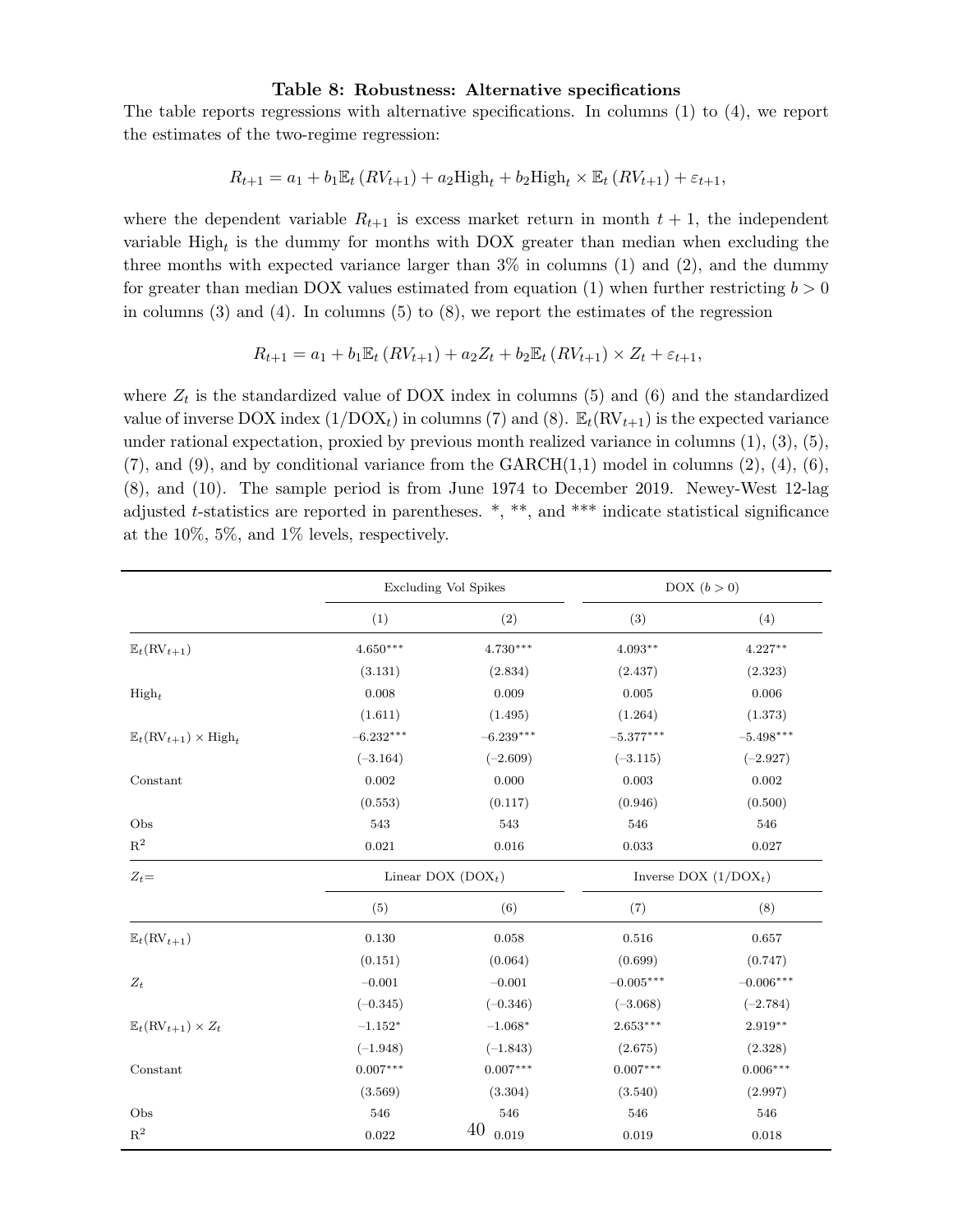### **Table 9: Robustness: Controlling for investor sentiment**

<span id="page-41-0"></span>The table reports estimates of the regression

$$
R_{t+1} = a_1 + b_1 \mathbb{E}_t (RV_{t+1}) + a_2 \text{High}_t^S + a_3 \text{High}_t
$$
  
+ 
$$
b_2 \mathbb{E}_t (RV_{t+1}) \times \text{High}_t^S + b_3 \mathbb{E}_t (RV_{t+1}) \times \text{High}_t + \varepsilon_{t+1},
$$

where the dependent variable is excess market return  $(R_{t+1}), \mathbb{E}_t(RV_{t+1})$  is the expected variance under rational expectation, High*<sup>S</sup>* is the dummy variable for the months with above-median [Baker and Wurgler](#page-27-12) ([2006\)](#page-27-12) investor sentiment index, and High*<sup>t</sup>* is the dummy variable for the months with above median DOX. We measure the expected variance under rational expectation as the realized variance in the previous month  $\rm (RV_t)$  in columns  $(1)-(2)$  and as the conditional variance from the  $GARCH(1,1)$  model in columns  $(3)-(4)$ . For each month, we assign the sentiment index using the value at end of previous year following [Yu and Yuan](#page-30-8) [\(2011](#page-30-8)). The sample period is from June 1974 to December 2018. Newey-West 12-lag adjusted *t*-statistics are reported in parentheses. \*, \*\*, and \*\*\* indicate statistical significance at the  $10\%$ , 5%, and  $1\%$ levels, respectively.

|                                                            | Dependent Variable: Excess Market Return $(R_{t+1})$ |             |             |             |
|------------------------------------------------------------|------------------------------------------------------|-------------|-------------|-------------|
|                                                            |                                                      | Rolling     |             | GARCH(1,1)  |
|                                                            | (1)                                                  | (2)         | (3)         | (4)         |
| $\mathbb{E}_t(\mathrm{RV}_{t+1})$                          | 1.266                                                | $5.626***$  | $2.047*$    | $6.368***$  |
|                                                            | (1.043)                                              | (3.189)     | (1.814)     | (3.457)     |
| $\mathrm{High}_{t}^{S}$                                    | 0.001                                                | $-0.000$    | 0.003       | 0.002       |
|                                                            | (0.197)                                              | $(-0.095)$  | (0.772)     | (0.533)     |
| $\mathbb{E}_t(\mathrm{RV}_{t+1}) \times \mathrm{High}_t^S$ | $-2.586**$                                           | $-1.890$    | $-3.428***$ | $-2.827**$  |
|                                                            | $(-2.053)$                                           | $(-1.328)$  | $(-3.003)$  | $(-2.120)$  |
| $\mathrm{High}_t$                                          |                                                      | 0.006       |             | 0.006       |
|                                                            |                                                      | (1.277)     |             | (1.296)     |
| $\mathbb{E}_t(\mathrm{RV}_{t+1}) \times \mathrm{High}_t$   |                                                      | $-5.178***$ |             | $-5.028***$ |
|                                                            |                                                      | $(-2.891)$  |             | $(-2.729)$  |
| Constant                                                   | $0.007**$                                            | 0.002       | 0.005       | $-0.001$    |
|                                                            | (2.342)                                              | (0.483)     | (1.620)     | $(-0.266)$  |
| Obs                                                        | 546                                                  | 546         | 546         | 546         |
| $R^2$                                                      | 0.024                                                | 0.038       | 0.024       | 0.036       |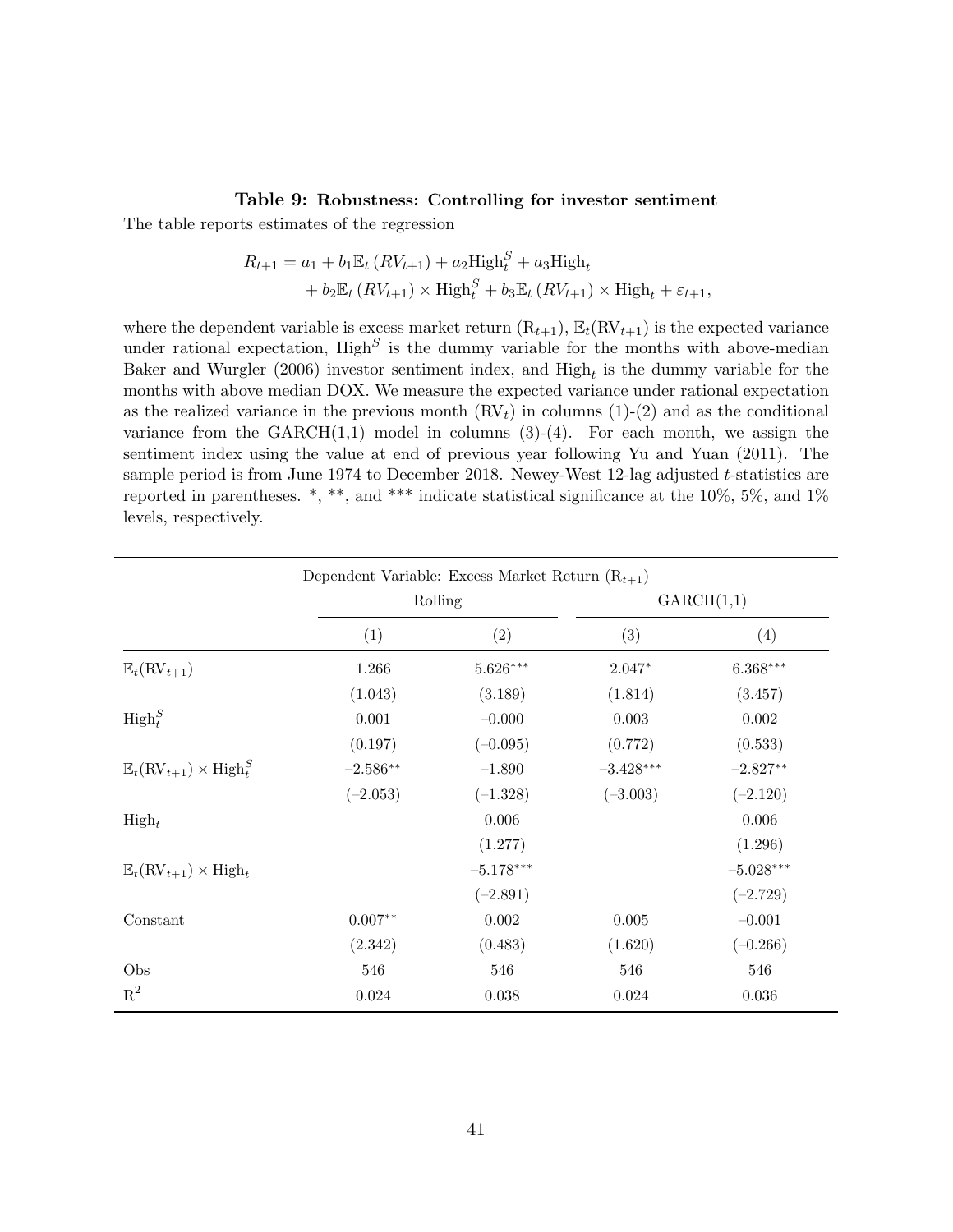### **Table 10: Robustness: Alternative explanations**

<span id="page-42-0"></span>The table reports estimates of the regression

$$
R_{t+1} = a_1 + b_1 \mathbb{E}_t (RV_{t+1}) + a_2 \text{High}_t^X + a_3 \text{High}_t
$$
  
+ 
$$
b_2 \mathbb{E}_t (RV_{t+1}) \times \text{High}_t^X + b_3 \mathbb{E}_t (RV_{t+1}) \times \text{High}_t + \varepsilon_{t+1},
$$

where the dependent variable is excess market return  $(R_{t+1}), E_t(RV_{t+1})$  is the expected variance under rational expectation,  $\text{High}^X$  is the dummy variable for the months with above median variable *X* in Panels A to C (or the indicator of NBER recessions in Panel D), and  $\text{High}_t$  is the dummy variable for the months with above-median DOX. We measure expected variance under rational expectation as the realized variance in the previous month (RV*t*) in columns (1)-  $(2)$  and as the conditional variance from the GARCH $(1,1)$  model in columns  $(3)-(4)$ . Variable *X* is the stickiness of variance expectations (SVE) in Panel A, risk misperception measured by the [Pflueger, Siriwardane, and Sunderam](#page-30-14) ([2020\)](#page-30-14) price of volatile stocks (PVS) in Panel B, and time-varying risk aversion measured by surplus consumption ratio following [Wachter](#page-30-16) ([2006\)](#page-30-16) in Panel C. Panel D presents the results by controlling for economic recessions, where REC is an indicator variable for NBER recessions. Details on the construction of variables are in Appendix [B.](#page-58-0) The full sample period is from June 1974 to December 2019, and SVE starts in January 1991. Newey-West 12-lag adjusted *t*-statistics are reported in parentheses. \*, \*\*, and \*\*\* indicate statistical significance at the 10%, 5%, and 1% levels, respectively.

| Panel A: Controlling for Stickiness of Variance Expectations (SVE)        |            |             |            |                        |
|---------------------------------------------------------------------------|------------|-------------|------------|------------------------|
|                                                                           | Rolling    |             | GARCH(1,1) |                        |
|                                                                           | (1)        | (2)         | (3)        | (4)                    |
| $\mathbb{E}_t(\mathrm{RV}_{t+1})$                                         | $-0.845$   | $4.584***$  | $-0.597$   | $4.566^{\ast\ast\ast}$ |
|                                                                           | $(-1.439)$ | (2.911)     | $(-1.278)$ | (2.694)                |
| $\operatorname{High}_{t}^{\text{SVE}}$                                    | 0.005      | 0.005       | 0.006      | 0.007                  |
|                                                                           | (0.991)    | (0.916)     | (1.110)    | (1.140)                |
| $\mathbb{E}_t(\mathrm{RV}_{t+1}) \times \mathrm{High}^{\mathrm{SVE}}_t$   | $-0.357$   | $-0.040$    | $-0.815$   | $-0.767$               |
|                                                                           | $(-0.323)$ | $(-0.035)$  | $(-0.681)$ | $(-0.649)$             |
| $\operatorname{High}_{t}^{\text{DOX}}$                                    |            | 0.003       |            | 0.003                  |
|                                                                           |            | (0.673)     |            | (0.665)                |
| $\mathbb{E}_t(\mathrm{RV}_{t+1}) \times \mathrm{High}_{t}^{\mathrm{DOX}}$ |            | $-5.821***$ |            | $-5.352***$            |
|                                                                           |            | $(-3.815)$  |            | $(-3.453)$             |
| Constant                                                                  | $0.007*$   | 0.002       | 0.006      | $0.001\,$              |
|                                                                           | (1.843)    | (0.425)     | (1.553)    | (0.131)                |
| Obs                                                                       | 347        | 347         | 347        | 347                    |
| $\mathbf{R}^2$                                                            | $0.018\,$  | 0.049       | 0.017      | 0.041                  |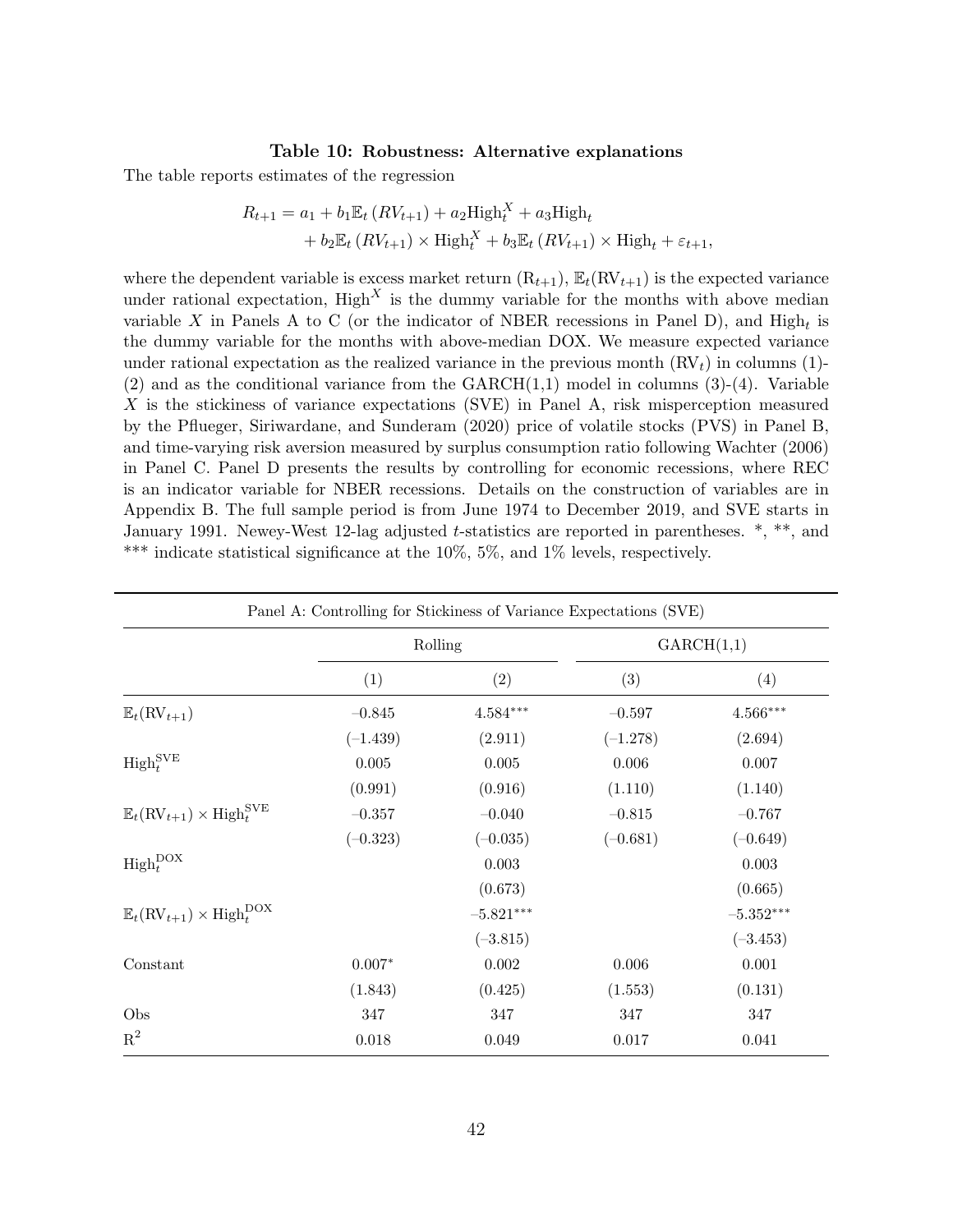|                                                                           | Panel B: Controlling for Risk Misperception (PVS) |                                                           |            |                        |  |
|---------------------------------------------------------------------------|---------------------------------------------------|-----------------------------------------------------------|------------|------------------------|--|
|                                                                           | Rolling                                           |                                                           | GARCH(1,1) |                        |  |
|                                                                           | (1)                                               | (2)                                                       | (3)        | (4)                    |  |
| $\mathbb{E}_t(\mathrm{RV}_{t+1})$                                         | $-0.908$                                          | $4.833***$                                                | $-1.020$   | $4.811^{\ast\ast\ast}$ |  |
|                                                                           | $(-1.538)$                                        | (3.133)                                                   | $(-1.617)$ | (2.787)                |  |
| $\operatorname{High}^{\operatorname{PVS}}_t$                              | 0.003                                             | 0.002                                                     | 0.002      | 0.002                  |  |
|                                                                           | (0.720)                                           | (0.661)                                                   | (0.610)    | (0.590)                |  |
| $\mathbb{E}_t(\mathrm{RV}_{t+1}) \times \mathrm{High}_t^{\mathrm{PVS}}$   | $-0.229$                                          | $-0.377$                                                  | $-0.044$   | $-0.179$               |  |
|                                                                           | $(-0.317)$                                        | $(-0.702)$                                                | $(-0.059)$ | $(-0.310)$             |  |
| $\operatorname{High}_{t}^{\text{DOX}}$                                    |                                                   | $0.007*$                                                  |            | $0.008*$               |  |
|                                                                           |                                                   | (1.718)                                                   |            | (1.879)                |  |
| $\mathbb{E}_t(\mathrm{RV}_{t+1}) \times \mathrm{High}_{t}^{\mathrm{DOX}}$ |                                                   | $-5.938***$                                               |            | $-6.008***$            |  |
|                                                                           |                                                   | $(-3.835)$                                                |            | $(-3.473)$             |  |
| Constant                                                                  | $0.008***$                                        | 0.000                                                     | $0.008***$ | $-0.001$               |  |
|                                                                           | (2.825)                                           | (0.119)                                                   | (2.868)    | $(-0.196)$             |  |
| Obs                                                                       | 546                                               | 546                                                       | 546        | 546                    |  |
| $R^2$                                                                     | $\,0.013\,$                                       | 0.032                                                     | $0.011\,$  | $0.027\,$              |  |
|                                                                           |                                                   | Panel C: Controlling for Time-varying Risk Aversion (SUR) |            |                        |  |
|                                                                           |                                                   | Rolling                                                   |            | GARCH(1,1)             |  |
|                                                                           |                                                   |                                                           |            |                        |  |

|                                                                         |            | Rolling     | GARCH(1,1)  |                        |  |
|-------------------------------------------------------------------------|------------|-------------|-------------|------------------------|--|
|                                                                         | (1)        | (2)         | (3)         | (4)                    |  |
| $\mathbb{E}_t(\mathrm{RV}_{t+1})$                                       | $-1.143**$ | $4.353***$  | $-1.216**$  | $4.384^{\ast\ast\ast}$ |  |
|                                                                         | $(-2.081)$ | (2.907)     | $(-2.017)$  | (2.637)                |  |
| $\operatorname{High}^{\operatorname{SUR}}_t$                            | $-0.006**$ | $-0.005*$   | $-0.006**$  | $-0.006*$              |  |
|                                                                         | $(-2.080)$ | $(-1.806)$  | $(-2.042)$  | $(-1.897)$             |  |
| $\mathbb{E}_t(\mathrm{RV}_{t+1}) \times \mathrm{High}^{\mathrm{SUR}}_t$ | 0.154      | 0.255       | 0.240       | 0.419                  |  |
|                                                                         | (0.247)    | (0.564)     | (0.357)     | (0.813)                |  |
| $\operatorname{High}_{t}^{\text{DOX}}$                                  |            | $0.007*$    |             | $0.008*$               |  |
|                                                                         |            | (1.715)     |             | (1.880)                |  |
| $\mathbb{E}_t(\mathrm{RV}_{t+1}) \times \mathrm{High}_t^{\mathrm{DOX}}$ |            | $-5.778***$ |             | $-5.896***$            |  |
|                                                                         |            | $(-3.736)$  |             | $(-3.393)$             |  |
| Constant                                                                | $0.012***$ | $0.005\,$   | $0.012***$  | $\,0.004\,$            |  |
|                                                                         | (5.763)    | (1.323)     | (5.857)     | (0.949)                |  |
| Obs                                                                     | 546        | 546         | 546         | 546                    |  |
| $\mathbf{R}^2$                                                          | $0.016\,$  | $0.035\,$   | $\,0.015\,$ | $0.030\,$              |  |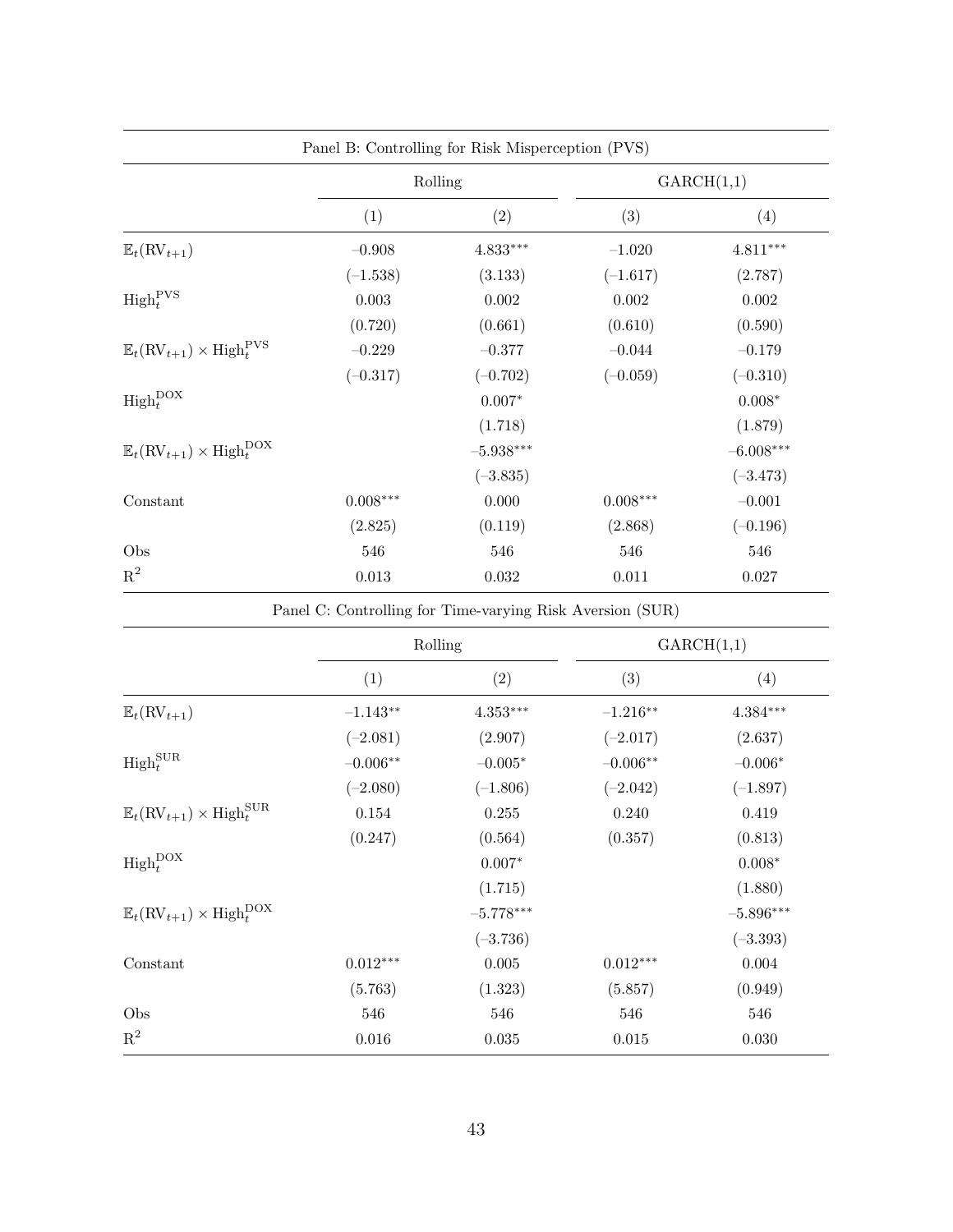| Panel D: Controlling for NBER Recessions (REC)                            |            |                        |            |             |  |  |  |  |
|---------------------------------------------------------------------------|------------|------------------------|------------|-------------|--|--|--|--|
|                                                                           |            | Rolling                | GARCH(1,1) |             |  |  |  |  |
|                                                                           | (1)        | (2)                    | (3)        | (4)         |  |  |  |  |
| $\mathbb{E}_t(\mathrm{RV}_{t+1})$                                         | $-0.852*$  | $4.939^{\ast\ast\ast}$ | $-0.774$   | $5.041***$  |  |  |  |  |
|                                                                           | $(-1.845)$ | (3.301)                | $(-1.543)$ | (2.949)     |  |  |  |  |
| $\text{REC}_t$                                                            | $-0.006$   | $-0.010$               | $-0.006$   | $-0.009$    |  |  |  |  |
|                                                                           | $(-0.892)$ | $(-1.332)$             | $(-0.821)$ | $(-1.193)$  |  |  |  |  |
| $\mathbb{E}_t(\mathrm{RV}_{t+1}) \times \mathrm{REC}_t$                   | $-0.088$   | 0.455                  | $-0.299$   | 0.230       |  |  |  |  |
|                                                                           | $(-0.124)$ | (0.809)                | $(-0.399)$ | (0.395)     |  |  |  |  |
| $\operatorname{High}_{t}^{\text{DOX}}$                                    |            | $0.009**$              |            | $0.010**$   |  |  |  |  |
|                                                                           |            | (2.281)                |            | (2.292)     |  |  |  |  |
| $\mathbb{E}_t(\mathrm{RV}_{t+1}) \times \mathrm{High}_{t}^{\mathrm{DOX}}$ |            | $-6.329***$            |            | $-6.324***$ |  |  |  |  |
|                                                                           |            | $(-4.065)$             |            | $(-3.561)$  |  |  |  |  |
| Constant                                                                  | $0.009***$ | 0.002                  | $0.009***$ | 0.000       |  |  |  |  |
|                                                                           | (6.124)    | (0.518)                | (5.668)    | (0.052)     |  |  |  |  |
| Obs                                                                       | 546        | 546                    | 546        | 546         |  |  |  |  |
| $\mathbf{R}^2$                                                            | $0.014\,$  | 0.035                  | 0.014      | 0.030       |  |  |  |  |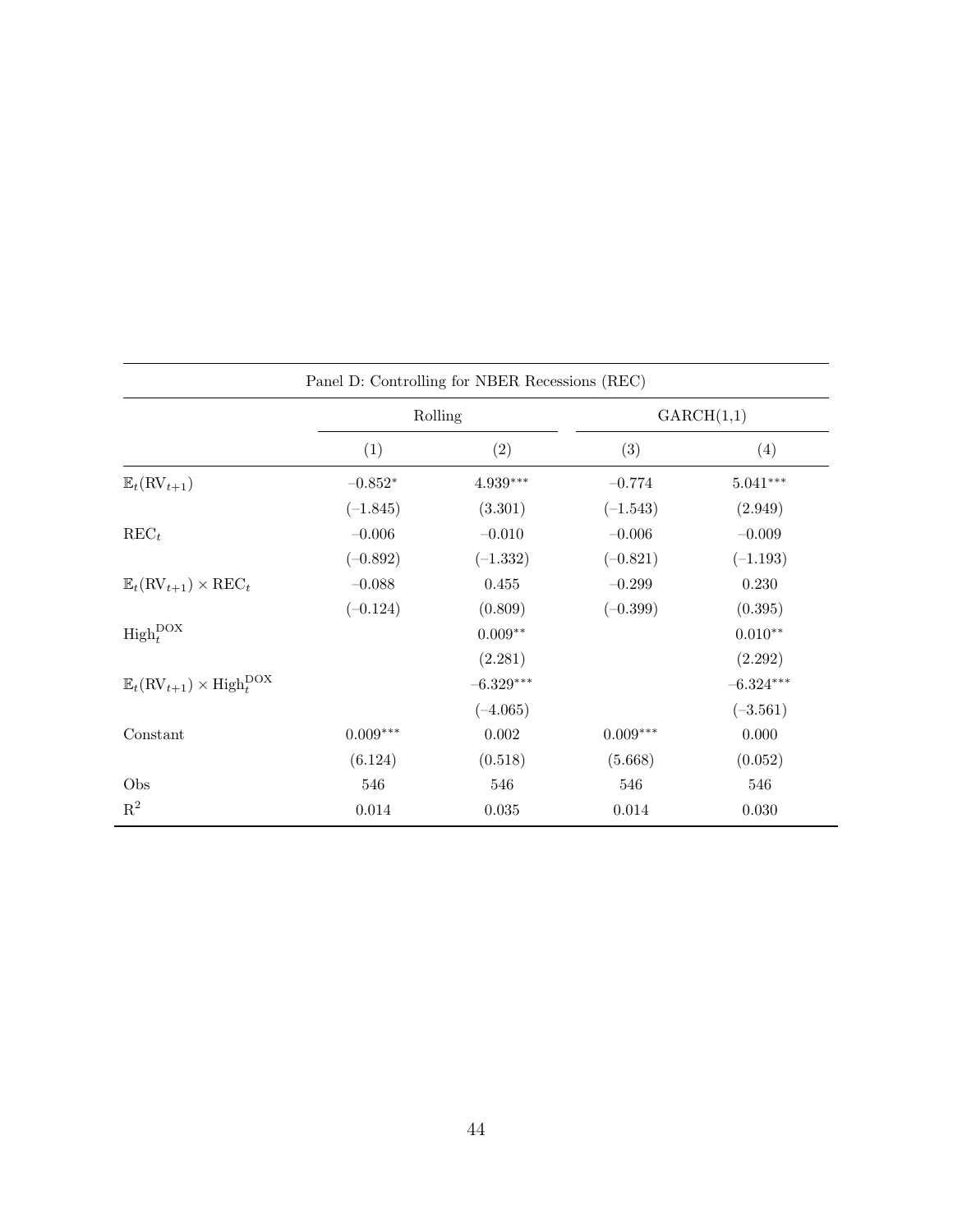#### **Table 11: DOX and risk-return trade-offs: International evidence**

<span id="page-45-0"></span>The table reports estimation results of mean-variance relation and return-innovation relation using samples from Germany (Panel A), France (Panel B), the UK (Panel C), Italy (Panel D), and Japan (Panel E). Specifically, we run regressions for each country *k*:

$$
R_{t+1:t+j}^{k} = a_{1}^{k} + b_{1}^{k} \mathbb{E}_{t} \left( RV_{t+1}^{k} \right) + a_{2}^{k} \text{High}_{t}^{k} + b_{2}^{k} \mathbb{E}_{t} \left( RV_{t+1}^{k} \right) \times \text{High}_{t}^{k} + \varepsilon_{t+1}^{k},
$$
  

$$
R_{t+1:t+j}^{k} = c_{1}^{k} + d_{1}^{k} \mathbb{E}_{t} \left( RV_{t+1}^{k} \right) + e_{1}^{k} \Delta \mathbb{E}_{t} \left( RV_{t+1}^{k} \right)
$$
  

$$
+ c_{2}^{k} \text{High}_{t}^{k} + d_{2}^{k} \mathbb{E}_{t} \left( RV_{t+1}^{k} \right) \times \text{High}_{t}^{k} + e_{2}^{k} \Delta \mathbb{E}_{t} \left( RV_{t+1}^{k} \right) \times \text{High}_{t}^{k} + \varepsilon_{t+1}^{k},
$$

where the dependent variable  $R_{t+1:t+j}^k$  is the *j*-month excess market return for country *k*,  $\mathbb{E}_{t}(\text{RV}_{t+1}^{k})$  is the expected variance under rational expectation measured by realized variance in the previous month  $(RV_t^k)$ ,  $\Delta \mathbb{E}_{t+1}(RV_{t+2}^k)$  is the variance innovation, and High<sub>t</sub><sup>k</sup> is the dummy variable for the months with above-median DOX for country *k*. For each country *k*, we construct its DOX series using the consensus forecasts of stock market index movements from the ZEW and ICF surveys as the expected returns following [Cassella and Gulen](#page-28-0) ([2018\)](#page-28-0). Details on the construction of DOX for these countries are in Appendix [B.](#page-58-0) The sample period is from December 1996 to December 2019. Newey-West 12-lag adjusted *t*-statistics are reported in parentheses. \*, \*\*, and \*\*\* indicate statistical significance at the 10%, 5%, and 1% levels, respectively.

|                                                                     |                                                          | Panel A: Germany |            |             |              |  |  |  |  |
|---------------------------------------------------------------------|----------------------------------------------------------|------------------|------------|-------------|--------------|--|--|--|--|
|                                                                     | Dependent Variable: Excess Market Return $(R_{t+1:t+j})$ |                  |            |             |              |  |  |  |  |
| Horizon                                                             | $t+1$                                                    | $t+1$            | $t+2$      | $t+1 : t+3$ | $t+1$        |  |  |  |  |
|                                                                     | (1)                                                      | (2)              | (3)        | (4)         | (5)          |  |  |  |  |
| $\mathbb{E}_t(\mathrm{RV}_{t+1})$                                   | 0.116                                                    | $3.284**$        | $1.732**$  | $6.855**$   | $-1.787$     |  |  |  |  |
|                                                                     | (0.178)                                                  | (2.025)          | (2.191)    | (2.527)     | $(-0.984)$   |  |  |  |  |
| $High_t$                                                            |                                                          | 0.008            | 0.004      | 0.022       | $-0.001$     |  |  |  |  |
|                                                                     |                                                          | (0.914)          | (0.468)    | (1.085)     | $(-0.150)$   |  |  |  |  |
| $\mathbb{E}_t(\mathrm{RV}_{t+1}) \times \mathrm{High}_t$            |                                                          | $-3.817**$       | $-2.250**$ | $-8.762**$  | $-0.533$     |  |  |  |  |
|                                                                     |                                                          | $(-2.012)$       | $(-1.982)$ | $(-2.541)$  | $(-0.273)$   |  |  |  |  |
| $\Delta \mathbb{E}_{t+1}(\text{RV}_{t+2})$                          |                                                          |                  |            |             | $-10.385***$ |  |  |  |  |
|                                                                     |                                                          |                  |            |             | $(-7.757)$   |  |  |  |  |
| $\Delta \mathbb{E}_{t+1}(\mathrm{RV}_{t+2}) \times \mathrm{High}_t$ |                                                          |                  |            |             | $5.054***$   |  |  |  |  |
|                                                                     |                                                          |                  |            |             | (2.866)      |  |  |  |  |
| Constant                                                            | 0.005                                                    | $-0.003$         | 0.002      | $-0.002$    | $0.016**$    |  |  |  |  |
|                                                                     | (1.226)                                                  | $(-0.416)$       | (0.325)    | $(-0.104)$  | (2.315)      |  |  |  |  |
| Obs                                                                 | 276                                                      | 276              | 275        | 276         | 276          |  |  |  |  |
| $R^2$                                                               | 0.000                                                    | $0.026\,$        | 0.010      | 0.041       | 0.264        |  |  |  |  |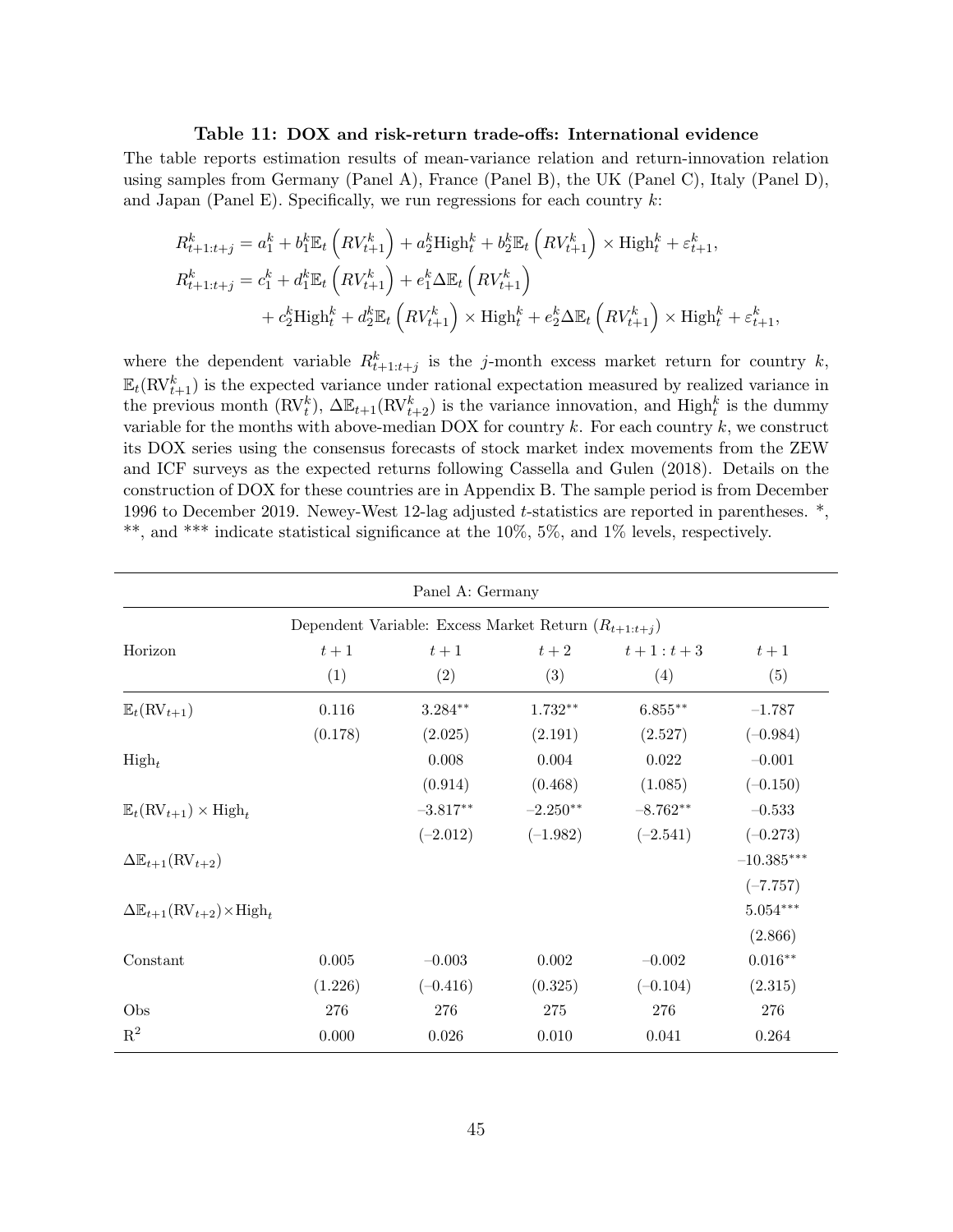|                                                                     |             | Panel B: France |                                                          |             |                        |  |  |  |  |
|---------------------------------------------------------------------|-------------|-----------------|----------------------------------------------------------|-------------|------------------------|--|--|--|--|
| Dependent Variable: Excess Market Return $(R_{t+1:t+j})$            |             |                 |                                                          |             |                        |  |  |  |  |
| Horizon                                                             | $t+1$       | $t+1$           | $t+2$                                                    | $t:t+3$     | $t+1$                  |  |  |  |  |
|                                                                     | (1)         | (2)             | (3)                                                      | (4)         | (5)                    |  |  |  |  |
| $\mathbb{E}_{t}(\text{RV}_{t+1})$                                   | $-0.316$    | 1.661           | $2.892***$                                               | 5.709***    | $-3.623***$            |  |  |  |  |
|                                                                     | $(-0.431)$  | (1.140)         | (2.982)                                                  | (2.667)     | $(-3.013)$             |  |  |  |  |
| $\mathrm{High}_t$                                                   |             | 0.009           | $0.012\,$                                                | 0.024       | $-0.005$               |  |  |  |  |
|                                                                     |             | (1.084)         | (1.467)                                                  | (1.196)     | $(-0.648)$             |  |  |  |  |
| $\mathbb{E}_t(\mathrm{RV}_{t+1}) \times \mathrm{High}_t$            |             | $-2.542$        | $-4.102***$                                              | $-8.634***$ | 1.374                  |  |  |  |  |
|                                                                     |             | $(-1.494)$      | $(-4.065)$                                               | $(-3.633)$  | (1.028)                |  |  |  |  |
| $\Delta \mathbb{E}_{t+1}(\text{RV}_{t+2})$                          |             |                 |                                                          |             | $-9.046***$            |  |  |  |  |
|                                                                     |             |                 |                                                          |             | $(-6.444)$             |  |  |  |  |
| $\Delta \mathbb{E}_{t+1}(\mathrm{RV}_{t+2}) \times \mathrm{High}_t$ |             |                 |                                                          |             | $4.319**$              |  |  |  |  |
|                                                                     |             |                 |                                                          |             | (2.320)                |  |  |  |  |
| Constant                                                            | $0.005\,$   | $-0.003\,$      | $-0.006$                                                 | $-0.008$    | $0.018^{\ast\ast\ast}$ |  |  |  |  |
|                                                                     | (1.141)     | $(-0.396)$      | $(-0.987)$                                               | $(-0.532)$  | (2.925)                |  |  |  |  |
| Obs                                                                 | 276         | 276             | $275\,$                                                  | 276         | 276                    |  |  |  |  |
| $\mathbf{R}^2$                                                      | $0.001\,$   | $0.014\,$       | 0.037                                                    | 0.053       | 0.252                  |  |  |  |  |
|                                                                     |             | Panel C: UK     |                                                          |             |                        |  |  |  |  |
|                                                                     |             |                 | Dependent Variable: Excess Market Return $(R_{t+1:t+j})$ |             |                        |  |  |  |  |
| Horizon                                                             | $t+1$       | $t+1$           | $t+2\,$                                                  | $t:t+3$     | $t+1$                  |  |  |  |  |
|                                                                     | (1)         | (2)             | (3)                                                      | (4)         | (5)                    |  |  |  |  |
| $\mathbb{E}_t(\mathrm{RV}_{t+1})$                                   | $\,0.012\,$ | $\,0.938\,$     | 0.729                                                    | 2.242       | $-2.328***$            |  |  |  |  |
|                                                                     | (0.022)     | (0.900)         | (0.562)                                                  | (1.223)     | $(-3.026)$             |  |  |  |  |
| $\mathrm{High}_t$                                                   |             | $0.004\,$       | $0.002\,$                                                | 0.017       | 0.001                  |  |  |  |  |
|                                                                     |             | (0.941)         | (0.413)                                                  | (1.291)     | (0.217)                |  |  |  |  |
| $\mathbb{E}_t(\mathrm{RV}_{t+1}) \times \mathrm{High}_t$            |             | $-1.258$        | $-0.967$                                                 | $-4.196**$  | $\,0.364\,$            |  |  |  |  |
|                                                                     |             | $(-1.057)$      | $(-0.759)$                                               | $(-2.289)$  | (0.417)                |  |  |  |  |
| $\Delta \mathbb{E}_{t+1}(\text{RV}_{t+2})$                          |             |                 |                                                          |             | $-8.031***$            |  |  |  |  |
|                                                                     |             |                 |                                                          |             | $(-7.533)$             |  |  |  |  |
| $\Delta \mathbb{E}_{t+1}(\mathrm{RV}_{t+2}) \times \mathrm{High}_t$ |             |                 |                                                          |             | $3.353**$              |  |  |  |  |
|                                                                     |             |                 |                                                          |             | (2.444)                |  |  |  |  |
| Constant                                                            | $0.000\,$   | $-0.002\,$      | $-0.001$                                                 | $-0.007$    | $0.006**$              |  |  |  |  |
|                                                                     | (0.124)     | $(-0.638)$      | $(-0.373)$                                               | $(-0.758)$  | (2.313)                |  |  |  |  |
| Obs                                                                 | 276         | $276\,$         | $275\,$                                                  | 276         | 276                    |  |  |  |  |
| $\mathbf{R}^2$                                                      | 0.000       | $0.004\,$       | $0.002\,$                                                | 0.019       | 0.249                  |  |  |  |  |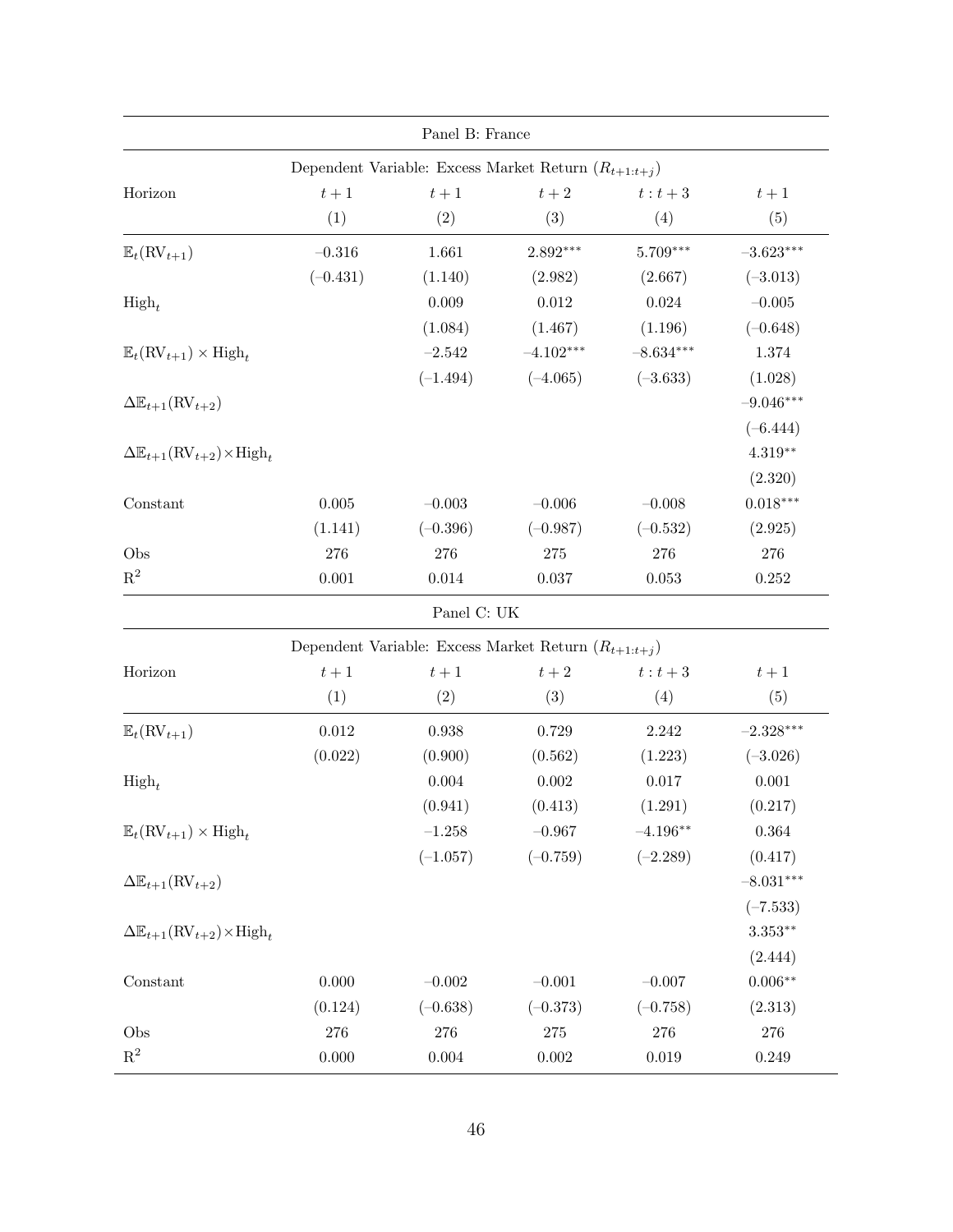|                                                                 |            | Panel D: Italy |                                                          |            |                    |
|-----------------------------------------------------------------|------------|----------------|----------------------------------------------------------|------------|--------------------|
|                                                                 |            |                | Dependent Variable: Excess Market Return $(R_{t+1:t+j})$ |            |                    |
| Horizon                                                         | $t+1$      | $t+1$          | $t+2\,$                                                  | $t:t+3$    | $t+1$              |
|                                                                 | (1)        | (2)            | (3)                                                      | (4)        | (5)                |
| $\mathbb{E}_t(\mathrm{RV}_{t+1})$                               | 0.288      | $0.134\,$      | $2.507***$                                               | 2.174      | $-2.597*$          |
|                                                                 | (0.395)    | (0.127)        | (3.045)                                                  | (1.015)    | $(-1.852)$         |
| $\mathrm{High}_t$                                               |            | $-0.023**$     | $-0.003$                                                 | $-0.036$   | $-0.020**$         |
|                                                                 |            | $(-2.305)$     | $(-0.300)$                                               | $(-1.610)$ | $(-2.391)$         |
| $\mathbb{E}_t(\mathrm{RV}_{t+1}) \times \mathrm{High}_t$        |            | $0.403\,$      | $-2.705***$                                              | $-2.244$   | 0.897              |
|                                                                 |            | (0.285)        | $(-2.979)$                                               | $(-0.804)$ | (0.546)            |
| $\Delta \mathbb{E}_{t+1}(\text{RV}_{t+2})$                      |            |                |                                                          |            | $-4.685***$        |
|                                                                 |            |                |                                                          |            | $(-4.496)$         |
| $\Delta \mathbb{E}_{t+1}(\text{RV}_{t+2}) \times \text{High}_t$ |            |                |                                                          |            | $-0.451$           |
|                                                                 |            |                |                                                          |            | $(-0.302)$         |
| Constant                                                        | $-0.000$   | $0.011*$       | $-0.003$                                                 | 0.016      | $0.022***$         |
|                                                                 | $(-0.014)$ | (1.823)        | $(-0.483)$                                               | (0.996)    | (3.556)            |
| Obs                                                             | 276        | $276\,$        | $275\,$                                                  | $276\,$    | 276                |
| $\mathbf{R}^2$                                                  | 0.001      | 0.028          | $\,0.034\,$                                              | $0.052\,$  | $0.193\,$          |
|                                                                 |            | Panel E: Japan |                                                          |            |                    |
|                                                                 |            |                | Dependent Variable: Excess Market Return $(R_{t+1:t+j})$ |            |                    |
| Horizon                                                         | $t+1$      | $t+1\,$        | $t+2$                                                    | $t:t+3$    | $t+1$              |
|                                                                 | (1)        | (2)            | (3)                                                      | (4)        | (5)                |
| $\mathbb{E}_t(\mathrm{RV}_{t+1})$                               | 0.071      | $0.234\,$      | $-0.079$                                                 | $-0.296$   | $-1.658***$        |
|                                                                 | (0.266)    | (0.676)        | $(-0.249)$                                               | $(-0.522)$ | $(-6.368)$         |
| $\mathrm{High}_t$                                               |            | $0.014\,$      | 0.002                                                    | 0.026      | $0.016^{\ast\ast}$ |
|                                                                 |            | (1.549)        | (0.238)                                                  | (1.114)    | (2.145)            |
| $\mathbb{E}_t(\mathrm{RV}_{t+1}) \times \mathrm{High}_t$        |            | $0.028\,$      | 1.426                                                    | $1.383\,$  | $-1.484$           |
|                                                                 |            | (0.022)        | (1.395)                                                  | (0.636)    | $(-1.220)$         |
| $\Delta \mathbb{E}_{t+1}(\text{RV}_{t+2})$                      |            |                |                                                          |            | $-2.898***$        |
|                                                                 |            |                |                                                          |            | $(-10.078)$        |
| $\Delta \mathbb{E}_{t+1}(\text{RV}_{t+2}) \times \text{High}_t$ |            |                |                                                          |            | $-4.506**$         |
|                                                                 |            |                |                                                          |            | $(-2.252)$         |
| Constant                                                        | $0.002\,$  | $-0.006\,$     | $-0.001$                                                 | $-0.007$   | $0.005\,$          |
|                                                                 | (0.415)    | $(-1.013)$     | $(-0.157)$                                               | $(-0.398)$ | (1.021)            |
| Obs                                                             | 276        | 276            | $275\,$                                                  | 276        | 276                |
| $\mathbf{R}^2$                                                  | $0.000\,$  | $0.015\,$      | 0.009                                                    | 0.026      | 0.206              |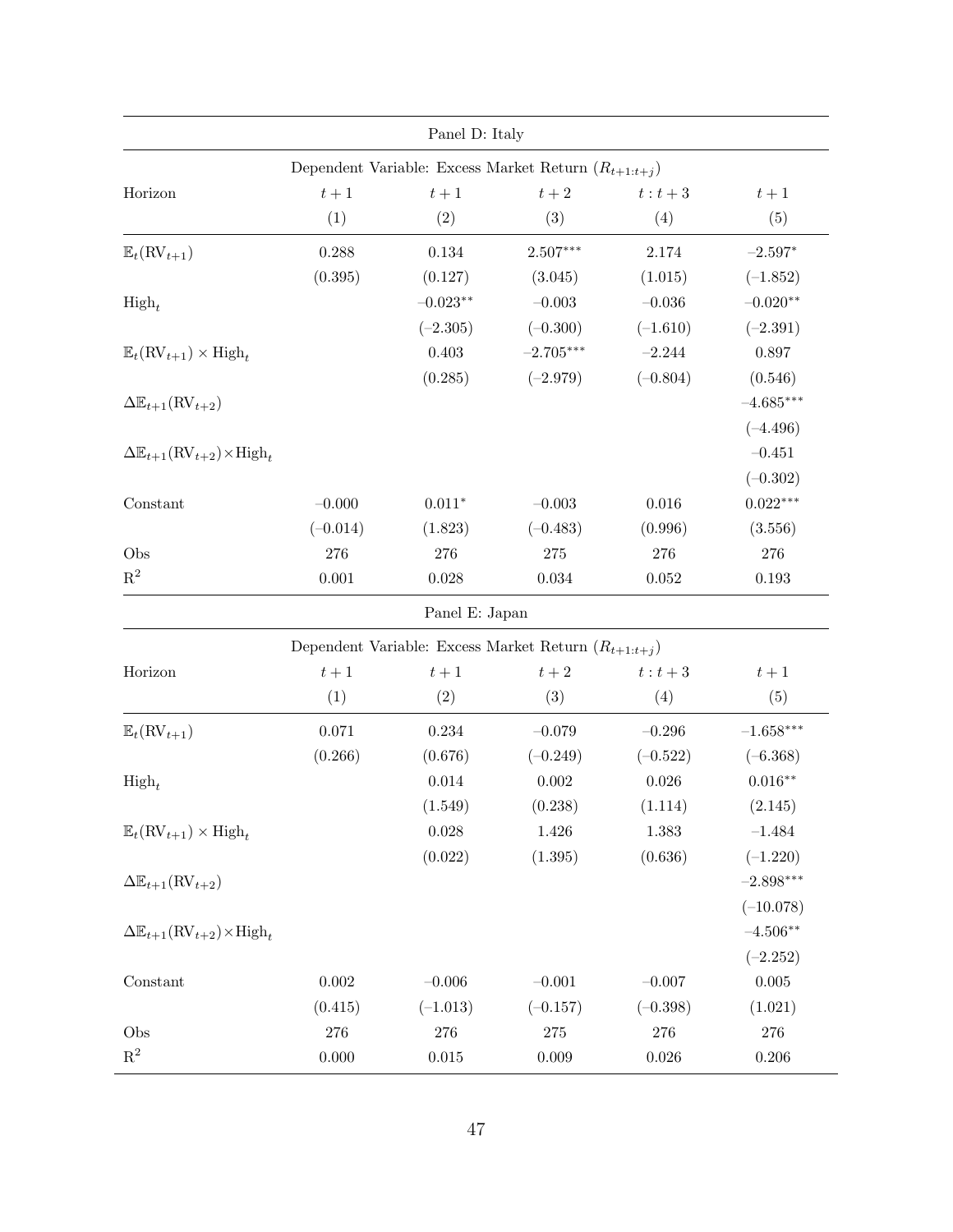### **Table 12: Low-risk anomalies and DOX**

The table reports estimates of *b* in the predictive regression

$$
R_{j,t+1} = a + bDOX_t + cf_{t+1} + \varepsilon_{t+1},
$$

where  $R_{j,t+1}$  is the excess percentage return in month  $t+1$  on the long leg, the short leg, or the difference, and  $f_{t+1}$  is either [Carhart](#page-28-18) ([1997](#page-28-18)) four-factor (columns (4) to (6)) or Fama and [French](#page-28-19) ([2015](#page-28-19)) five-factor (columns (7) to (9)). Total volatility (*tv*) is the portfolio that longs (shorts) stocks in the lowest (highest) tercile of the realized volatility in the previous month, beta (*beta*) is the portfolio that longs (shorts) stocks in the lowest (highest) tercile of betting-against-beta calculated following [Frazzini](#page-28-20) and [Pedersen](#page-28-20) ([2014](#page-28-20)), and idiosyncratic volatility (*ivol*) is the portfolio that longs (shorts) stocks in the lowest (highest) tercile of idiosyncratic volatility per the Fama and [French](#page-28-21) ([1993](#page-28-21)) three-factor model. Also reported are returns on <sup>a</sup> strategy that equally combines these three low-risk strategies (*average*). Following Jensen, Kelly, and [Pedersen](#page-29-16) ([2021](#page-29-16)), we mitigate the impact of micro stocks by sorting stocks into characteristic terciles with breakpoints based on non-micro stocks (capitalization at the end of previous month greater than NYSE 20th percentile). Then the micro-cap stocks are distributed into the terciles based on the same characteristic breakpoints. Portfolio returns are value weighted. Independent variables are standardized to have zero mean and unit variance. The sample period is from June 1974 to December 2019. Newey-West 12-lag adjusted *<sup>t</sup>*-statistics are reported in parentheses.

<span id="page-48-0"></span>

|         |                  | Excess Return     |                   |                   | Carhart-Adjusted  |            |                   | FF2015-Adjusted  |                   |  |
|---------|------------------|-------------------|-------------------|-------------------|-------------------|------------|-------------------|------------------|-------------------|--|
|         | Long             | Short             | Long-Short        | Long              | Short             | Long-Short | Long              | Short            | Long-Short        |  |
|         | $\left(1\right)$ | $\left( 2\right)$ | $\left( 3\right)$ | $\left( 4\right)$ | $\left( 5\right)$ | (6)        | $\left( 7\right)$ | $\left(8\right)$ | $\left( 9\right)$ |  |
| tv      | $-0.22$          | $-0.67$           | 0.45              | 0.08              | $-0.21$           | 0.28       | 0.05              | $-0.13$          | 0.18              |  |
|         | $(-1.32)$        | $(-1.71)$         | (1.54)            | (1.55)            | $(-1.73)$         | (1.88)     | (0.98)            | $(-2.03)$        | (2.01)            |  |
| beta    | $-0.10$          | $-0.48$           | 0.38              | 0.16              | $-0.04$           | 0.19       | 0.11              | 0.01             | 0.10              |  |
|         | $(-0.62)$        | $(-1.59)$         | (1.79)            | (2.02)            | $(-0.56)$         | (1.73)     | (1.84)            | (0.10)           | (0.89)            |  |
| ivol    | $-0.23$          | $-0.64$           | 0.40              | 0.09              | $-0.20$           | 0.29       | 0.07              | $-0.13$          | 0.19              |  |
|         | $(-1.35)$        | $(-1.74)$         | (1.57)            | (1.75)            | $(-2.01)$         | (2.11)     | (1.68)            | $(-2.19)$        | (2.43)            |  |
| average | $-0.18$          | $-0.60$           | 0.41              | 0.11              | $-0.15$           | 0.26       | 0.07              | $-0.08$          | 0.16              |  |
|         | $(-1.13)$        | $(-1.71)$         | (1.66)            | (1.98)            | $(-1.85)$         | (2.10)     | (1.77)            | $(-1.57)$        | (2.03)            |  |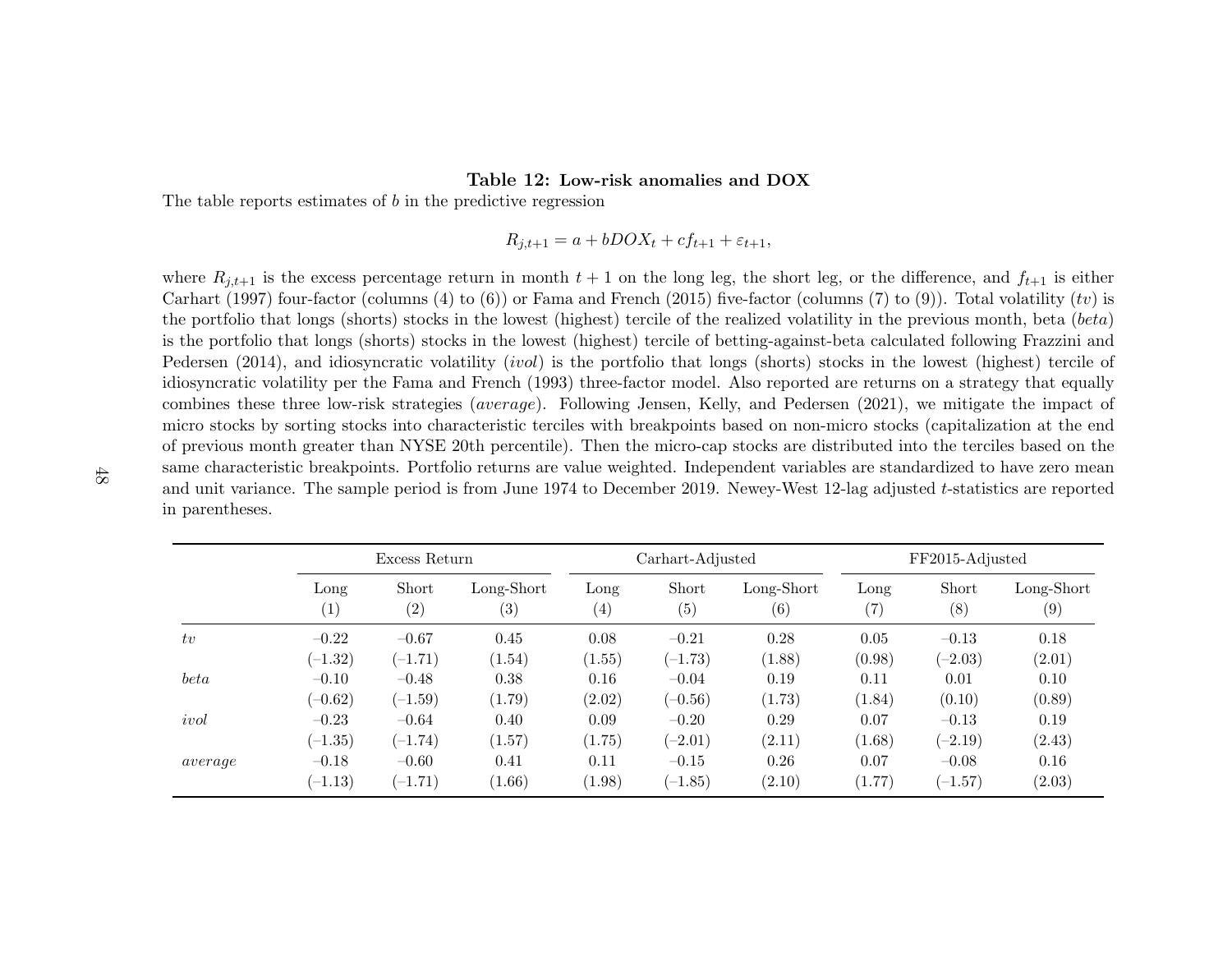### **Table 13: Low-risk anomalies and DOX: Controlling for other factors**

The table reports estimates of *b* and *<sup>c</sup>* in the predictive regression

# $R_{j,t+1} = a + bDOX_t + cz_t + df_{t+1} + \varepsilon_{t+1},$

where  $R_{j,t+1}$  is the excess percentage return in month  $t+1$  on the long-short portfolio,  $z_t$  is the Baker and [Wurgler](#page-27-19) ([2006](#page-27-19)) sentiment (columns (1) and (2)), inflation rate (columns (3) and (4)), TED spread (columns (5) and (6)), or the [Yu](#page-30-20) ([2011](#page-30-20)) dispersion of analyst forecasts (columns  $(8)$  and  $(9)$ ), and  $f_t$  is Fama and [French](#page-28-19) ([2015](#page-28-19)) five-factor. TED spread is the difference between London Interbank Offered Loan (LIBOR) and T-bill rates. Dispersion of analyst forecasts is measured as the value-weighted individual-stock long-term earnings growth rate from Thompson Reuters IBES data. Total volatility (*tv*) is the portfolio that longs (shorts) stocks in the lowest (highest) tercile of the realized volatility in the previous month, beta (*beta*) is the portfolio thatlongs (shorts) stocks in the lowest (highest) tercile of betting-against-beta calculated following Frazzini and [Pedersen](#page-28-20) ([2014](#page-28-20)), and idiosyncratic volatility (*ivol*) is the portfolio that longs (shorts) stocks in the lowest (highest) tercile of idiosyncratic volatility perthe Fama and [French](#page-28-21) ([1993](#page-28-21)) three-factor model. Also reported are returns on <sup>a</sup> strategy that equally combines these three low-risk strategies (*average*). Following [Jensen,](#page-29-16) Kelly, and Pedersen ([2021](#page-29-16)), we mitigate the impact of micro stocks by sorting stocks into characteristic terciles with breakpoints based on non-micro stocks (capitalization at the end of previous month greater than NYSE 20th percentile). Then the micro-cap stocks are distributed into the terciles based on the same characteristic breakpoints.Portfolio returns are value weighted. Independent variables are standardized to have zero mean and unit variance. The sample period is from June 1974 to December 2019. Analysts' dispersion spans from January 1981 to December 2019. Newey-West 12-lagadjusted *<sup>t</sup>*-statistics are reported in parentheses.

<span id="page-49-0"></span>

| $z =$   |                   | Sentiment      | Inflation |                |        | TED Spread       |        | Dispersion     |  |
|---------|-------------------|----------------|-----------|----------------|--------|------------------|--------|----------------|--|
|         | b                 | $\mathfrak{c}$ | b         | $\mathfrak{c}$ | b      | $\boldsymbol{c}$ | b      | $\mathfrak{c}$ |  |
|         | $\left( 1\right)$ | (2)            | (3)       | (4)            | (5)    | (6)              | (7)    | (8)            |  |
| tv      | 0.15              | 0.12           | 0.18      | $-0.08$        | 0.19   | $-0.05$          | 0.16   | 0.10           |  |
|         | (1.44)            | (1.15)         | (2.01)    | $(-0.84)$      | (1.97) | $(-0.41)$        | (1.52) | (1.14)         |  |
| beta    | 0.14              | $-0.17$        | 0.10      | 0.02           | 0.05   | 0.21             | 0.11   | 0.08           |  |
|         | (1.25)            | $(-1.42)$      | (0.90)    | (0.20)         | (0.51) | (1.74)           | (0.91) | (0.73)         |  |
| ivol    | 0.17              | 0.13           | 0.19      | $-0.03$        | 0.20   | $-0.05$          | 0.17   | 0.04           |  |
|         | (1.75)            | (1.32)         | (2.43)    | $(-0.35)$      | (2.37) | $(-0.60)$        | (1.81) | (0.46)         |  |
| average | 0.15              | 0.03           | 0.16      | $-0.03$        | 0.15   | 0.03             | 0.15   | 0.07           |  |
|         | (1.74)            | (0.29)         | (2.03)    | $(-0.34)$      | (1.85) | (0.34)           | (1.62) | (0.94)         |  |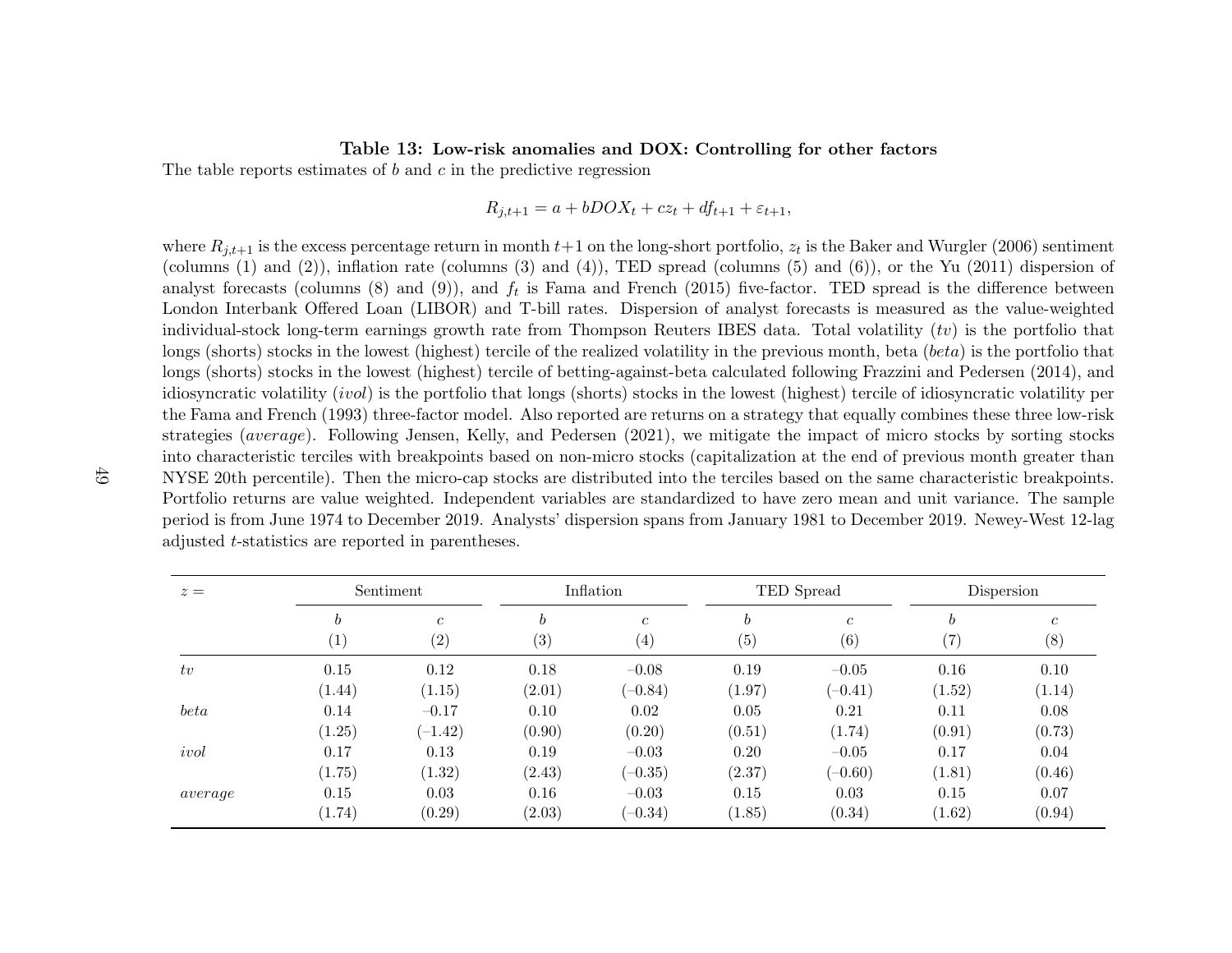#### **Table 14: Low-risk anomalies sorted by firm-level DOX**

<span id="page-50-0"></span>The table reports excess returns for value-weighted portfolios that are double-sorted on firmlevel DOX and total volatility (Panel A), beta (Panel B), and idiosyncratic volatility (Panel C). Firm-level DOX is calculated from analyst expectations using the following nonlinear regression

$$
Ret_{i,t}^{A,12m} = a_i + b_i \sum_{s=0}^{7} w_{i,s} \cdot Ret_{i,t-3s-3:t-3s} + \epsilon_{i,t}, \quad w_{i,s} = \frac{\lambda_i^s}{\sum_{k=0}^{7} \lambda_i^k}, \quad 0 < \lambda_i < 1,
$$

where  $Ret_{i,t}^{A,12m}$  is the average expected return over the next 12 months issued during month *t* by analysts, and *wi,s* is the exponential decay weight. The firm-level degree of extrapolation parameter is defined as  $DOX_i = sign(b_i)(1 - \lambda_i)$ . We first sort stocks into terciles of the firmlevel DOX value. Within each tercile of the degree of extrapolation parameter, we sort firms into quintiles of total volatility, beta, and idiosyncratic volatility. Total volatility (*tv*) is the standard deviation of daily raw stock returns in the previous month. Beta (*beta*) is the betting against beta of [Frazzini and Pedersen](#page-28-2) [\(2014](#page-28-2)), calculated using a one-year rolling standard deviation of one-day log returns for volatilities and a five-year horizon for the correlation in overlapping three-day log returns. Idiosyncratic volatility (*ivol*) is the standard deviation of the residuals from the [Fama](#page-28-11) [and French](#page-28-11) [\(1993\)](#page-28-11) three-factor model using daily excess returns in the previous month. The portfolios are rebalanced each month. The sample is from January 1999 to December 2019 and includes stocks with analyst coverage to calculate firm-level DOX. Excess returns are reported in percentages, and Newey-West 12-lag adjusted *t*-statistics are reported in parentheses.

|           | Q1         | Q2        | Q3                               | Q <sub>4</sub> | Q5        | $Q1 - Q5$ |
|-----------|------------|-----------|----------------------------------|----------------|-----------|-----------|
|           | (1)        | (2)       | (3)                              | (4)            | (5)       | (6)       |
|           |            |           | Panel A: Total Volatility $(tv)$ |                |           |           |
| T1        | $0.63\,$   | $0.62\,$  | $0.81\,$                         | $0.64\,$       | $0.66\,$  | $-0.03$   |
|           | (2.75)     | (2.05)    | (2.26)                           | (1.21)         | (1.01)    | $(-0.06)$ |
| T2        | 0.71       | 0.42      | 0.54                             | 0.15           | 0.31      | 0.39      |
|           | (3.13)     | (1.34)    | (1.31)                           | (0.26)         | (0.39)    | (0.57)    |
| T3        | $0.66\,$   | 0.45      | 0.48                             | 0.61           | $-0.12$   | 0.78      |
|           | (3.00)     | (1.38)    | (0.96)                           | (0.98)         | $(-0.18)$ | (1.41)    |
| $T3 - T1$ | $0.03\,$   | $-0.18$   | $-0.33$                          | $-0.02$        | $-0.78$   | $0.81\,$  |
|           | (0.25)     | $(-1.08)$ | $(-1.60)$                        | $(-0.09)$      | $(-2.80)$ | (2.41)    |
|           |            |           | Panel B: Beta (beta)             |                |           |           |
| T1        | 0.64       | 0.68      | 0.55                             | 0.75           | 0.46      | 0.18      |
|           | (2.65)     | (2.71)    | (1.95)                           | (2.28)         | (0.81)    | (0.34)    |
| T2        | 0.72       | 0.63      | 0.40                             | 0.48           | $0.39\,$  | 0.32      |
|           | (3.42)     | (2.18)    | (1.37)                           | (1.26)         | (0.75)    | (0.72)    |
| T3        | $\rm 0.95$ | 0.52      | 0.67                             | 0.40           | 0.26      | 0.69      |
|           | (5.32)     | (2.36)    | (2.60)                           | (1.07)         | (0.49)    | (1.36)    |
| $T3 - T1$ | 0.31       | $-0.16$   | 0.12                             | $-0.34$        | $-0.20$   | 0.51      |
|           | (1.70)     | $(-1.04)$ | (0.78)                           | $(-2.29)$      | $(-1.21)$ | (2.06)    |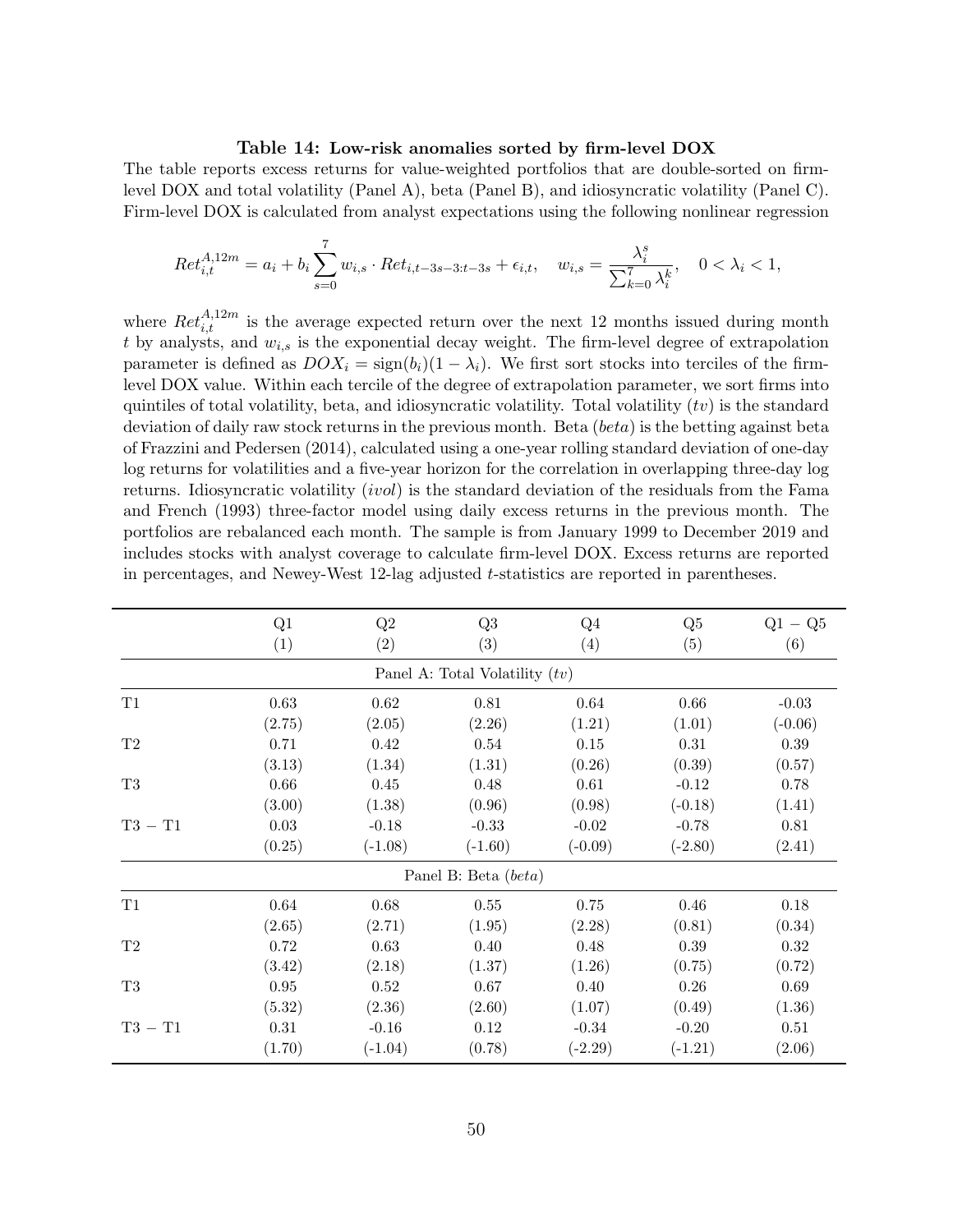|           | Q1               | Q2                | Q3                                              | $Q_4$             | Q5        | $Q1 - Q5$ |
|-----------|------------------|-------------------|-------------------------------------------------|-------------------|-----------|-----------|
|           | $\left(1\right)$ | $\left( 2\right)$ | $\left( 3\right)$                               | $\left( 4\right)$ | (5)       | (6)       |
|           |                  |                   | Panel C: Idiosyncratic Volatility <i>(ivol)</i> |                   |           |           |
| T1        | 0.71             | 0.54              | 0.53                                            | 0.84              | 0.77      | $-0.05$   |
|           | (3.13)           | (1.56)            | (1.35)                                          | (1.74)            | (1.34)    | $(-0.12)$ |
| T2        | 0.61             | 0.65              | 0.12                                            | 0.51              | 0.23      | 0.38      |
|           | (2.25)           | (2.30)            | (0.25)                                          | (0.88)            | (0.32)    | (0.62)    |
| T3        | 0.51             | 0.45              | 0.66                                            | 0.50              | $-0.11$   | 0.63      |
|           | (2.05)           | (1.33)            | (1.34)                                          | (0.78)            | $(-0.18)$ | (1.36)    |
| $T3 - T1$ | $-0.20$          | $-0.09$           | 0.13                                            | $-0.34$           | $-0.88$   | 0.68      |
|           | $(-1.81)$        | $(-0.57)$         | (0.49)                                          | $(-1.37)$         | $(-3.13)$ | (2.02)    |
|           |                  |                   |                                                 |                   |           |           |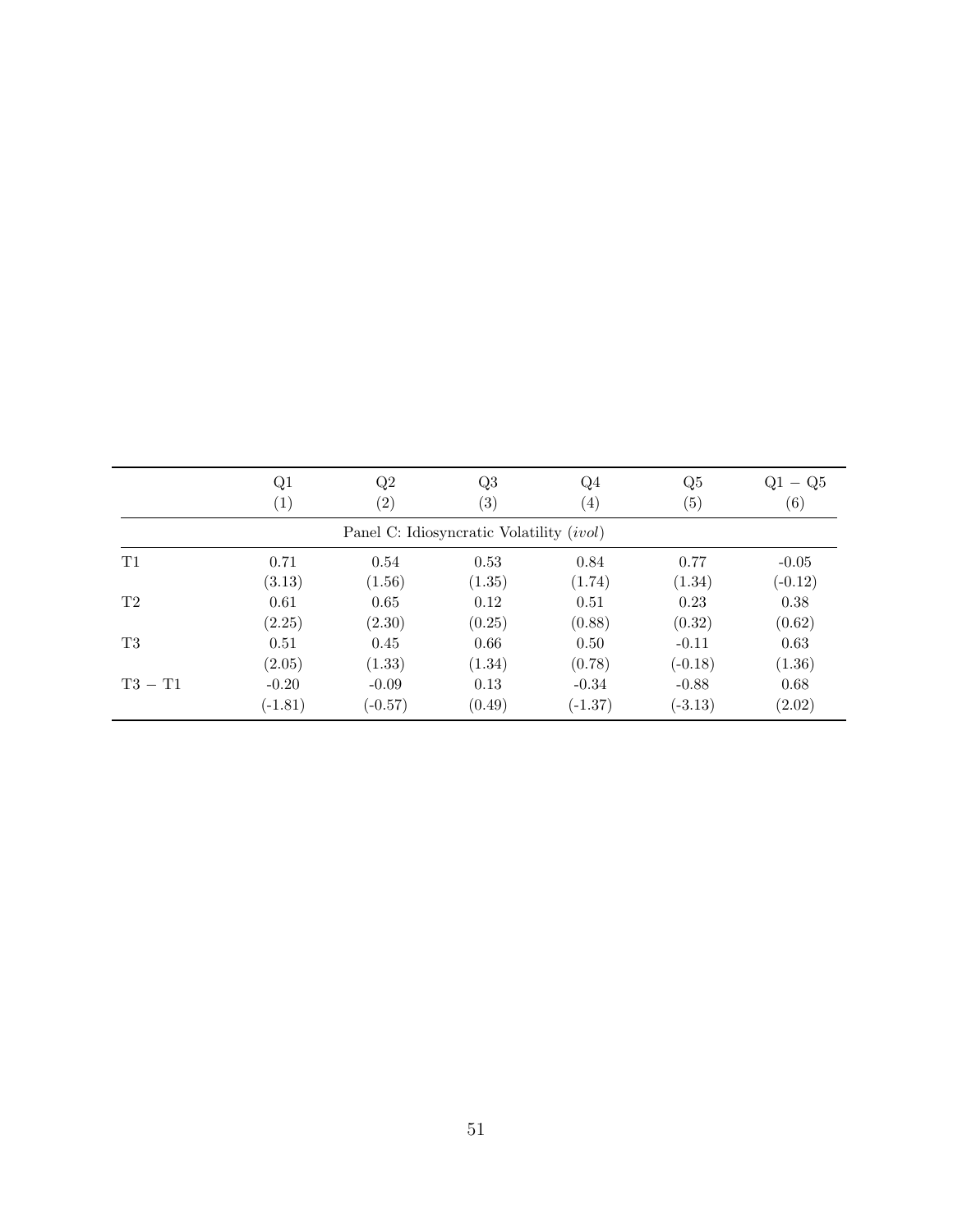### **Table 15: Low-risk anomalies sorted by firm-level DOX: Alphas**

<span id="page-52-0"></span>The table reports the CAPM, [Carhart](#page-28-15) ([1997\)](#page-28-15) four-factor, and [Fama and French](#page-28-16) [\(2015\)](#page-28-16) fivefactor alphas for value-weighted portfolios, which are double-sorted on firm-level DOX and total volatility (Panels A to C), beta (Panels D to F), and idiosyncratic volatility (Panels G to I). We first sort firms into terciles of the firm-level DOX value. Within each tercile of the degree of extrapolation parameter, we sort firms into quintiles of total volatility, beta, and idiosyncratic volatility. The firm-level DOX is calculated from analyst expectations using the nonlinear regression

$$
Ret_{i,t}^{A,12m} = a_i + b_i \sum_{s=0}^{7} w_{i,s} \cdot Ret_{i,t-3s-3:t-3s} + \epsilon_{i,t}, \quad w_{i,s} = \frac{\lambda_i^s}{\sum_{k=0}^{7} \lambda_i^k}, \quad 0 < \lambda_i < 1
$$

where  $Ret_{i,t}^{A,12m}$  is the average expected return over the next 12 months issued during month *t* by analysts, and *wi,s* is the exponential decay weight. The firm-level degree of extrapolation parameter is defined as  $DOX_i = sign(b_i)(1 - \lambda_i)$ . Total volatility (*tv*) is the standard deviation of daily raw stock returns in the previous month. Beta (*beta*) is the betting against beta of [Frazzini and Pedersen](#page-28-2) ([2014\)](#page-28-2), calculated using a one-year rolling standard deviation of one-day log returns for volatilities and a five-year horizon for the correlation in overlapping three-day log returns. Idiosyncratic volatility (*ivol*) is the standard deviation of the residuals from the [Fama and French](#page-28-11) ([1993\)](#page-28-11) three-factor model using daily excess returns in the previous month. The portfolios are rebalanced each month. The sample is from January 1999 to December 2019 and includes stocks with analyst coverage to calculate firm-level DOX. Alphas are reported in percentages per month, and Newey-West 12-lag adjusted *t*-statistics are reported in parentheses.

|                | Q1         | Q2        | Q3        | $Q_4$                                                        | Q5        | $Q1 - Q5$ |
|----------------|------------|-----------|-----------|--------------------------------------------------------------|-----------|-----------|
|                | (1)        | (2)       | (3)       | (4)                                                          | (5)       | (6)       |
|                |            |           |           | Panel A: CAPM-Adjusted Returns to Total Volatility $(tv)$    |           |           |
| T1             | 0.28       | 0.11      | 0.14      | $-0.15$                                                      | $-0.32$   | 0.60      |
|                | (2.33)     | (1.35)    | (0.92)    | $(-0.52)$                                                    | $(-0.94)$ | (1.36)    |
| T2             | 0.41       | $-0.08$   | $-0.10$   | $-0.64$                                                      | $-0.71$   | 1.12      |
|                | (3.02)     | $(-0.51)$ | $(-0.55)$ | $(-3.06)$                                                    | $(-1.66)$ | (2.18)    |
| T <sub>3</sub> | $0.30\,$   | $-0.08$   | $-0.22$   | $-0.28$                                                      | $-1.09$   | 1.39      |
|                | (2.06)     | $(-0.47)$ | $(-1.06)$ | $(-0.82)$                                                    | $(-3.24)$ | (3.20)    |
| $T3 - T1$      | $\rm 0.02$ | $-0.20$   | $-0.36$   | $-0.13$                                                      | $-0.77$   | 0.79      |
|                | (0.16)     | $(-1.11)$ | $(-1.92)$ | $(-0.51)$                                                    | $(-2.60)$ | (2.26)    |
|                |            |           |           | Panel B: Carhart-Adjusted Returns to Total Volatility $(tv)$ |           |           |
| T1             | 0.24       | 0.13      | 0.21      | $-0.08$                                                      | $-0.21$   | 0.45      |
|                | (2.99)     | (1.45)    | (1.25)    | $(-0.37)$                                                    | $(-0.85)$ | (1.53)    |
| T2             | 0.37       | $-0.09$   | $-0.06$   | $-0.60$                                                      | $-0.63$   | 1.00      |
|                | (3.44)     | $(-1.06)$ | $(-0.42)$ | $(-2.72)$                                                    | $(-1.73)$ | (2.52)    |
| T3             | 0.24       | $-0.13$   | $-0.24$   | $-0.23$                                                      | $-1.01$   | 1.25      |
|                | (2.16)     | $(-0.96)$ | $(-1.17)$ | $(-0.86)$                                                    | $(-3.16)$ | (3.23)    |
| $T3 - T1$      | $-0.01$    | $-0.26$   | $-0.45$   | $-0.16$                                                      | $-0.80$   | 0.80      |
|                | $(-0.06)$  | $(-1.73)$ | $(-1.92)$ | $(-0.70)$                                                    | $(-2.50)$ | (2.14)    |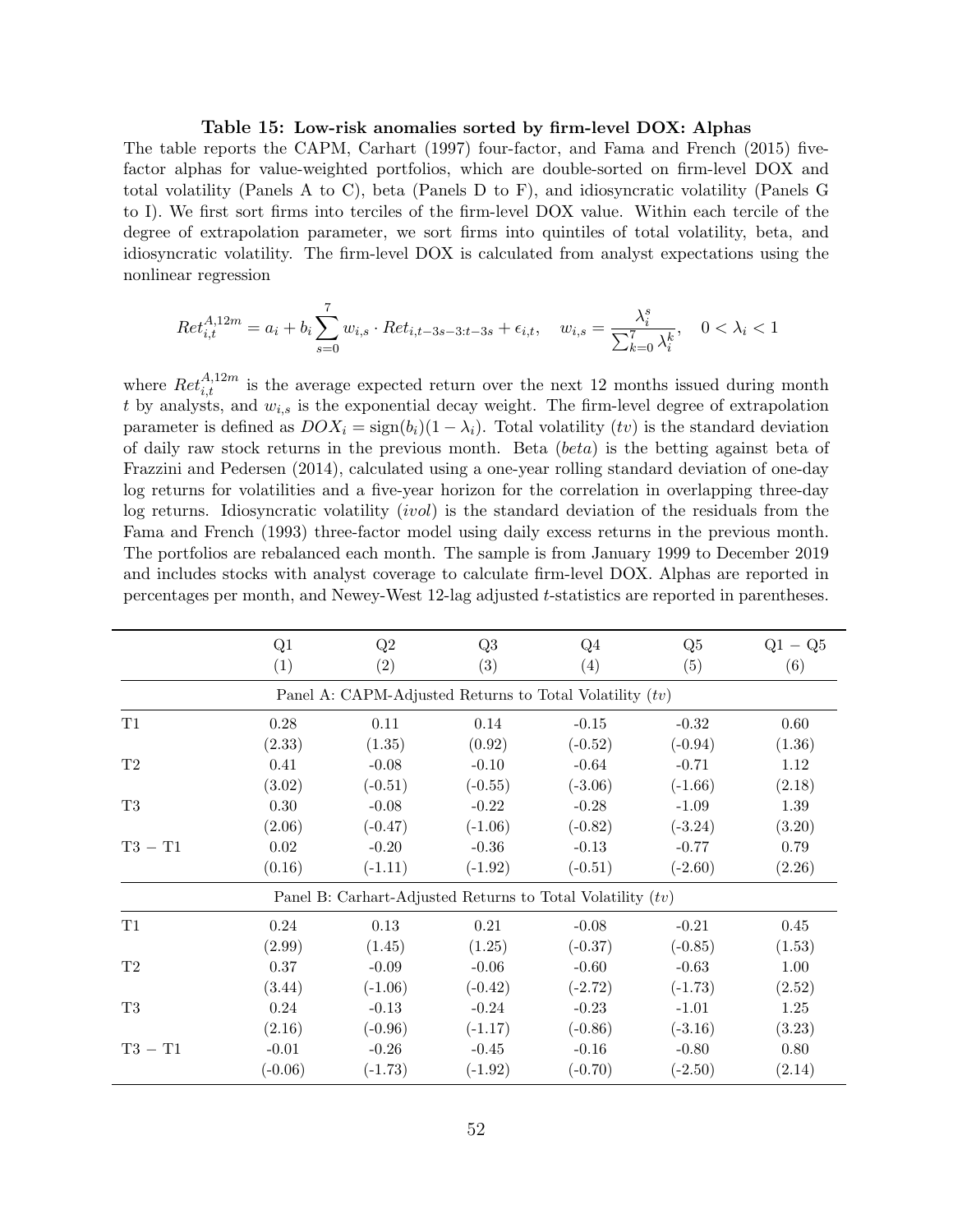|                | Q1       | Q2                                                          | Q <sub>3</sub> | Q4        | Q <sub>5</sub> | $Q5 - Q1$  |
|----------------|----------|-------------------------------------------------------------|----------------|-----------|----------------|------------|
|                | (1)      | (2)                                                         | (3)            | (4)       | (5)            | (6)        |
|                |          | Panel C: FF2015-Adjusted Returns to Total Volatility $(tv)$ |                |           |                |            |
| T1             | 0.05     | $-0.03$                                                     | 0.22           | 0.11      | $0.19\,$       | $-0.14$    |
|                | (0.72)   | $(-0.29)$                                                   | (1.25)         | (0.53)    | (0.85)         | $(-0.56)$  |
| $\mathrm{T}2$  | $0.17\,$ | $-0.23$                                                     | $-0.05$        | $-0.32$   | $-0.08$        | $0.25\,$   |
|                | (1.54)   | $(-2.11)$                                                   | $(-0.29)$      | $(-1.84)$ | $(-0.22)$      | (0.69)     |
| T <sub>3</sub> | $0.08\,$ | $-0.27$                                                     | $-0.25$        | $-0.06$   | $-0.60$        | $0.68\,$   |
|                | (0.82)   | $(-2.08)$                                                   | $(-1.30)$      | $(-0.20)$ | $(-1.94)$      | (1.96)     |
| $T3 - T1$      | $0.03\,$ | $-0.25$                                                     | $-0.47$        | $-0.16$   | $-0.78$        | $0.82\,$   |
|                | (0.31)   | $(-1.61)$                                                   | $(-2.09)$      | $(-0.58)$ | $(-2.15)$      | (1.94)     |
|                |          | Panel D: CAPM-Adjusted Returns to Beta (beta)               |                |           |                |            |
| T1             | 0.40     | $\rm 0.31$                                                  | 0.07           | $0.15\,$  | $-0.43$        | 0.83       |
|                | (2.06)   | (2.23)                                                      | (0.39)         | (0.96)    | $(-1.67)$      | (2.00)     |
| $\mathrm{T}2$  | 0.53     | $0.27\,$                                                    | $-0.03$        | $-0.08$   | $-0.45$        | $0.98\,$   |
|                | (2.83)   | (1.18)                                                      | $(-0.15)$      | $(-0.37)$ | $(-2.33)$      | (3.64)     |
| $\rm{T}3$      | 0.78     | $\rm 0.21$                                                  | $0.24\,$       | $-0.23$   | $-0.55$        | $1.33\,$   |
|                | (4.42)   | (1.16)                                                      | (1.05)         | $(-1.06)$ | $(-2.81)$      | (4.37)     |
| $T3 - T1$      | 0.37     | $-0.10$                                                     | 0.17           | $-0.38$   | $-0.12$        | 0.50       |
|                | (2.17)   | $(-0.66)$                                                   | (1.11)         | $(-2.32)$ | $(-0.75)$      | (2.00)     |
|                |          | Panel E: Carhart-Adjusted Returns to Beta (beta)            |                |           |                |            |
| T1             | 0.37     | 0.28                                                        | 0.02           | 0.19      | $-0.31$        | $0.68\,$   |
|                | (2.49)   | (2.29)                                                      | (0.13)         | (1.34)    | $(-1.43)$      | (2.13)     |
| T2             | 0.49     | 0.21                                                        | $-0.06$        | $-0.14$   | $-0.36$        | $0.85\,$   |
|                | (3.72)   | (1.33)                                                      | $(-0.51)$      | $(-0.92)$ | $(-2.05)$      | (3.26)     |
| T <sub>3</sub> | 0.71     | 0.13                                                        | 0.16           | $-0.28$   | $-0.52$        | 1.23       |
|                | (5.21)   | (1.20)                                                      | (1.06)         | $(-2.04)$ | $(-2.84)$      | (5.32)     |
| $T3 - T1$      | 0.34     | $-0.15$                                                     | 0.14           | $-0.47$   | $-0.21$        | $0.55\,$   |
|                | (1.95)   | $(-1.04)$                                                   | (1.03)         | $(-3.10)$ | $(-1.36)$      | (2.29)     |
|                |          | Panel F: FF2015-Adjusted Returns to Beta (beta)             |                |           |                |            |
| T1             | $0.16\,$ | $0.01\,$                                                    | $-0.28$        | $-0.03$   | $-0.10$        | $0.25\,$   |
|                | (1.09)   | (0.07)                                                      | $(-2.41)$      | $(-0.21)$ | $(-0.40)$      | (0.73)     |
| $\mathrm{T}2$  | $0.21\,$ | $-0.07$                                                     | $-0.25$        | $-0.23$   | $-0.12$        | $0.34\,$   |
|                | (1.54)   | $(-0.43)$                                                   | $(-1.72)$      | $(-1.42)$ | $(-0.59)$      | (1.12)     |
| $\rm{T}3$      | 0.48     | $-0.11$                                                     | $-0.10$        | $-0.46$   | $-0.39$        | $0.88\,$   |
|                | (3.16)   | $(-1.09)$                                                   | $(-0.92)$      | $(-3.38)$ | $(-2.33)$      | (3.84)     |
| $T3 - T1$      | 0.32     | $-0.11$                                                     | 0.18           | $-0.43$   | $-0.30$        | $\,0.62\,$ |
|                | (1.86)   | $(-0.75)$                                                   | (1.15)         | $(-2.93)$ | $(-1.47)$      | (2.20)     |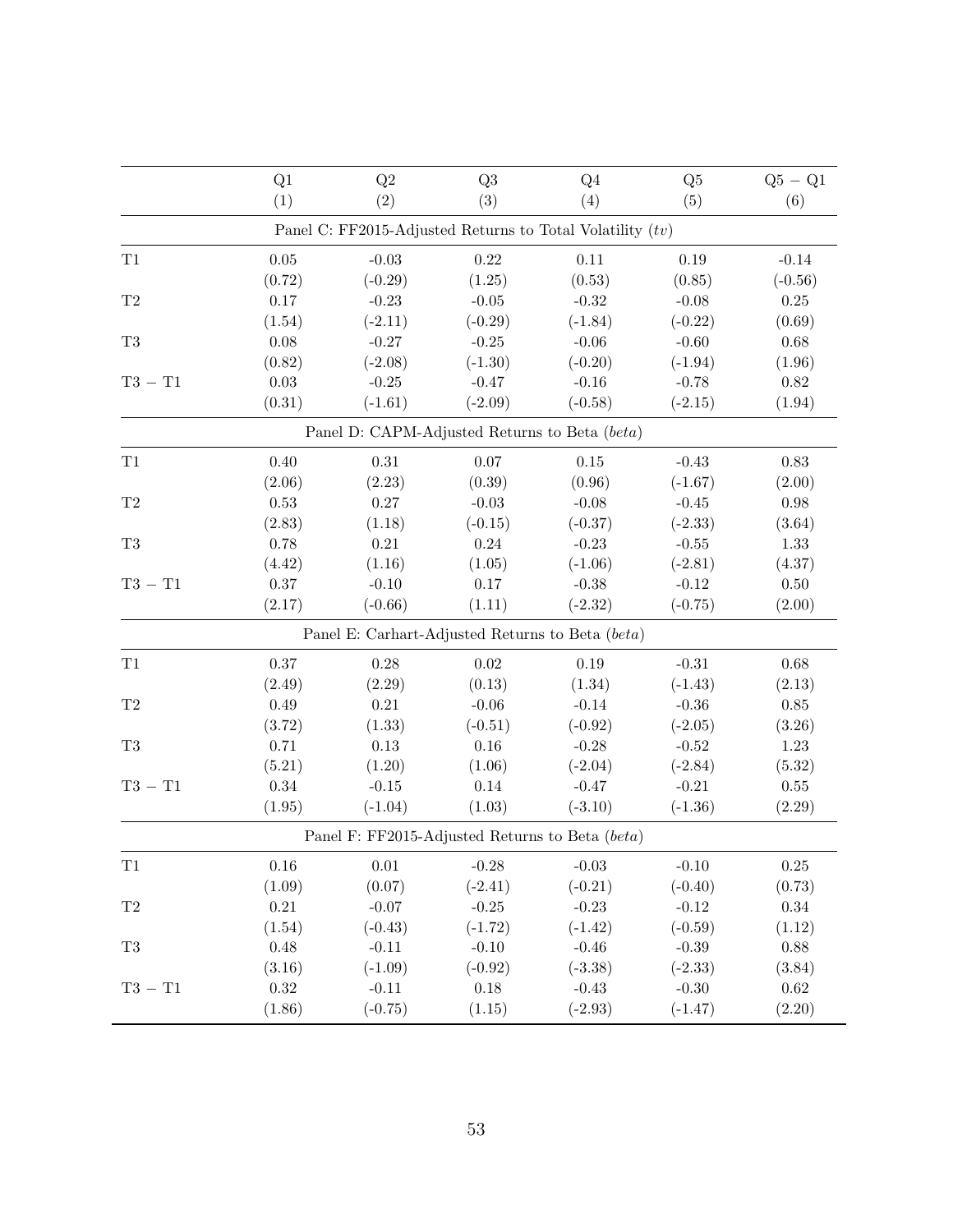|                | Q1        | Q2                                                                   | Q3        | $Q_4$     | Q5        | $Q5 - Q1$ |
|----------------|-----------|----------------------------------------------------------------------|-----------|-----------|-----------|-----------|
|                | (1)       | (2)                                                                  | (3)       | (4)       | (5)       | (6)       |
|                |           | Panel G: CAPM-Adjusted Returns to Idiosyncratic Volatility (ivol)    |           |           |           |           |
| T1             | 0.31      | $-0.02$                                                              | $-0.11$   | 0.08      | $-0.16$   | 0.47      |
|                | (2.85)    | $(-0.14)$                                                            | $(-0.87)$ | (0.37)    | $(-0.54)$ | (1.30)    |
| $\mathrm{T}2$  | 0.23      | 0.18                                                                 | $-0.55$   | $-0.28$   | $-0.77$   | 1.00      |
|                | (1.42)    | (1.17)                                                               | $(-2.85)$ | $(-1.23)$ | $(-2.21)$ | (2.25)    |
| T <sub>3</sub> | 0.09      | $-0.13$                                                              | $-0.08$   | $-0.37$   | $-1.03$   | 1.12      |
|                | (0.81)    | $(-0.82)$                                                            | $(-0.34)$ | $(-1.04)$ | $(-3.46)$ | (3.22)    |
| $T3 - T1$      | $-0.22$   | $-0.12$                                                              | 0.04      | $-0.45$   | $-0.87$   | 0.65      |
|                | $(-2.03)$ | $(-0.66)$                                                            | (0.15)    | $(-2.06)$ | $(-2.94)$ | (1.86)    |
|                |           | Panel H: Carhart-Adjusted Returns to Idiosyncratic Volatility (ivol) |           |           |           |           |
| T1             | 0.28      | 0.01                                                                 | $-0.04$   | 0.15      | $-0.04$   | 0.32      |
|                | (3.49)    | (0.05)                                                               | $(-0.37)$ | (0.90)    | $(-0.18)$ | (1.30)    |
| $\mathrm{T}2$  | 0.21      | 0.18                                                                 | $-0.52$   | $-0.24$   | $-0.65$   | 0.86      |
|                | (1.75)    | (1.95)                                                               | $(-2.93)$ | $(-1.12)$ | $(-2.21)$ | (2.55)    |
| $\rm{T}3$      | 0.07      | $-0.18$                                                              | $-0.08$   | $-0.28$   | $-0.95$   | 1.02      |
|                | (0.63)    | $(-1.41)$                                                            | $(-0.40)$ | $(-1.03)$ | $(-3.14)$ | (2.82)    |
| $T3 - T1$      | $-0.21$   | $-0.19$                                                              | $-0.05$   | $-0.43$   | $-0.91$   | 0.70      |
|                | $(-1.98)$ | $(-1.40)$                                                            | $(-0.21)$ | $(-2.12)$ | $(-2.85)$ | (1.86)    |
|                |           | Panel I: FF2015-Adjusted Returns to Idiosyncratic Volatility (ivol)  |           |           |           |           |
| T1             | 0.14      | $-0.08$                                                              | $-0.07$   | 0.30      | 0.27      | $-0.13$   |
|                | (1.71)    | $(-0.70)$                                                            | $(-0.57)$ | (1.77)    | (1.10)    | $(-0.49)$ |
| $\mathrm{T}2$  | 0.08      | $0.08\,$                                                             | $-0.53$   | $-0.13$   | $-0.18$   | 0.26      |
|                | (0.70)    | (0.69)                                                               | $(-2.48)$ | $(-0.63)$ | $(-0.64)$ | (0.85)    |
| $\rm{T}3$      | $-0.06$   | $-0.25$                                                              | 0.03      | $-0.16$   | $-0.48$   | 0.42      |
|                | $(-0.66)$ | $(-1.88)$                                                            | (0.14)    | $(-0.55)$ | $(-1.72)$ | (1.30)    |
| $T3 - T1$      | $-0.20$   | $-0.17$                                                              | 0.10      | $-0.46$   | $-0.75$   | $0.55\,$  |
|                | $(-2.07)$ | $(-1.24)$                                                            | (0.36)    | $(-1.88)$ | $(-2.35)$ | (1.50)    |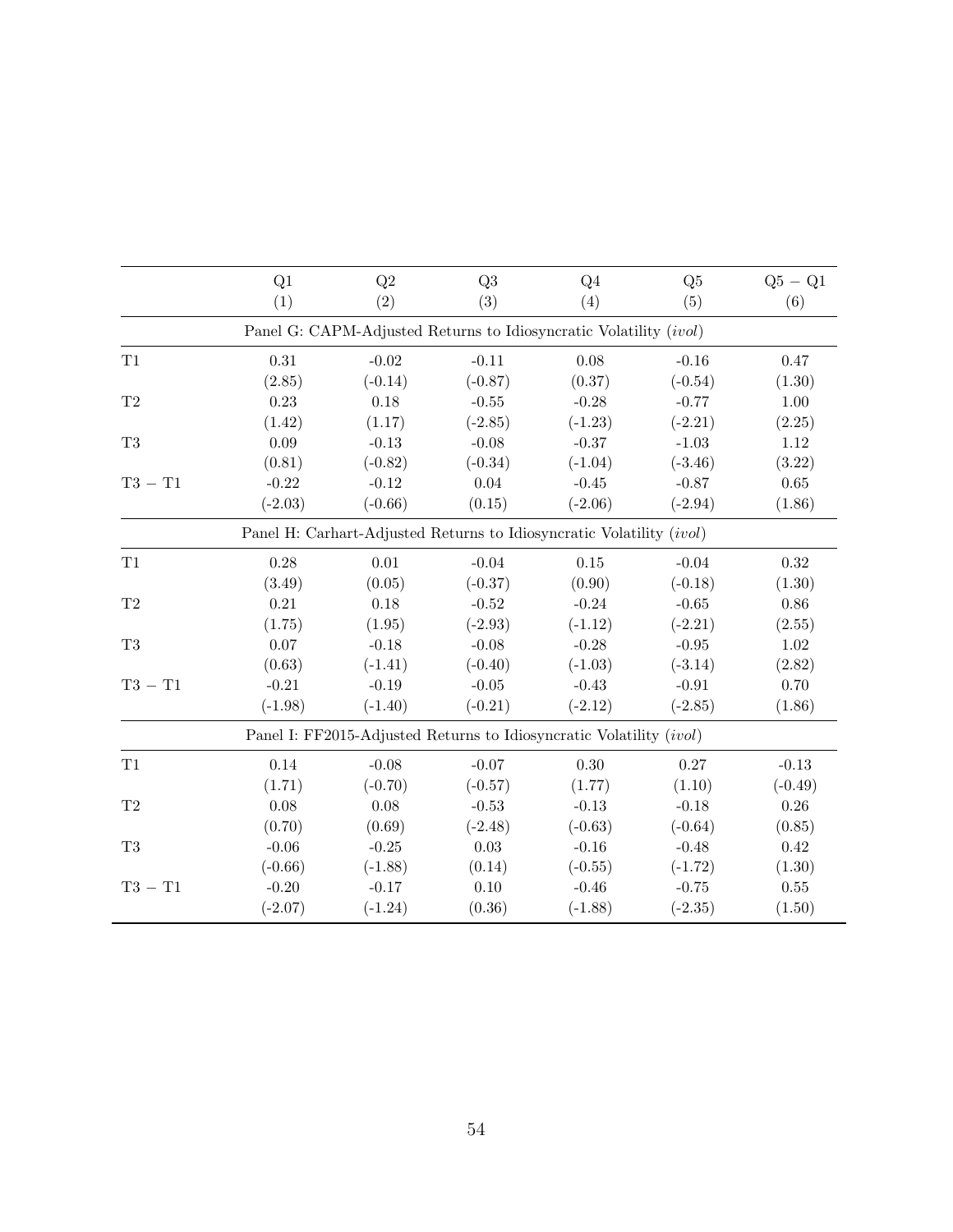<span id="page-55-0"></span>**Table 16: Low-risk anomalies and firm-level DOX: Fama-MacBeth regression** The table reports the results of the Fama-MacBeth regressions. Each month we run a crosssectional regression of returns on lagged variables and report the time-series average of the coefficients in the regression

$$
R = \alpha + \beta_1 \text{DOX} + \beta_2 \text{PROXY} + \beta_3 \text{PROXY} \times \text{DOX} + \beta_4 \text{CGO}
$$
  
+  $\beta_5 \text{PROXY} \times \text{CGO} + \beta_6 \text{LOGBM} + \beta_7 \text{LOGME}$   
+  $\beta_8 \text{MOM}(-1,0) + \beta_9 \text{MOM}(-12,-1) + \beta_{10} \text{MOM}(-36,-12)$   
+  $\beta_{11} \text{TURNOVER} + \varepsilon$ ,

where  $R$  is monthly stock return in month  $t + 1$ , DOX is the firm-level degree of extrapolation estimated from IBES data, PROXY is one of our three risk proxies (total volatility, beta, and idiosyncratic volatility) at the end of month *t*, CGO is the [Grinblatt and Han](#page-29-15) ([2005\)](#page-29-15) capital gain overhang at the end of month *t*, LOGBM is the natural log of the book-to-market ratio at the end of month *t*, LOGME is the natural log of market equity at the end of month *t*, MOM(*−*1*,* 0) is the stock return in month *t*, MOM $(-12, -1)$  is the stock return from the end of month  $t - 12$ to the end of month  $t - 1$ , MOM( $-36, -12$ ) is the stock return from the end of month  $t - 36$ to the end of month *t −* 12, and TURNOVER is the share turnover rate in month *t*. Total volatility (*tv*) is the standard deviation of daily raw stock returns in the previous month. Beta (*beta*) is the betting against beta of [Frazzini and Pedersen](#page-28-2) ([2014\)](#page-28-2), calculated using a one-year rolling standard deviation of one-day log returns for volatilities and a five-year horizon for the correlation in overlapping three-day log returns. Idiosyncratic volatility (*ivol*) is the standard deviation of the residuals from the [Fama and French](#page-28-11) [\(1993](#page-28-11)) three-factor model using daily excess returns in the previous month. The sample is from January 1999 to December 2019 and includes stocks with analyst coverage to calculate firm-level DOX. Newey-West 12-lag adjusted *t*-statistics are reported in parentheses.

| $PROXY=$           | Total Volatility        |             | Beta      |            | Idiosyncratic Volatility |             |
|--------------------|-------------------------|-------------|-----------|------------|--------------------------|-------------|
|                    | (1)                     | (2)         | (3)       | (4)        | (5)                      | (6)         |
| $PROXY \times DOX$ | $-15.35^{\ast\ast\ast}$ | $-14.67***$ | $-0.23**$ | $-0.23**$  | $-15.79***$              | $-15.20***$ |
|                    | $(-5.39)$               | $(-4.30)$   | $(-2.01)$ | $(-2.13)$  | $(-5.47)$                | $(-4.52)$   |
| <b>PROXY</b>       | $-8.78$                 | $-14.18**$  | $-0.17$   | $-0.11$    | $-7.97$                  | $-12.57**$  |
|                    | $(-1.08)$               | $(-2.28)$   | $(-0.42)$ | $(-0.30)$  | $(-0.98)$                | $(-2.11)$   |
| <b>DOX</b>         | $0.26***$               | 0.13        | $-0.03$   | $-0.14$    | $0.21***$                | 0.07        |
|                    | (2.30)                  | (1.10)      | $(-0.30)$ | $(-1.16)$  | (2.00)                   | (0.71)      |
| $PROXY \times CGO$ |                         | 0.83        |           | $0.44***$  |                          | 1.45        |
|                    |                         | (0.20)      |           | (2.96)     |                          | (0.36)      |
| CGO                |                         | $-0.28$     |           | $-0.58***$ |                          | $-0.29$     |
|                    |                         | $(-1.05)$   |           | $(-2.63)$  |                          | $(-1.14)$   |
| LogBM              |                         | $-0.06$     |           | $-0.05$    |                          | $-0.06$     |
|                    |                         | $(-0.61)$   |           | $(-0.57)$  |                          | $(-0.55)$   |
| LogME              |                         | $-0.14***$  |           | $-0.12$    |                          | $-0.13**$   |
|                    |                         | $(-2.50)$   |           | $(-1.55)$  |                          | $(-2.56)$   |
| $MOM(-1,0)$        |                         | $-0.01***$  |           | $-0.01***$ |                          | $-0.01***$  |
|                    |                         | $(-2.81)$   |           | $(-2.99)$  |                          | $(-2.80)$   |
| $MOM(-12,-1)$      |                         | 0.00        |           | 0.00       |                          | 0.00        |
|                    |                         | (0.79)      |           | (0.82)     |                          | (0.78)      |
| $MOM(-36,-12)$     |                         | $-0.00$     |           | $-0.00$    |                          | $-0.00$     |
|                    |                         | $(-1.27)$   |           | $(-1.02)$  |                          | $(-1.25)$   |
| <b>TURNOVER</b>    |                         | $-0.04$     |           | $-0.07*$   |                          | $-0.06$     |
|                    |                         | $(-1.27)$   |           | $(-1.95)$  |                          | $(-1.63)$   |
| Constant           | $1.27***$               | $2.97***$   | $1.36***$ | $2.56***$  | $1.19***$                | $2.83***$   |
|                    | (4.36)                  | (3.51)      | (4.50)    | (2.50)     | (4.11)                   | (3.46)      |
| Obs                | 697985                  | 697985      | 697985    | 697985     | 697985                   | 697985      |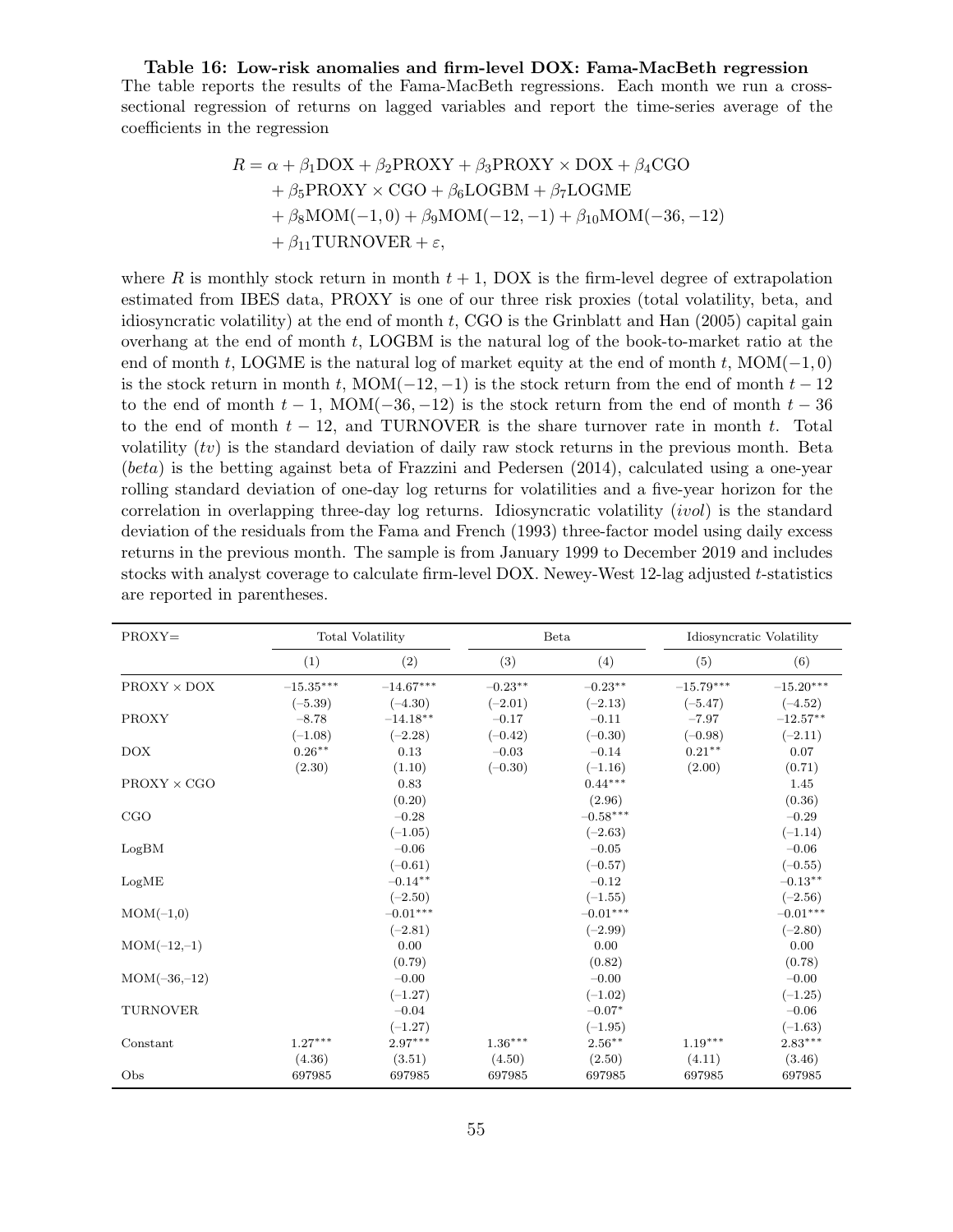### **Appendix A. A Simple Two-Period Model**

In this section, we formalize the intuition in the introduction with a two-period model. Consider an economy with two assets: one risk-free and one risky. Without loss of generality, we assume that the return of the risk-free asset is set to 0. The risky asset has a fixed supply of *Q* shares and pays dividend only at date 2. The dividend paid at date 2 has a stochastic variance:  $D_2 \sim N(\mu, \exp(a+b\epsilon))$ , where  $\epsilon$  is standard normal and observable to economic agents at date 1 (but unobservable to an econometrician), and *a* and *b* are constants governing the variance process. There are two types of traders in the economy. Fraction  $N^e$  of the investors are extrapolators and fraction  $N<sup>f</sup>$  are fundamental investors. All investors share the same CARA utility functions with the risk aversion coefficient  $\gamma$ .

At date 0, extrapolators own wealth  $W_0$ . At date 1, the extrapolator maximizes his subjective utility:

$$
\max_{\pi_1} \mathbb{E}_1^X \left[ -e^{-\gamma (W_1 + \pi_1 (P_2 - P_1))} \right], \tag{A1}
$$

where  $\mathbb{E}_1^X(\cdot)$  denotes the extrapolator's subjective expectation at date 1, and  $\pi_1$  is the number of shares invested in the risky asset at date 1.

We assume that the extrapolator forms beliefs about next-period's price change by extrapolating the past price changes:

$$
\mathbb{E}_1^X [P_2 - P_1] = (1 - \theta) (P_1 - P_0) + \theta X_0,
$$
\n(A2)

where  $0 < \theta < 1$ ,  $P_0$  is the asset price at date 0, and  $X_0$  is the extrapolator's enthusiasm at date 0.

We assume that at date 1 both extrapolators and fundamental investors know the variance of the date 2 price change:

$$
Var_1^X[P_2 - P_1] = Var_1[P_2 - P_1] = Var_1[D_2] = \exp(a + b\epsilon),
$$
\n(A3)

where we have used the assumption that the price reverts to fundamental value  $D_2$  at date 2. In fact, this assumption seems innocuous, as [Bordalo et al.](#page-27-10) [\(2018\)](#page-27-10) and [Choi and Mertens](#page-28-22) ([2019\)](#page-28-22) suggest that extrapolators hold mistaken beliefs about the conditional mean returns but accurate beliefs about the variance.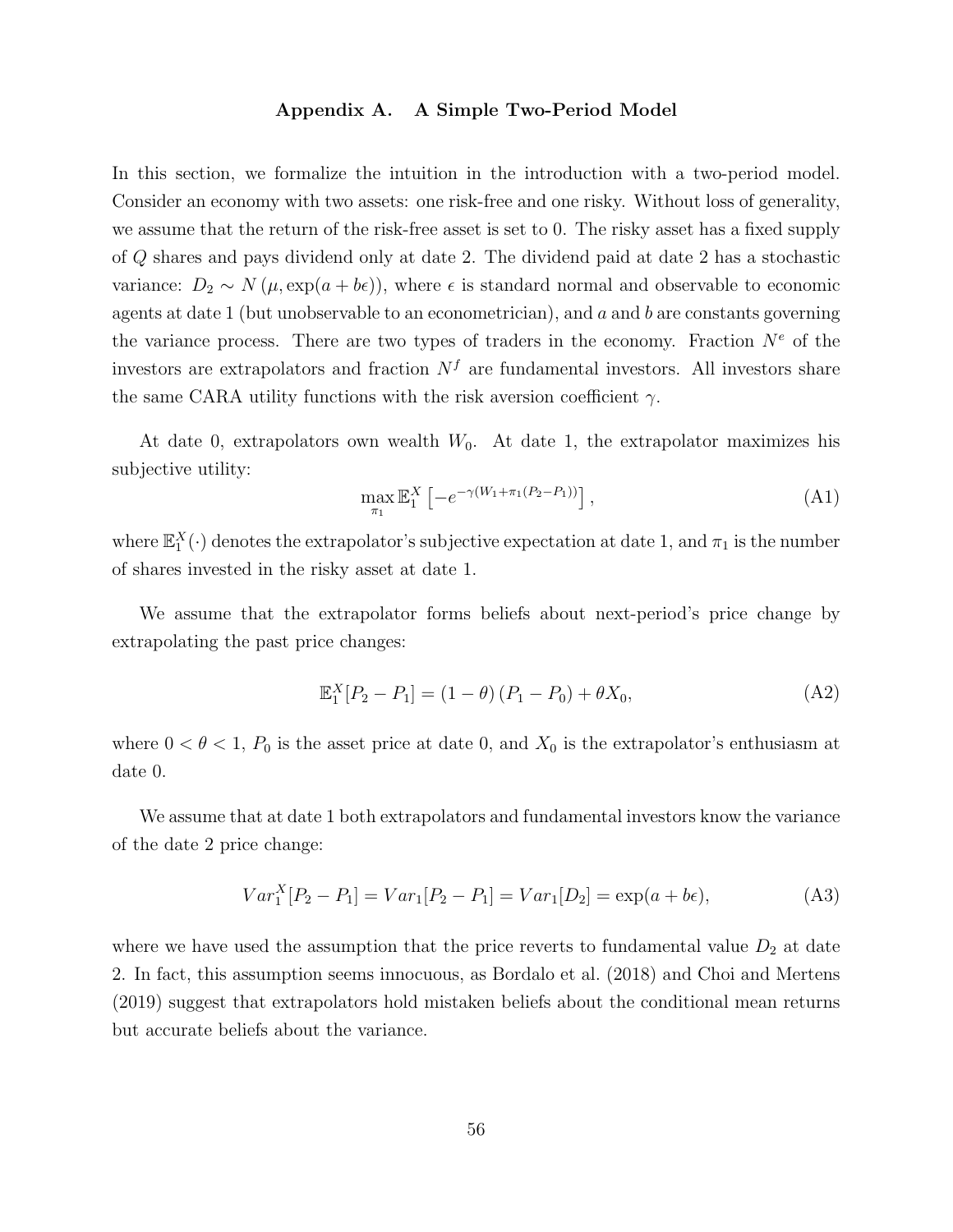The fundamental trader expects the price to revert to the fundamental value at date 2:

$$
\mathbb{E}_1[P_2 - P_1] = \mathbb{E}_1[D_2 - P_1] = \mu - P_1.
$$
 (A4)

The market clearing condition requires that

$$
N^f \frac{(\mu - P_1)}{\gamma \exp(a + b\epsilon)} + N^e \frac{(1 - \theta)(P_1 - P_0) + \theta X_0}{\gamma \exp(a + b\epsilon)} = Q,
$$
 (A5)

which implies that the date 1 asset price is

$$
P_1 = \frac{N^f \mu - N^e((1 - \theta)P_0 - \theta X_0)}{N^f - N^e(1 - \theta)} + \frac{\gamma Q}{N^e(1 - \theta) - N^f} \exp(a + b\epsilon).
$$
 (A6)

The above equation shows that extrapolators view today's high price (and large return) as compensation for expected risk.

At date 2, the fundamental value is revealed, and the price reverts to the fundamental. Thus, the date 2 price change is

$$
\mathbb{E}_1[P_2 - P_1] = c_0 + \frac{\gamma Q}{N^f - N^e(1 - \theta)} \exp(a + b\epsilon), \tag{A7}
$$

where  $c_0$  is a constant. Then, we can derive the conditional risk-return trade-off at date 1 from the view of an econometrician as

<span id="page-57-0"></span>
$$
Cov_1(\mathbb{E}[P_2 - P_1], \exp(a + b\epsilon)) = Cov_1(\frac{\gamma Q}{N^f - N^e(1 - \theta)} \exp(a + b\epsilon), \exp(a + b\epsilon))
$$
  
= 
$$
\frac{\gamma Q}{N^f - N^e(1 - \theta)} (\exp(2a + 2b^2) - \exp(2a + b^2)).
$$
 (A8)

Thus, when extrapolators are sufficiently extrapolative (i.e.,  $N^e(1 - \theta) > N^f$ ), the objective risk-return relationship is negative. In addition, we can also calculate the contemporaneous return-innovation relation:

$$
Cov_1(P_1 - P_0, \epsilon) = \frac{\gamma Q}{N^e (1 - \theta) - N^f} \exp(a + b^2/2) > 0, \text{ if } N^e (1 - \theta) > N^f.
$$

The above equation shows that the contemporaneous negative relation between innovations in conditional variance and stock returns is weakened during high-DOX periods.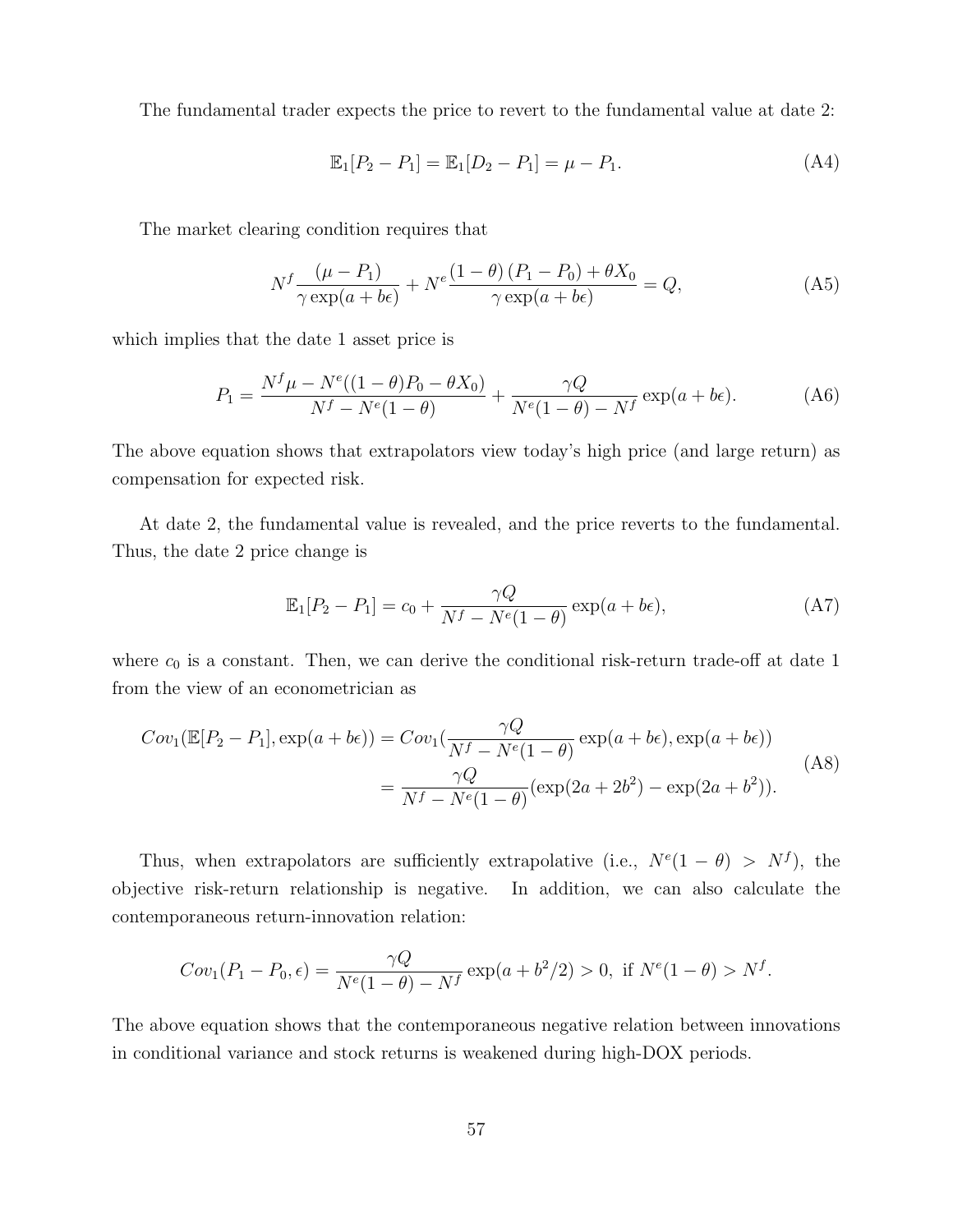From extrapolators' perspective, their conditional risk-return trade-off at date 1 is given by

$$
Cov_1^X(\mathbb{E}^X[P_2 - P_1], \exp(a + b\epsilon)) = Cov_1^X(\frac{\gamma Q(1 - \theta)}{N^e(1 - \theta) - N^f} \exp(a + b\epsilon), \exp(a + b\epsilon))
$$
  
= 
$$
\frac{\gamma Q(1 - \theta)}{N^e(1 - \theta) - N^f} (\exp(2a + 2b^2) - \exp(2a + b^2)).
$$
 (A9)

The above equation shows how DOX can also affect the subjective risk-return trade-off. When extrapolators are sufficiently extrapolative,  $N^{e}(1 - \theta) > N^{f}$ , extrapolators' subjective risk-return relationship is positive. Hence, high DOX may strengthen the subjective riskreturn relation. Although our intuition is likely to survive in a dynamic setting with proper assumptions, we leave such a quantitative analysis for future research.

### **Appendix B. Definitions of Key Variables**

<span id="page-58-0"></span>**CGO**: Following [Grinblatt and Han](#page-29-15) [\(2005\)](#page-29-15), we calculate the reference price for each individual stock *i* as the weighted average price over the previous five years (260 weeks):

$$
P_{i,t}^{ref} = k^{-1} \sum_{n=1}^{260} \left( V_{i,t-n} \prod_{q=1}^{n-1} \left( 1 - V_{i,t-n+q} \right) \right) P_{i,t-n}, \tag{A10}
$$

where  $V_t$  is turnover in week  $t$ , and  $k$  is a normalizing constant such that the weights on past prices sum to one. All ordinary common shares traded on the NYSE, AMEX, and NASDAQ exchanges are included. Following [Gao and Ritter](#page-29-17) [\(2010\)](#page-29-17), we scale down the NASDAQ volume to ensure comparability to the NYSE volume. For each week *t*, we measure capital gains overhang (CGO) as

$$
CGO_{i,t} = \frac{P_{i,t-1} - P_{i,t}^{ref}}{P_{i,t-1}}
$$
\n(A11)

We use the last week CGO in a month as the monthly CGO. Finally, we calculate the aggregate CGO by taking the value-weighted sum across all stocks.

**PVS**: We calculate the monthly price of volatile stocks (PVS) following [Pflueger,](#page-30-14) [Siriwardane, and Sunderam](#page-30-14) [\(2020\)](#page-30-14). At the end of each month, we form book-to-market ratios for each stock. Stock return volatility is calculated using daily data in the previous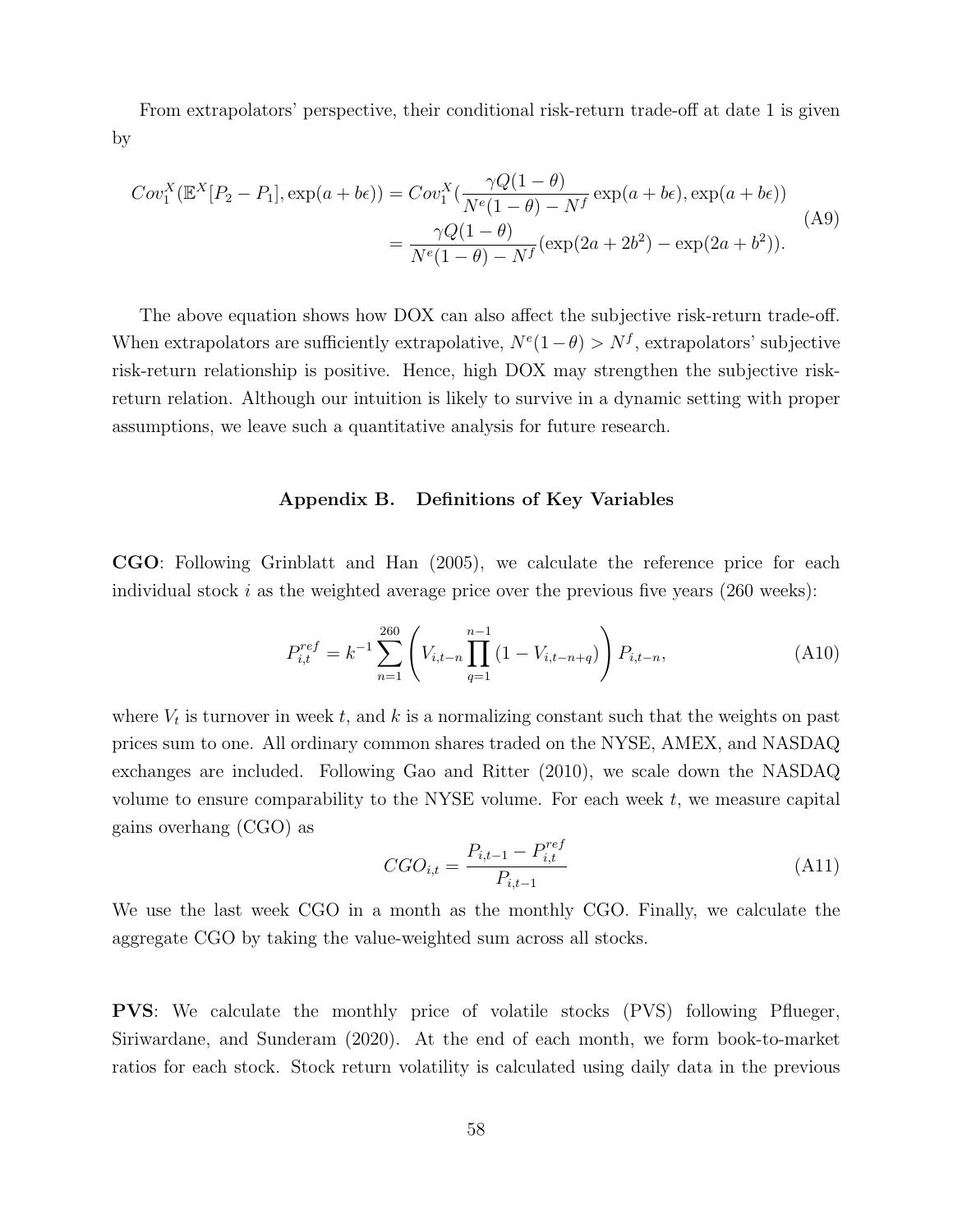two months. Then, we sort all stocks into quintiles based on the previous two months' volatility. PVS is calculated as

$$
PVS_t = \overline{\left(\frac{B}{M}\right)}_{\text{low vol},t} - \overline{\left(\frac{B}{M}\right)}_{\text{high vol},t}
$$
 (A12)

Here, PVS is the difference between the book-to-market ratios of low-volatility stocks and high-volatility stocks. PVS positively predicts revisions in expected risk and measures the overvaluation of volatile stocks and therefore the underestimation of risk.

**SUR**: Following [Wachter](#page-30-16) [\(2006\)](#page-30-16) and [He, Wang, and Yu](#page-29-18) ([2020](#page-29-18)), we calculate the surplus ratio (SUR) as the smoothed average of consumption growth in the past 40 quarters. For each month, the most recent quarterly surplus ratio is used as the monthly measure.

**DOX for other countries**: To estimate the DOX time-series for markets outside the US, we used datasets from different sources. We obtained monthly historical equity index series from Global Financial Data (GFD).

The ZEW Financial Markets Survey is a monthly survey of around 300 financial market practitioners in Germany. Since December 1991, respondents have been asked to forecast the future six-month direction of stock market index movements in six major developed markets (the US, Germany, France, the UK, Italy, and Japan). Respondents can indicate "increase," "no change," or "decrease." The ZEW survey then defines the fraction of "increase" minus the fraction of "decrease" as "balance," a variable equivalent to the AA and II surveys' bullish-bearish (%) indicator. Please refer to [Deaves et al.](#page-28-23) ([2010](#page-28-23)) and [Cassella and Gulen](#page-28-0) ([2018\)](#page-28-0) for more information.

Take France's DOX index for example. The daily CAC 40 price is obtained from Bloomberg. However, each valid DOX estimation requires the past 60 quarterly returns but CAC 40 starts in July 1987. To this end, we obtain the monthly returns of another French stock market index, France CAC All-Tradable Index from Global Financial Database (GFD) and link its returns to CAC 40. We proxy for the risk-free rate using the three-month interbank rates for France (converted to monthly), obtained from FRED Economic Data from the Federal Reserve Bank of St. Louis. We then recursively estimate the DOX series using "balance" as investors' subjective expectation. Our final DOX series starts in December 1996, such that different rolling windows have cross-validation periods of 12 months.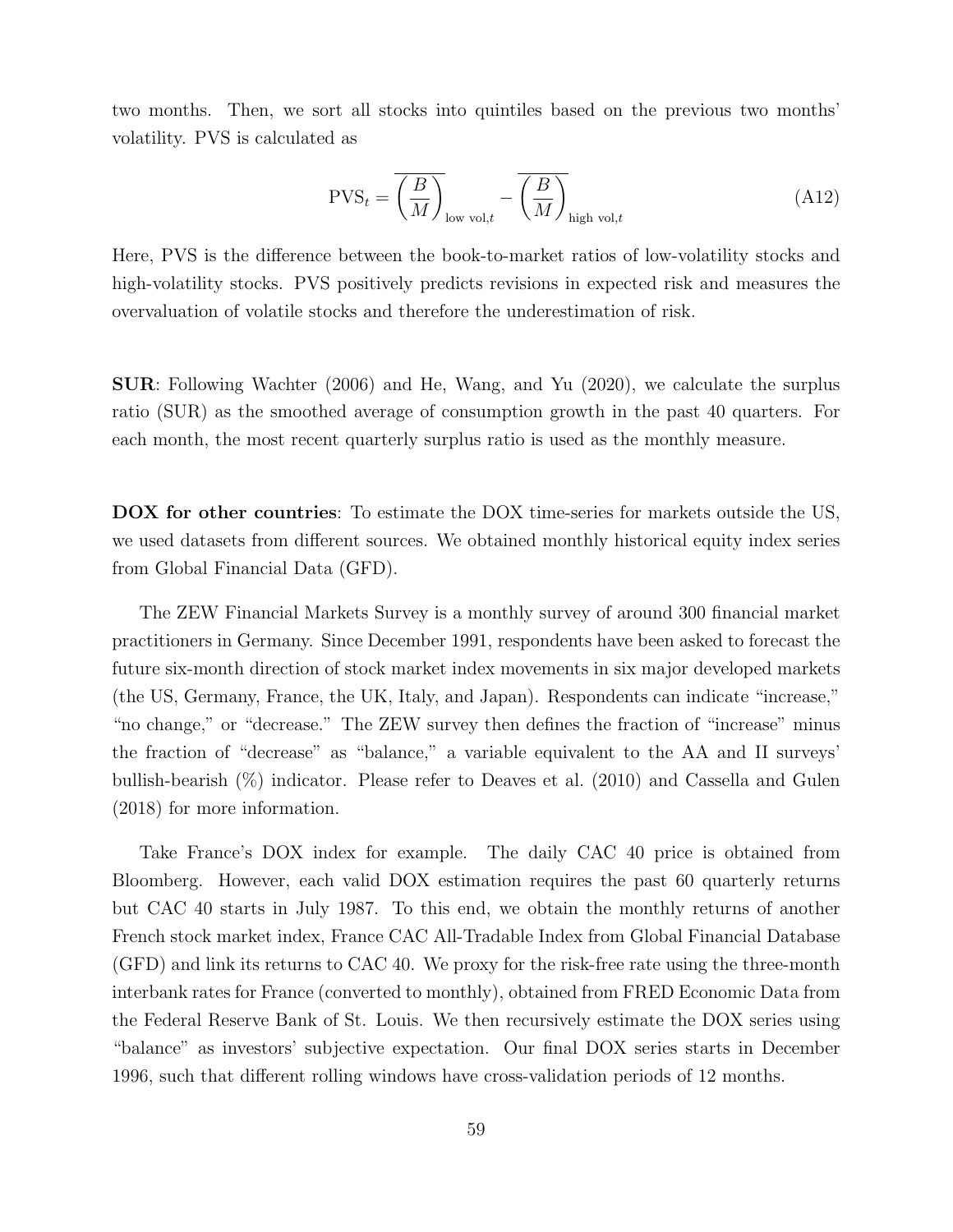We follow the same procedure for the rest of the countries and detail the sources of data used to construct the international DOX series in Table [A1.](#page-61-0) Note that for Japan, we use the principal component extracted from ZEW and ICF surveys to reduce noise in expectations.

Figure [A1](#page-62-0) plots the recursively estimated DOX series for these five countries. Each panel provides a separate series. These DOX series span from December 1996 to December 2019. As evidenced by Figure [A1,](#page-62-0) there is significant heterogeneity across different markets' DOX levels. Notably, Japan's DOX index appears to be very low during the early part of the sample.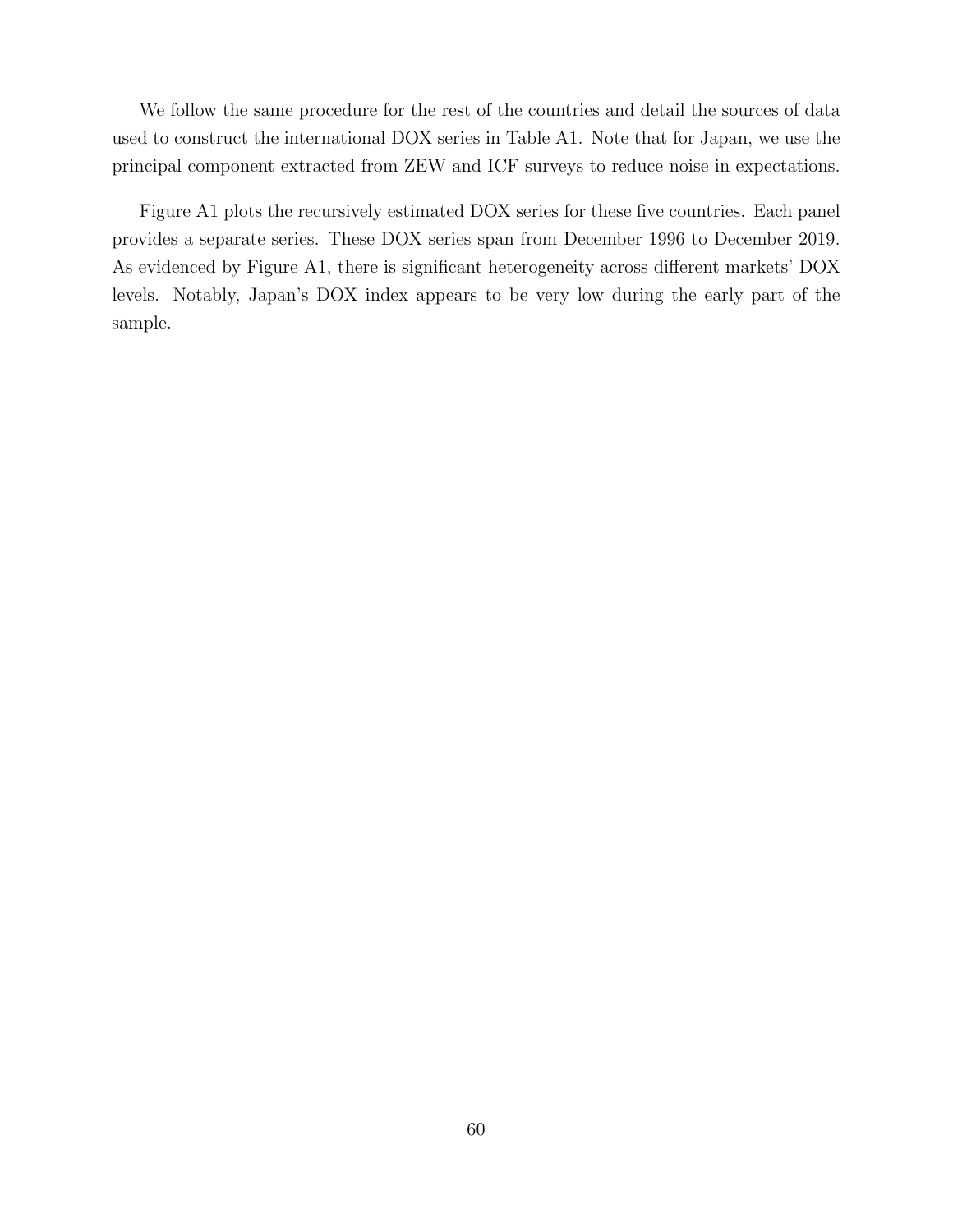### **Table A1: Construction of international DOX series**

<span id="page-61-0"></span>This table reports the descriptions and sources of data used to construct DOX for countries other than the US. Ret*<sup>H</sup>* denotes the return on the historical stock market index. FRED is the economic database from the Federal Reserve Bank of St. Louis. GFD is the Global Financial Database. ZEW is the Center for European Economic Research. The international Center for Finance (ICF) prepares the Japan One-Year Confidence Index.

| Nation  | Variable         | Description                                                             | Source      |
|---------|------------------|-------------------------------------------------------------------------|-------------|
| Germany | $\mathbf X$      | Increase - Decrease $(\%)$ in survey expectation                        |             |
|         | Ret              | Monthly return of DAX                                                   | Bloomberg   |
|         | <b>RV</b>        | Monthly realized variance of DAX                                        | Bloomberg   |
|         | $\mathbf{R}^f$   | Three-month interbank rate as risk-free rate                            | <b>FRED</b> |
| France  | $\mathbf X$      | Increase - Decrease $(\%)$ in survey expectation                        | <b>ZEW</b>  |
|         | Ret              | Monthly return of CAC 40                                                | Bloomberg   |
|         | <b>RV</b>        | Monthly realized variance of CAC 40                                     | Bloomberg   |
|         | $\mathrm{Ret}^H$ | Historical monthly market return (France CAC All-Tradable Index)        | <b>GFD</b>  |
|         |                  | before August 1987                                                      |             |
|         | $R^f$            | Three-month interbank rate as risk-free rate                            | FRED        |
| UK      | $\mathbf X$      | Increase - Decrease $(\%)$ in survey expectation                        | <b>ZEW</b>  |
|         | Ret              | Monthly return of FTSE 100                                              | Bloomberg   |
|         | <b>RV</b>        | Monthly realized variance of FTSE 100                                   | Bloomberg   |
|         | $\mathrm{Ret}^H$ | Historical monthly market return (UK FTSE All-Share Index) before       | <b>GFD</b>  |
|         |                  | January $1984\,$                                                        |             |
|         | $R^f$            | Three-month interbank rate as risk-free rate                            | FRED        |
| Italy   | $\mathbf X$      | Increase - Decrease $(\%)$ in survey expectation                        | <b>ZEW</b>  |
|         | Ret              | Monthly return of MIBtel                                                | Bloomberg   |
|         | RV               | Monthly realized variance of MIBtel from January 1998 and of MSCI       | Bloomberg   |
|         |                  | Italy index before January 1998                                         |             |
|         | $\mathrm{Ret}^H$ | Historical monthly market return (MSCI Italy index) before January 1998 | Bloomberg   |
|         | $\mathbf{R}^f$   | Three-month interbank rate as risk-free rate                            | <b>FRED</b> |
| Japan   | $\mathbf X$      | Increase - Decrease $(\%)$ in ZEW survey before June 2001 and the       | ZEW/ICF     |
|         |                  | principal component of ZEW and ICF surveys after June 2001              |             |
|         | Ret              | Monthly return of Nikkei 225                                            | Bloomberg   |
|         | <b>RV</b>        | Monthly realized variance of Nikkei 225                                 | Bloomberg   |
|         | $R^f$            | Three-month certificates of deposit rate as risk-free rate              | <b>FRED</b> |